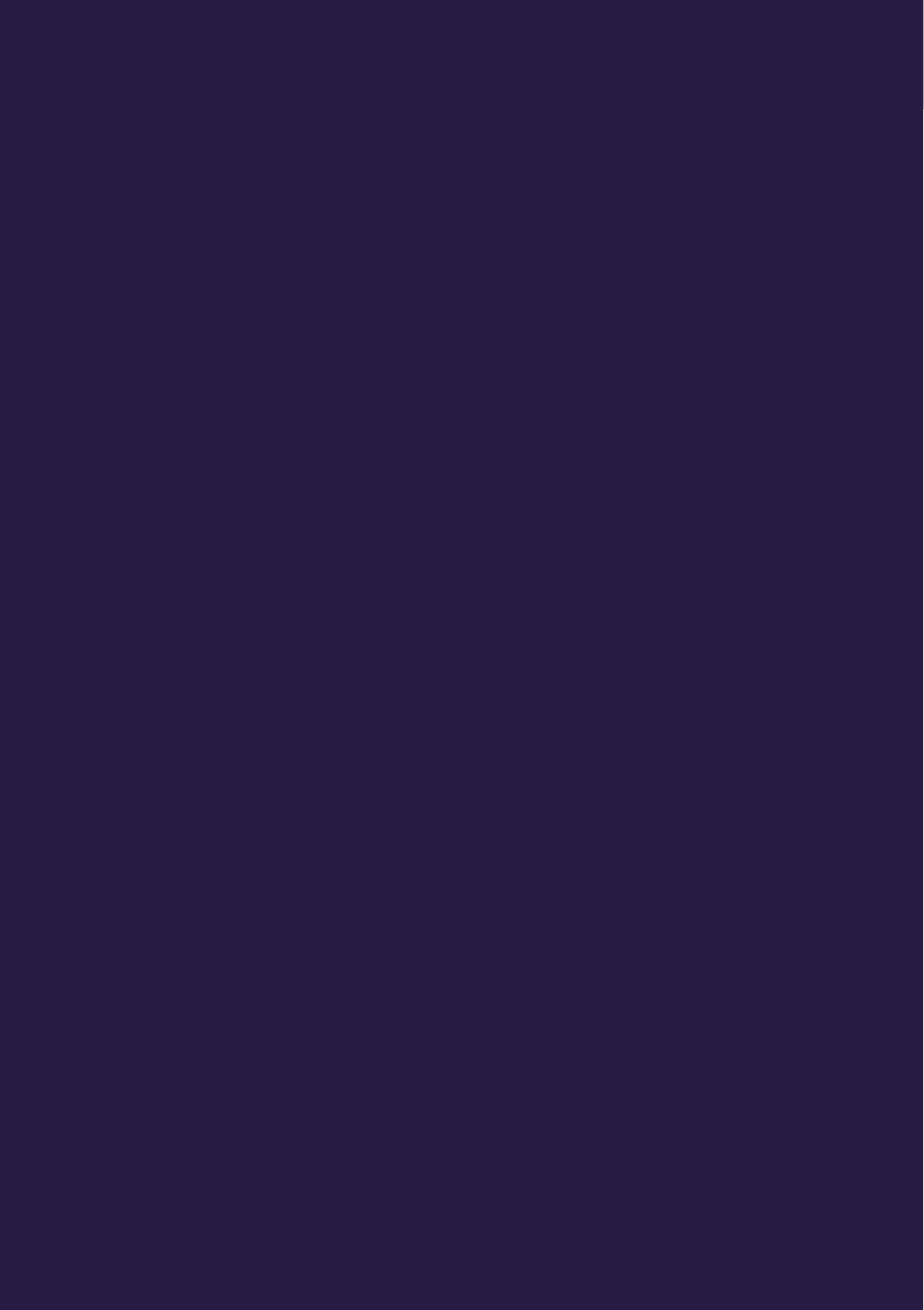### **Contents**

| <b>Your Policy Explained</b>                                                                                                                                                                                                                                                                                                                                                                                    | $\overline{2}$ |
|-----------------------------------------------------------------------------------------------------------------------------------------------------------------------------------------------------------------------------------------------------------------------------------------------------------------------------------------------------------------------------------------------------------------|----------------|
| Introduction to your policy                                                                                                                                                                                                                                                                                                                                                                                     | 3              |
| <b>Definitions</b>                                                                                                                                                                                                                                                                                                                                                                                              | 4              |
| How to make a claim                                                                                                                                                                                                                                                                                                                                                                                             | $\overline{7}$ |
| What is not covered                                                                                                                                                                                                                                                                                                                                                                                             | 9              |
| Section 1 - Buildings<br>Accidental and malicious damage optional cover<br>Manufacture and harvest of drugs optional cover                                                                                                                                                                                                                                                                                      | 10             |
| Section 2 - Landlords Contents<br>Accidental and malicious damage optional cover                                                                                                                                                                                                                                                                                                                                | 19             |
| <b>Policy conditions</b><br>Your contract of insurance<br>Information you have given us<br>Changes<br>The law that applies<br>Rights of third parties<br>Other insurances<br>Precautions<br>Security<br>Cancelling the policy and the cooling off period<br><b>Fraudulent claims</b><br><b>Financial sanctions</b><br>Index linking<br>Language<br>Lapsed policy wording<br>Renewal<br>Several liability clause | 26             |
| Section 3 - Let Home Emergency Optional Cover<br>Definitions<br>Insured events<br>Conditions which apply to the whole section                                                                                                                                                                                                                                                                                   | 29             |
| Section 4 - Landlord Legal Expenses & Rent Guarantee<br><b>Optional Cover</b><br>Definitions<br>Insured events<br>Conditions which apply to the whole section                                                                                                                                                                                                                                                   | 40             |
| <b>Privacy Notice</b>                                                                                                                                                                                                                                                                                                                                                                                           | 52             |
| What to do if you have a complaint                                                                                                                                                                                                                                                                                                                                                                              | 55             |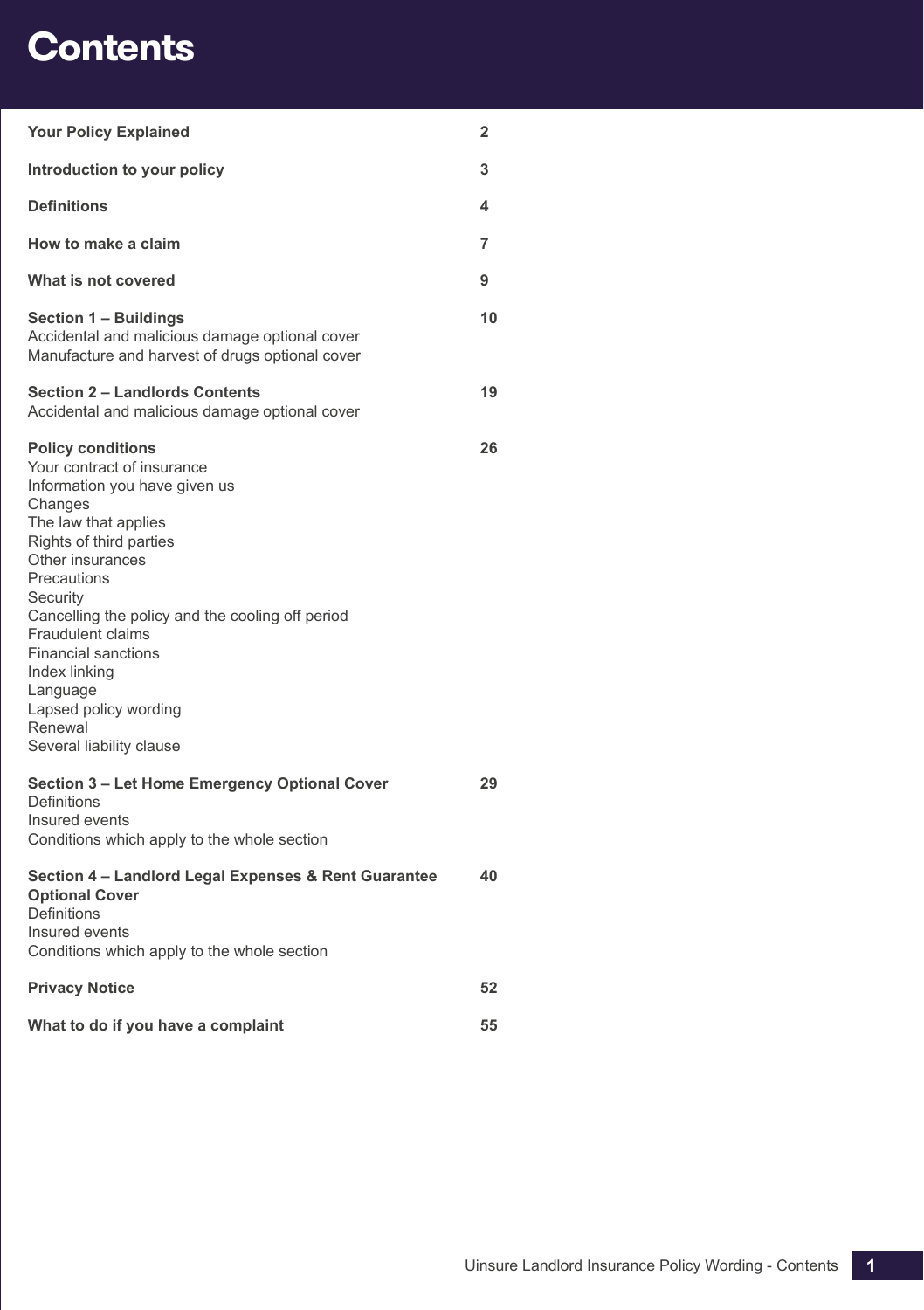## **Your policy explained**

We have designed our landlord insurance policy to cover you against the unexpected. However, like all insurance policies, there are limits to what we will cover and what we will not.

Here is a brief overview of the main things that your policy will pay out for. You will find the full details later in this document.

#### **Buildings insurance**

Some of the main reasons customers make a claim on their buildings insurance include:

- Their let property has been damaged by a storm, a fire or leaking water.
- Loss of rent as a result of their let property being rendered uninhabitable following loss or damage caused by an insured peril.

#### **Landlords Contents insurance**

Some of the main reasons customers make a claim on their contents insurance include:

- Their furnishings at the let property have been burgled.
- Their carpets or other furnishings have been accidentally damaged.

#### **Some of the main reasons we will not pay a claim are:**

The damage was due to general wear and tear, poor design or workmanship.

The claim was for accidental damage, but the customer had not bought the additional accidental damage cover.

The maximum claim limits shown in the policy schedule were not enough to replace their property and belongings as new.

#### **Wear & tear**

Almost everything in your let property will suffer from general wear and tear over time. You can extend the lifetime of your property and the possessions inside it by taking care of them and maintaining them. So, for example, from time to time it would be worth having your roof checked for missing or cracked tiles and making sure any exposed pipework is insulated to protect against freezing.

If you look after your property and something unexpected happens, that's when your insurance should be there to help. However, if for example, your roof leaks because you have not looked after it, that is when we may not be able to pay a claim.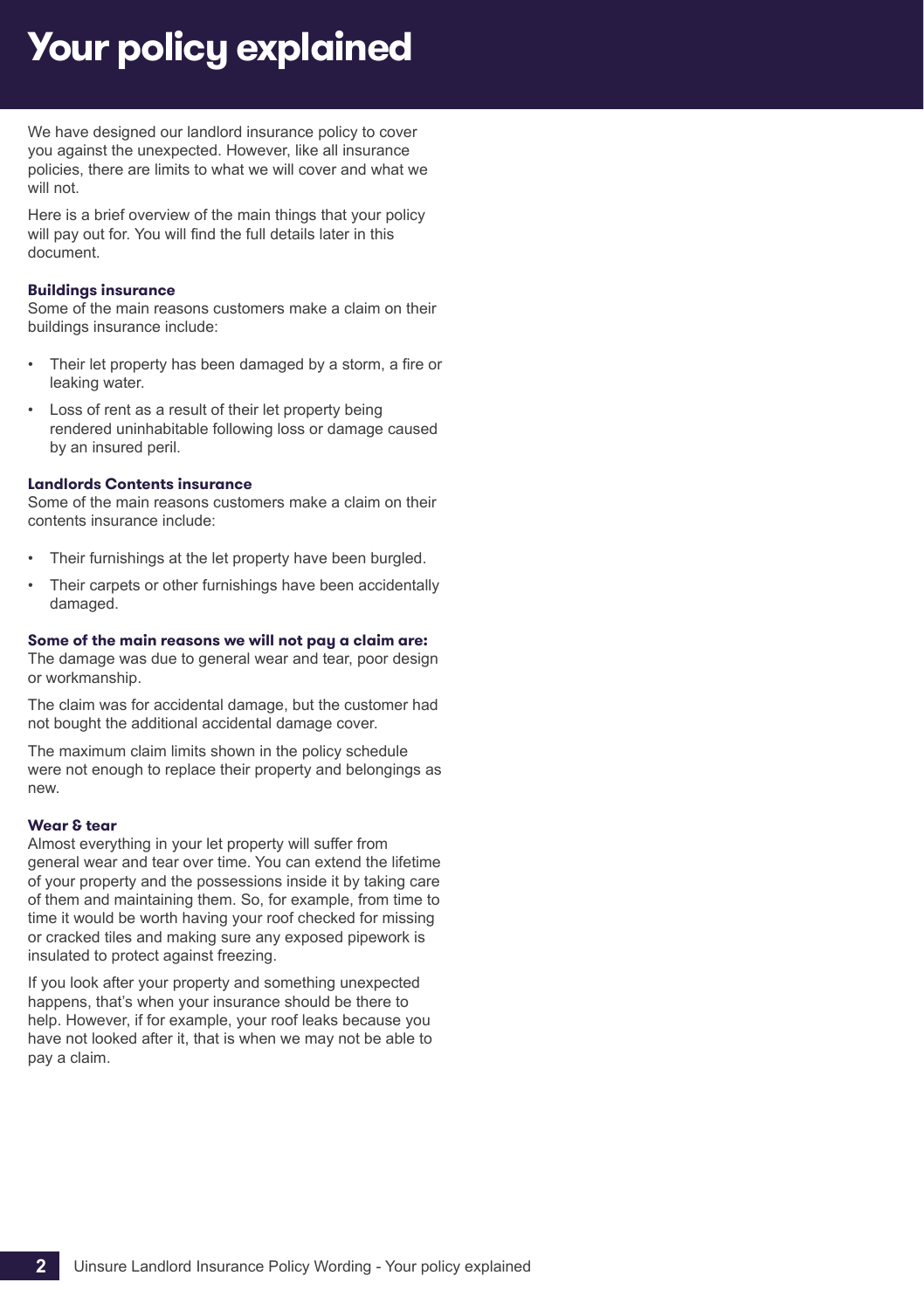### **Introduction to your policy**

Thank you for choosing Landlord Insurance from Uinsure.

This policy wording describes what is insured and the events you are insured against during the period of insurance. It also details the procedures to follow should you need to make a claim and outlines what the policy does not cover.

Please read this alongside your policy schedule and statement of insurance to ensure that this policy meets your needs. If any of the information you have provided us is incorrect or changes, you must tell us. Failure to do so could mean we reduce or reject your claim or even make your policy invalid.

Your policy is designed to be as simple and as clear as possible and we want you to be fully aware of your rights under it. If however you have any queries please call us on 0330 102 6047.

Our aim is to ensure that all aspects of your insurance are dealt with promptly, efficiently and fairly. At all times we are committed to providing you with the highest standard of service.

You have 14 days from when you receive your policy documents or the commencement date of your policy, whichever is later, to call us or write to us if you want to cancel your policy. This is known as a cooling-off period. If you cancel your policy during this period of time, provided you have not made a claim, we will refund your full premium and policy administration fee.

Hopefully you will never need us, but if you do make a claim we promise to deal with it as quickly as possible, leaving you one less thing to worry about.

Thank you for choosing Uinsure Landlord Insurance. We hope you will continue to be a Uinsure customer for many years to come.

**Signed** 

Simon Taylor Chief Executive Officer Uinsure Limited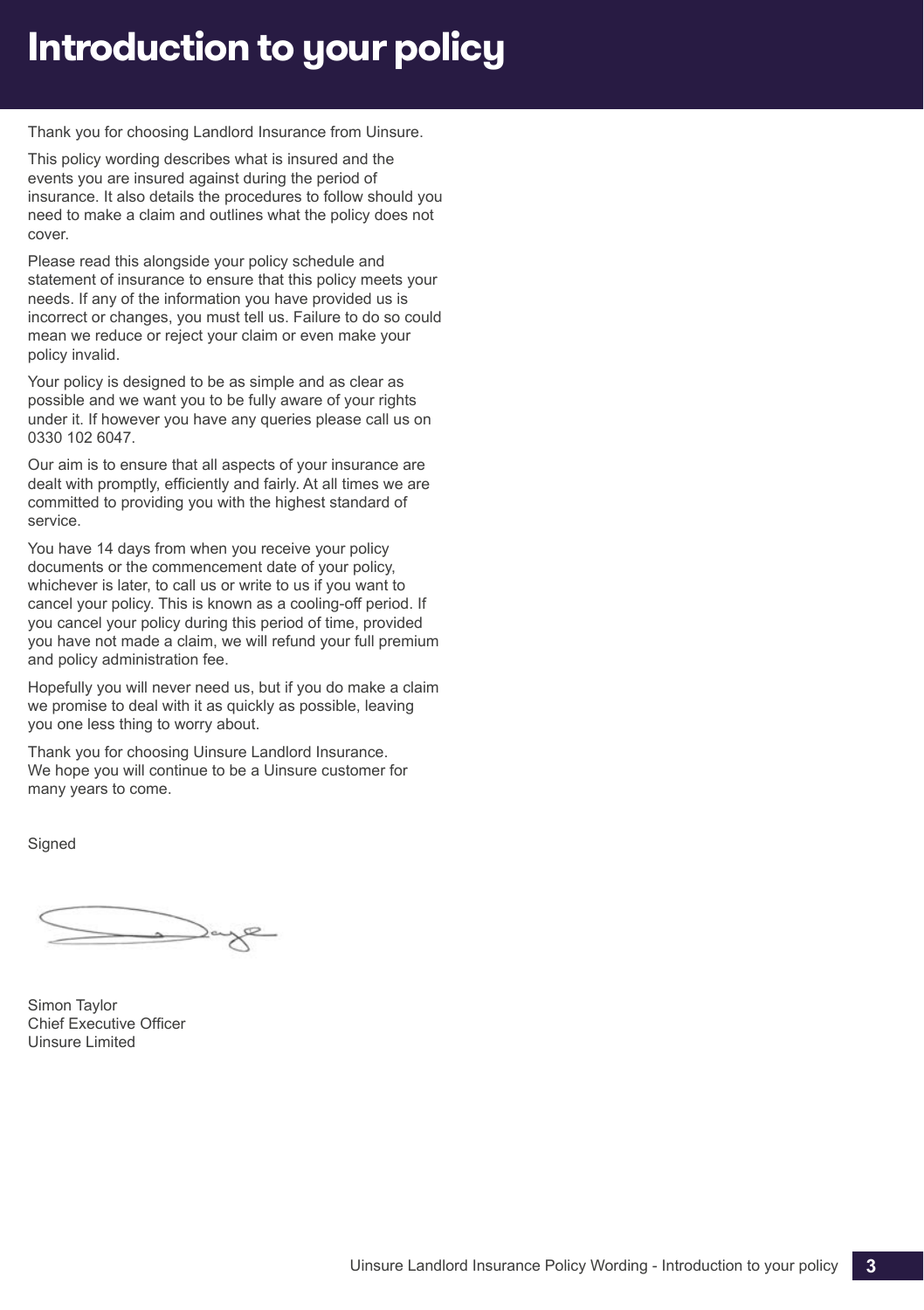## **Definitions**

Throughout this policy there are certain words printed in bold. These words have special meanings which are shown below on pages 4-6.

Please note that these words do not apply to Section 3 (Let Home Emergency Cover) and Section 4 (Landlord Legal Expenses and Rent Guarantee cover) which have their own definitions.

### **Accidental damage**

Unexpected and unintended damage caused by something sudden and external.

### **Buildings**

The **property** and fixtures and fittings, garden walls, gates and fences, paths, drives and patios, carports, permanent swimming pools built of brick, stone or concrete, permanently fixed hot tubs or Jacuzzis, hard tennis courts and any **outbuildings** but not **garden items**.

### **Davies Group**

**Davies Group Limited**, Registered Company Number 06479822.

Registered in England and Wales. Registered Office - 7th Floor, 1 Minster Court, Mincing Lane, London, England, EC3R 7AA.

**Davies Group Limited** undertakes claims handling functions on behalf of **Uinsure** and the insurer named in **your schedule**.

### **Endorsement**

An agreed change to the terms of the policy as shown in **your** policy **schedule**.

#### **Excess**

The amount **you** must pay towards each claim.

#### **Family**

The person **you** are married to or live with as if **you** were married, **your** children, foster children and any other person who permanently lives with **you**, but not lodgers, **tenants** or any other paying guests.

### **Flood**

An invasion of the **property** by a large volume of water caused by a rapid build up or sudden release of water from outside the **buildings**.

#### **Garage**

A structure originally built for storing a motor vehicle or motor vehicles.

#### **Garden items**

Flowerbeds, hedges, lawns, potted plants, shrubs or trees outside the **buildings** but within the boundaries of **your property**.

#### **Heave**

Upward movement of the ground beneath the **buildings** as

a result of the soil expanding.

#### **Incident**

Any event that might lead to a claim.

#### **Landlords contents**

Household goods, **Leaseholder Fixtures and Fittings**, free-standing kitchen appliances (dishwasher, washing machine, washer dryer, tumble dryer, cooker/oven/hob/ hood, microwave, fridge, freezer or fridge freezer which **you** own) and furnishings contained in the **property**.

**Landlords contents** are only covered if:

- they belong to **you**; or
- **you** are responsible for them under a hiring or legal agreement.

### **Landslip**

Downward movement of sloping ground.

### **Leaseholder Fixtures and Fittings**

Permanent internal fixtures and fittings - including kitchens, bathrooms, toilets, sinks, internal doors, including door furniture, owned and provided by **you** as the leaseholder and not insured by any **buildings** insurance policy.

#### **Maximum claim limit**

The most **we** will pay for any one claim under any section (or its extension) as shown in the **schedule**.

- The **Maximum claim limit** for section 1 **Buildings** is shown in **your schedule**.
- The **Maximum claim limit** for section 2 **Landlords Contents** is shown in **your schedule**.
- The **Maximum claim limit** for section 3 Let Home Emergency Optional Cover is shown in **your schedule**.
- The **Maximum claim limit** for section 4 Landlords Legal Expenses & Rent Guarantee Optional Cover is shown in **your schedule**.

If the limits shown in **your schedule** are not enough, please contact **your** insurance adviser.

### **Outbuilding(s)**

Unless **we** agree otherwise in writing, these are sheds, greenhouses and other structures but do not include:

- **garages**;
- carports;
- agricultural **buildings**;
- structures that are permanently open on one or more sides;
- structures that are lived in:
- any structure used to keep livestock of any kind: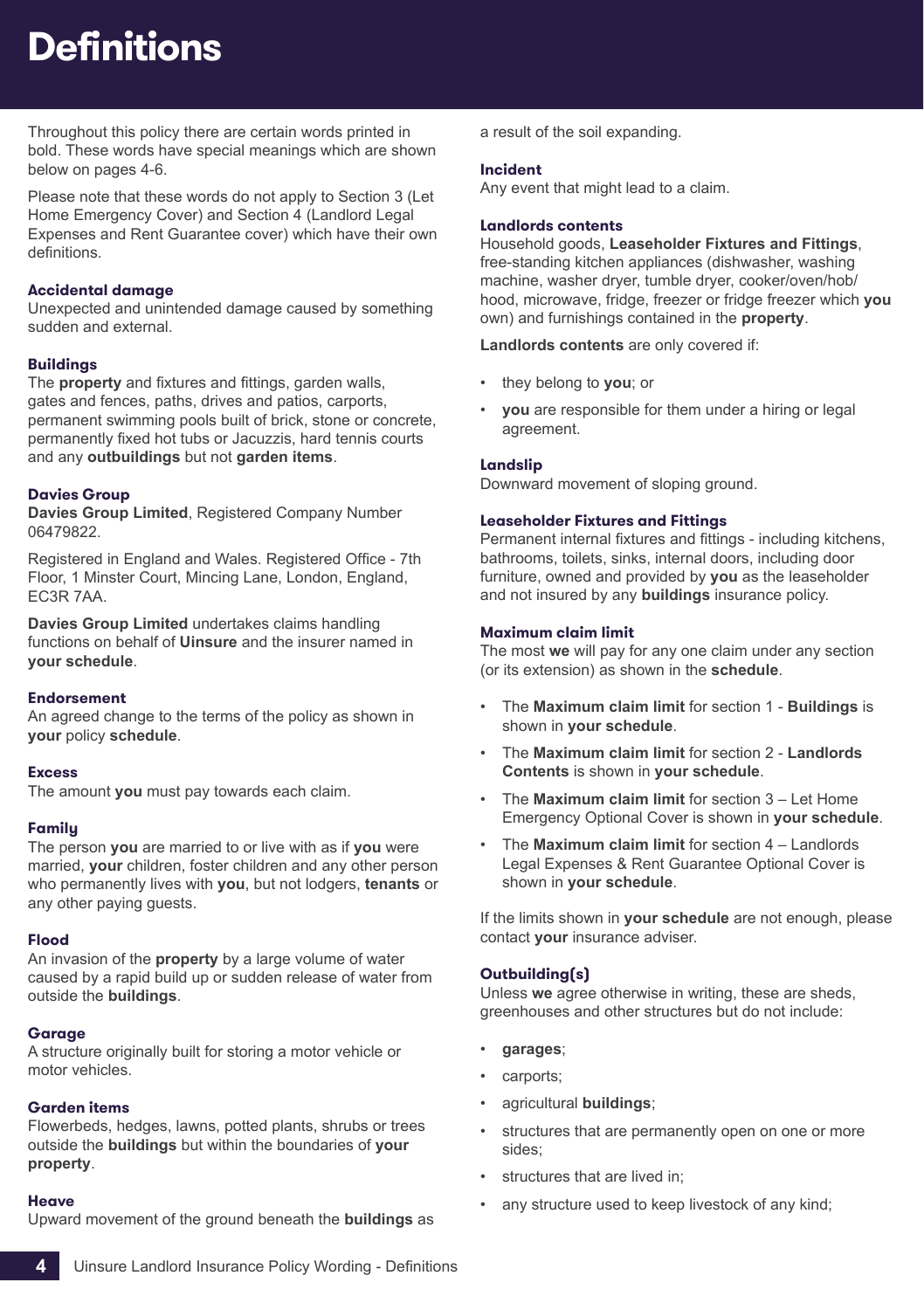## **Definitions**

- any structure which is not on a permanent foundation or base;
- tree houses:
- inflatable structures of any kind;
- any structure which is made of canvas, PVC or any other nonrigid material (except greenhouses); or
- any structure not within the boundary of the **property**, unless **we** agree otherwise in writing.

### **Period of Insurance**

The period of time covered by this policy, as shown in **your schedule** or until cancelled. Each renewal represents the start of a new **period of insurance**.

### **Policy administration fee**

The amount charged and retained by **Uinsure** for the services provided to **you** in setting up and administering the policy. The **policy administration fee** is identified separately on **your schedule**.

### **Property**

The **buildings** and the **property**'s **garages** and **outbuildings**, all at the same address and owned by **you** and let to **tenants** as detailed on **your schedule** for domestic purposes only.

**Your property** must be made of brick, stone or concrete (excluding pre-fabricated concrete), and have a slate, tile or concrete roof.

### **Schedule**

The document which provides specific details of the insurance cover in force.

#### **Secured**

**Outbuilding** doors are fitted with a padlock or other key operated security device; **outbuilding** windows are closed or sealed.

**Garage** doors are fitted with a padlock or other keyoperated security device; **garage** windows are closed or sealed.

#### **Settlement**

Downward movement as a result of the soil being compressed by the weight of the **buildings** within 10 years of construction.

### **Statement of insurance**

The **statement of insurance** that contains information **you** gave **us** and any other information **you** gave **us**. This includes information given on **your** behalf.

#### **Storm**

**We** consider **storm** to be a period of violent weather defined as:

- wind speeds with gusts of at least 48 knots (55mph);
- heavy or persistent rainfall at a rate of at least 25mm per hour;
- snow to a depth of at least one foot (30 cms) in 24 hours; or
- hail of such intensity that it causes damage to hard surfaces or breaks glass.

### **Subsidence**

Downward movement of the ground beneath the **buildings** other than by **settlement**.

### **Tenant(s)**

A person occupying **your property** by virtue of a **tenancy agreement** (other than for a parent, sibling or child of yours where no **tenancy agreement** is required).

#### **Tenancy agreement**

A **tenancy agreement** in writing made between **you** or **your** letting agents and management companies and / or the **tenant** which is an assured shorthold **tenancy agreement** within the meaning of the Housing Acts 1988 and 1996 or a Short Assured Tenancy or Assured Tenancy as defined in the Housing (Scotland) Act 1988 or a **tenancy agreement** in which the **tenant** is a limited company; or

In Northern Ireland the agreement between **you** and the **tenant** to let the **property** must not be a Protected Tenancy or a Statutory Tenancy within the meaning of the Rent (NI) Order 1978 nor a Protected Shorthold Tenancy within the meaning of Housing (NI) Order 1983 or a **tenancy agreement** in which the **tenant** is a limited company or a **tenancy agreement** or lease of a commercial premises or

Any other residential tenancy as agreed by **us** in writing.

This definition excludes the subletting of **your property**.

### **Uinsure**

The policy administrator. Uinsure Limited. Registered in England and Wales No. 06046870

Registered office: XYZ Building, Hardman Boulevard, Manchester, England, M3 3AQ. Trading office: PO Box 5524, Manchester, M61 0QR. Uinsure Limited is authorised and regulated by the Financial Conduct Authority.No 463689.

#### **United Kingdom**

Great Britain and Northern Ireland.

#### **Unoccupied**

The **property** is considered to be **unoccupied** when it is not lived in by a **tenant**. Unoccupancy is considered to start from the date the last **tenant** vacated the **property**, which may pre-date the commencement of this cover.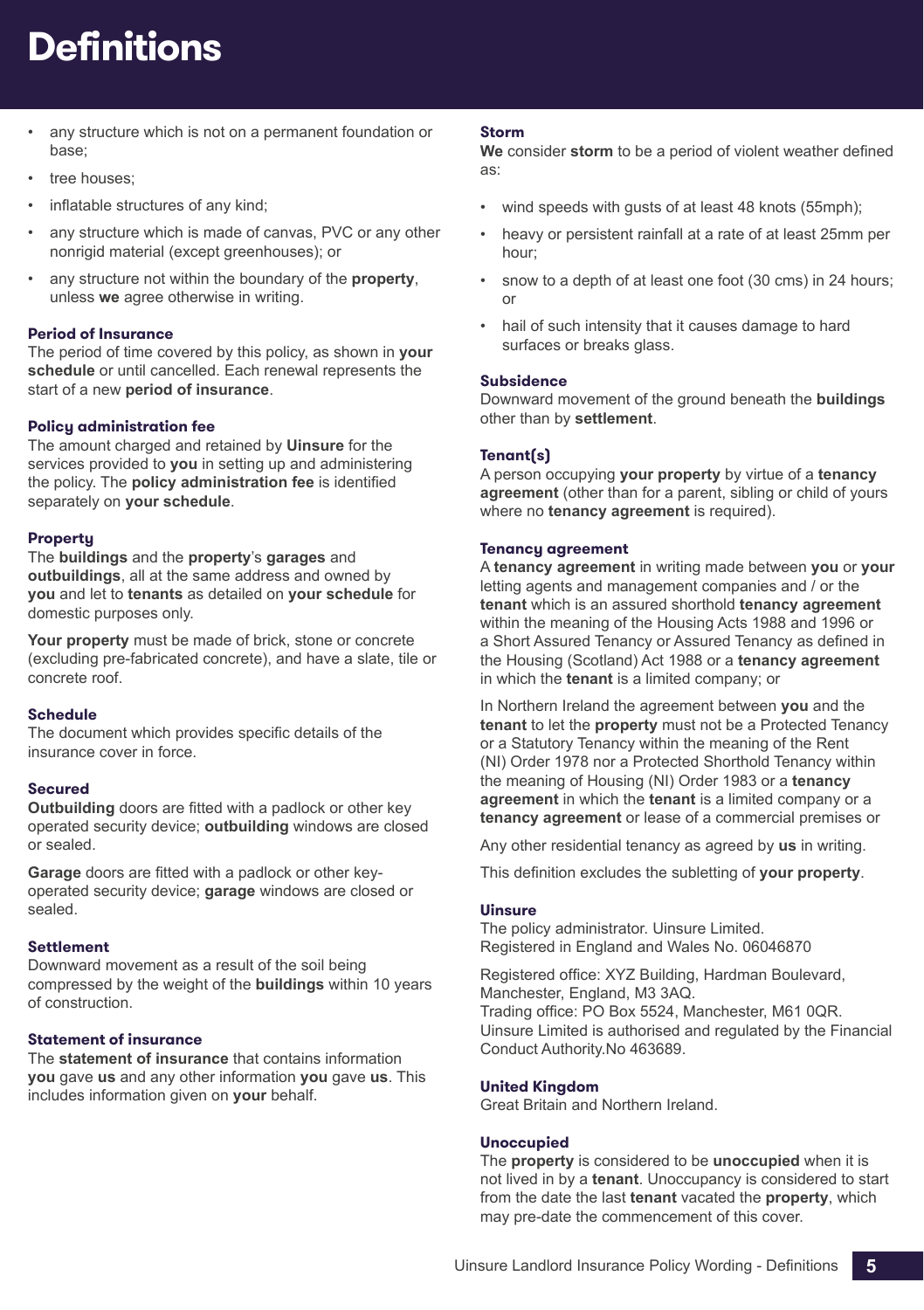### **Definitions**

### **Vermin**

Badgers, foxes, squirrels, rodents and other wild animals and birds (whether a protected species or not), which by their nature cause harm, damage or carry disease.

### **URIS Group**

**URIS Group** Limited. Registered in England and Wales No. 2461657. Registered office: Quay Point, Lakeside Boulevard, Doncaster, South Yorkshire, DN4 5PL.

**URIS Group** Limited is authorised and regulated by the Financial Conduct Authority.No 307332 undertakes certain policy administration functions on of the insurer named on **your schedule**, and **Uinsure**.

### **We, our, us**

The insurer named on **your schedule**, Davies Group, **URIS Group** and **Uinsure**.

### **You**

The person or people, or the directors or partners of the business, shown in the **schedule** as 'Applicants'

### **Your**

Belonging to **you** or for which **you** are legally responsible.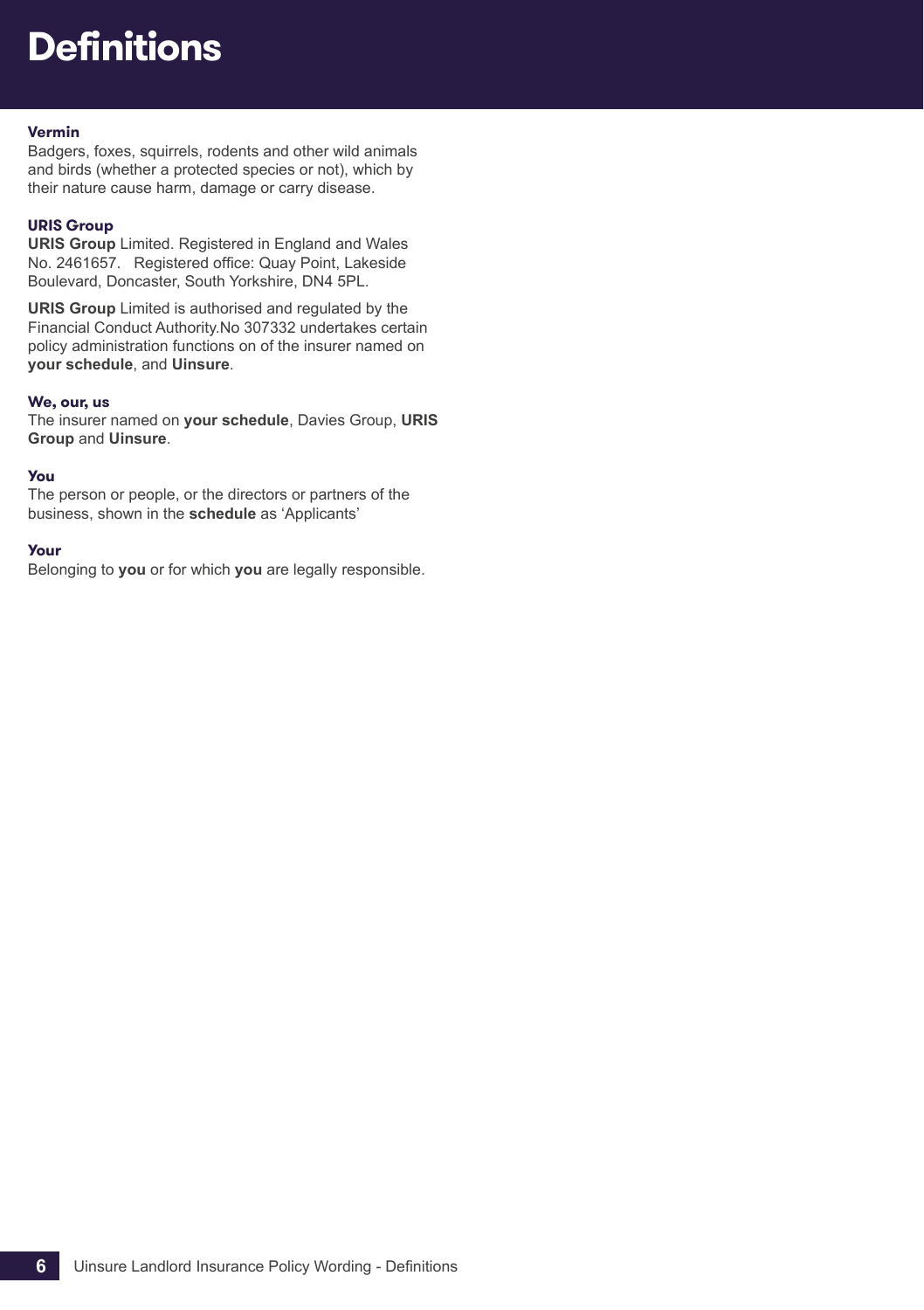### **How to make a claim**

### **Before You Call Us**

If something has been stolen, or **your property** has been damaged by a riot or vandalism, malicious damage or theft, **you** must start by calling the Police.

It is really important that **you** do not throw away any damaged items until **we** say so.

Unless in the case of emergency, please do not carry out any repairs or replace any items without **us** agreeing to this first.

Finally, do not negotiate or settle any claims made against **you**, unless **we** have written to **you** to say **you** can. Failure to do so may result in **your** claim being rejected or **your** claim payment could be reduced. In some circumstances, **your** policy may become invalid.

### **Call our claims helpline on 0344 412 4276**

#### **Landlord Legal Expenses & Rent Guarantee Optional Cover**

If **you** are claiming for legal assistance or to make a claim under Rent Guarantee, please phone 01384 399 997 between the hours of 9.00am and 5.00pm, Monday to Friday.

### **Let Home Emergency Optional Cover**

If **you** or the **tenant** are claiming for let **home** emergency, please phone 0800 999 4215. This helpline is open 24 hours a day, 365 days a year. All calls are recorded for training purposes. Please refer to the claims guidelines under 'IF YOU NEED TO MAKE A LET HOME EMERGENCY CLAIM' on page 30 and have ready **your** policy number (where known) which is noted on **your** Landlord Insurance **schedule**.

### **How we will settle your claim**

When settling **your** claim **we** have the following options available to **us** and **we** will decide which is most appropriate:

- **Repair**
- Replace as new
- Rebuild
- **Payment**

**We** may offer to repair, replace as new or rebuild any loss or damage through one of **our** approved suppliers, however, should **you** prefer to use **your** own supplier **you** may, providing **you** agree this with **us** beforehand. Should **you** use **your** own supplier, any payment made would not normally exceed the discounted amount **we** would have paid **our** approved supplier. All **our** repairs are guaranteed for one year.

If **we** decide it is not appropriate to repair, rebuild or replace as new **your buildings** and/or **landlords contents**, **we** will send **you** a payment representing:

- the amount by which the **buildings** and/or **landlords contents** has gone down in value as a result of the claim; or
- the estimated cost to repair, replace as new or rebuild **your buildings** and/or **landlords contents**;

### whichever is the lowest.

If **we** can repair or replace as new an item but **we** agree to a cash settlement **we** will only pay what it would cost **us** to repair or replace as new the item using **our** own suppliers.

If **we** pay a claim for the same cause happening at the same time under the **buildings** and **landlords contents** sections, **we** will only take off one **excess**.

This will be the highest **excess** shown in **your schedule** for the sections concerned.

### **Important**

**You** must make sure that the **maximum claim limit** is accurate.

- Under section 1 **Buildings**, the **maximum claim limit** must be enough to fully rebuild **your property**, including the cost of demolishing any existing structures (if needed) and removing debris.
- Under section 2 **Landlords contents**, the **maximum claim limit** must be enough to replace all the **landlords contents** of **your property** with new items of the same or nearest equivalent quality and type.

When an **incident** happens if the **maximum claim limit** under any section is less than the current cost of replacing as new, repairing or rebuilding the **property** as new **we** will apply the following:

• If, at the time of any loss or damage, the **buildings maximum claim limit** is not enough to reconstruct **your buildings we** will proportionally reduce the amount of any claim payment made by the percentage of under payment of premium which has arisen as a result of the shortfall in the **maximum claim limit**. For example, if the premium **you** have paid for **your buildings** insurance is equal to 75% of what **your** premium would have been if **your buildings maximum claim limit** was enough to reconstruct **your buildings**, then **we** will pay up to 75% of any claim made by **you**.

If however the correct **maximum claim limit** is shown to exceed **our** acceptance terms and criteria **we** will refuse to pay **your** claim.

• If, at the time of any loss or damage, the **landlords contents maximum claim limit** is not enough to replace the entire **landlords contents** of **your property** as new, **we** will proportionally reduce the amount of any claim payment made by the percentage of under payment of premium which has arisen as a result of the shortfall in the **maximum claim limit**. For example, if the premium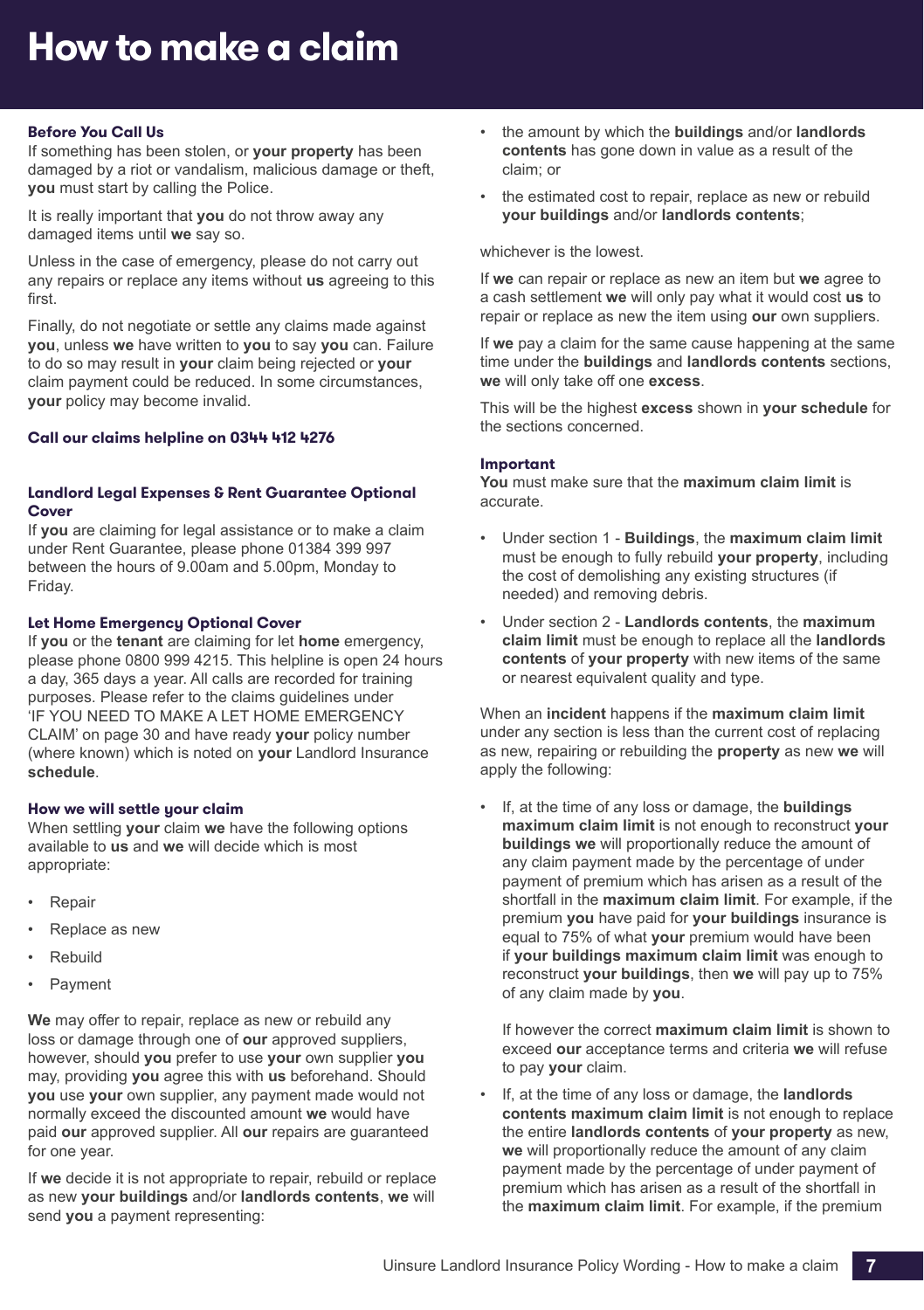### **How to make a claim**

**you** have paid for **your landlords contents** insurance is equal to 75% of what **your** premium would have been if **your landlords contents maximum claim limit** was enough to replace the entire **landlords contents** of **your property** as new, then **we** will pay up to 75% of any claim made by **you**.

If however the correct **maximum claim limit** is shown to exceed **our** acceptance terms and criteria **we** will refuse to pay **your** claim.

### **Matching pairs or sets**

**We** treat each separate item of a matching pair or set, or set of furniture, sanitary suite or fittings, soft furnishings or other fixtures and fittings, as a single item. **We** will only pay for lost or damaged items. **We** will not pay for the cost of replacing, recovering or remodelling undamaged pieces, or pieces which have not been lost or damaged, just because it forms part of a set, suite or one of a number of items similar in nature, colour or design. If an item in a set is lost or damaged, the other pieces of the set may lose some value, even if they have not been physically damaged themselves.

This loss of value is not covered by the policy.

#### **Matching carpets**

If **you** have a matching carpet or other floor covering in more than one room or area, **we** treat each room or area as separate. **We** will only pay for the damage to the carpet or floor covering in the room or area where the damage happened.

### **Buildings section**

**You** must keep **your buildings** in good repair.

#### **Protecting sums insured**

The **maximum claim limit** under the **buildings** and **landlords contents** sections will not be reduced if **you** make a claim.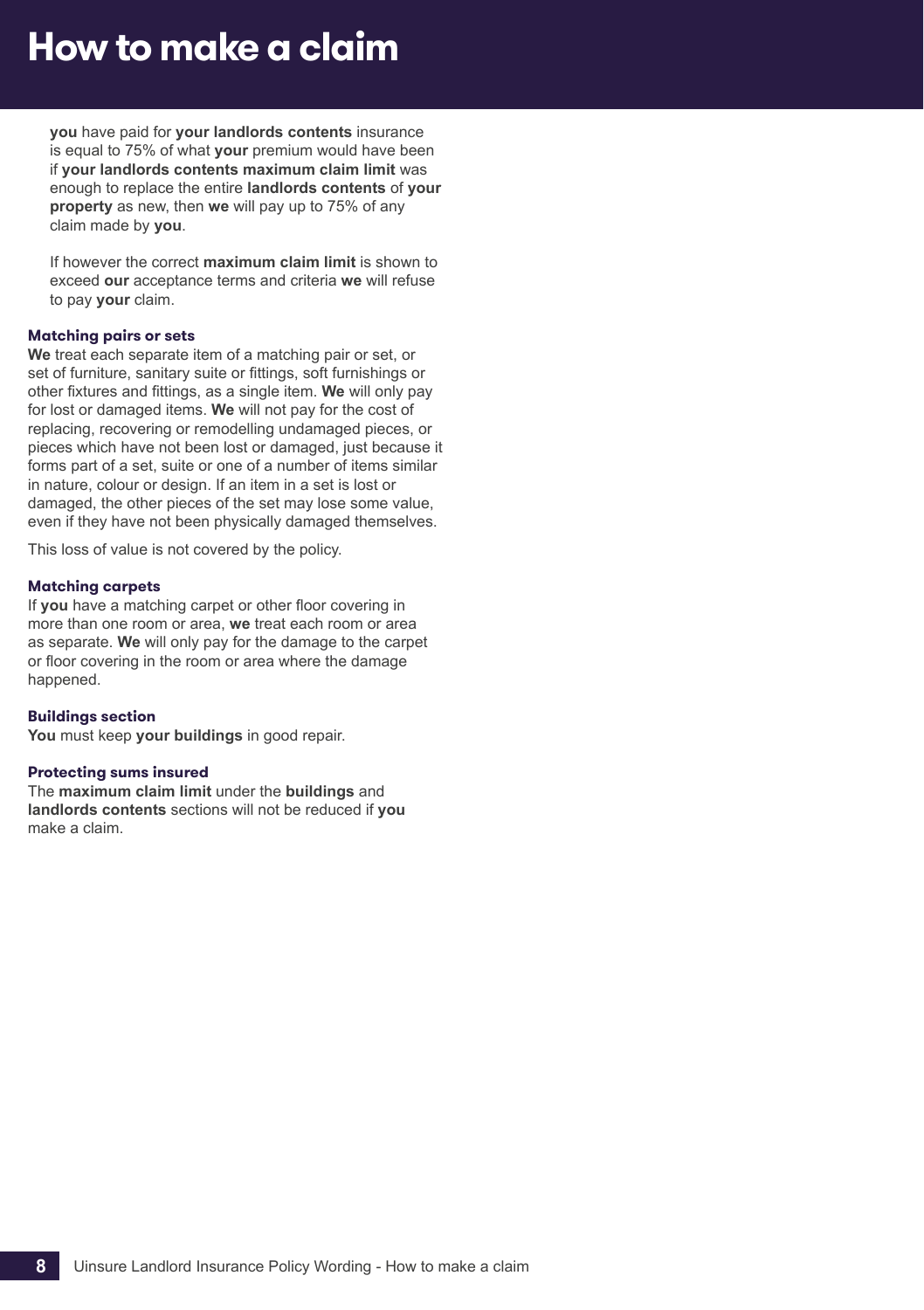## **What is not covered**

Please note that these exclusions do not apply to Section 3 (Let Home Emergency optional cover) and Section 4 (Landlord Legal Expenses & Rent Guarantee optional cover) which have their own policy exclusions.

The policy does not cover the following.

1) Any loss or damage (including related cost or expense) caused by any act of terrorism no matter whether any other cause or event contributes at the same time or in any other order to the loss.

For the purpose of this exclusion, an act of terrorism means using or threatening to use:

- force or violence (or both); or
- biological, chemical or nuclear force.

The act must be carried out by any person or group of people, whether acting alone or on behalf of or in connection with any organisation or government, for political, religious or similar purposes, including the intention to influence any government or to put the public or any section of the public in fear. However, losses caused by or resulting from riot, strike, civil commotion and malicious damage are not excluded.

- 2) Any action taken to control or prevent terrorism.
- 3) Loss, damage, injury or legal liability caused by or in connection with or contributed to by:
	- riot or civil disturbance outside the **United Kingdom**.
	- **property** being confiscated or detained by customs or other officials;
	- pressure waves caused by aircraft and other flying objects travelling at any speed:
	- ionising, radiation or radioactive contamination from any nuclear fuel or nuclear waste arising from burning nuclear fuel;
	- the radioactive, poisonous, explosive or other dangerous properties of any nuclear equipment or nuclear part of that equipment; or
	- war, invasion, acts of foreign enemies, hostilities (whether war be declared or not), civil war, rebellion, revolution, insurrection, military or usurped power or confiscation, nationalisation, requisition or destruction of or damage to **property** by or under the order of any government or public or local authority.
- 4) Pollution or contamination by any substances, forces or emissions (such as radiation) or organisms, or any combination of them, if the pollution or contamination:
	- did not happen suddenly:
	- was the result of an intentional act:
- was expected or should have been expected:
- happened before the policy started; or
- is not reported to **us** as soon as possible and within 30 days of the end of the **period of insurance** in which it happened.
- 5) Indirect losses (that is any loss, damage or additional expense, which happens as a result of, or is a side effect of, the event for which **you** are insured). This includes but is not limited to the following:
	- loss of earnings;
	- travel costs:
	- loss assessor fees:
	- the cost of preparing a claim; or
	- compensation for stress and/or inconvenience.
- 6) **Property** more specifically covered by another policy of insurance.
- 7) Any criminal or deliberate act by **you** or **your family** (Loss or damage relating to Malicious damage and theft by **tenants** and manufacturing or harvesting of drugs by **tenants** may be covered if shown in the **schedule**).
- 8) Any reduction in the market value of any **property** following its repair or reinstatement.
- 9) **Your** policy does not cover claims arising from wear and tear or anything that happens gradually, depreciation, corrosion or rusting, damp, insects, **vermin**, fungus, condensation, breakdown and rot, fading, frost, the process of cleaning, dyeing, repairing, alteration, restoration or renovation.
- 10) Any loss, damage, injury or accident that commenced before the **period of insurance**.
- 11) Any loss or damage that does not arise from one identifiable event which directly and immediately caused the loss or damage.
- 12) Loss or damage that would not have arisen if there had not been a failure to deal with existing damage which a reasonable person should have noticed and where there has been an unreasonable delay in starting repairs.
- 13) Loss or damage caused to any **motor vehicles** (other than domestic garden implements), caravans, trailers or watercraft and accessories.
- 14) Domestic Pets loss or damage caused by domestic pets or **vermin**.
- 15) Sublet properties.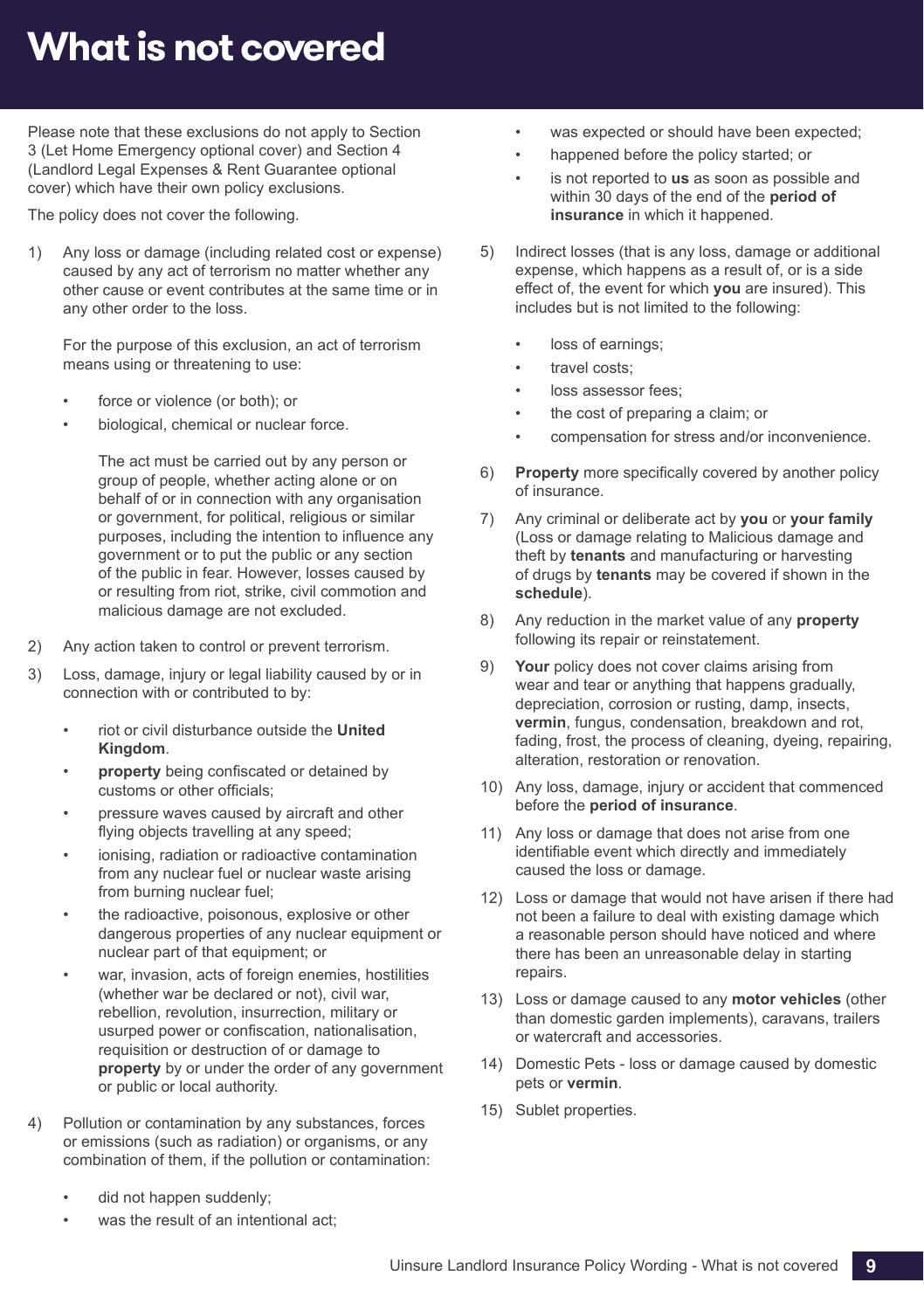### **Buildings**

| <b>What is insured</b>                                                                                                                                                                                                                                                       | <b>What is not insured</b>                                                                                                                                                                                                                                                                                                                                                                                                                         |  |
|------------------------------------------------------------------------------------------------------------------------------------------------------------------------------------------------------------------------------------------------------------------------------|----------------------------------------------------------------------------------------------------------------------------------------------------------------------------------------------------------------------------------------------------------------------------------------------------------------------------------------------------------------------------------------------------------------------------------------------------|--|
| Your buildings are covered under this section.                                                                                                                                                                                                                               | The excess shown in the schedule for every incident.                                                                                                                                                                                                                                                                                                                                                                                               |  |
| The most we will pay<br>The most we will pay for loss of or damage to the buildings<br>is the maximum claim limit shown in the schedule.<br>The causes covered<br>The buildings identified in the schedule are covered for loss<br>or damage caused by any of the following: |                                                                                                                                                                                                                                                                                                                                                                                                                                                    |  |
| Fire, smoke, explosion, lightning or earthquake.<br>1)                                                                                                                                                                                                                       | Loss or damage caused by smog, industrial or<br>1)<br>agricultural output.<br>Smoke damage arising gradually or of repeated<br>exposure.                                                                                                                                                                                                                                                                                                           |  |
| Storm or flood.<br>2)                                                                                                                                                                                                                                                        | 2)<br>Loss or damage:<br>to domestic fixed fuel-oil tanks in the open, drives,<br>patios and terraces, gates, hedges and fences,<br>swimming pools, tennis courts;<br>caused by frost;<br>$\bullet$<br>caused by rising water table levels; or<br>$\bullet$<br>caused by subsidence, heave or landslip other<br>$\bullet$<br>than as covered under cause 8 of Section 1 -<br>Buildings.                                                            |  |
| Escape of water or oil from and frost damage to any<br>3)<br>fixed water or heating installation, apparatus and pipes.                                                                                                                                                       | 3)<br>Loss or damage:<br>whilst the buildings are unoccupied for 60 days<br>or more;<br>to the apparatus and/or pipes from which water<br>$\bullet$<br>and/or oil has escaped;<br>that has been happening gradually over a period of<br>$\bullet$<br>time: or<br>caused by subsidence, heave or landslip other<br>than as covered under cause 8 of Section 1 -<br>Buildings.<br>The policy excess for escape of water as shown in the<br>schedule. |  |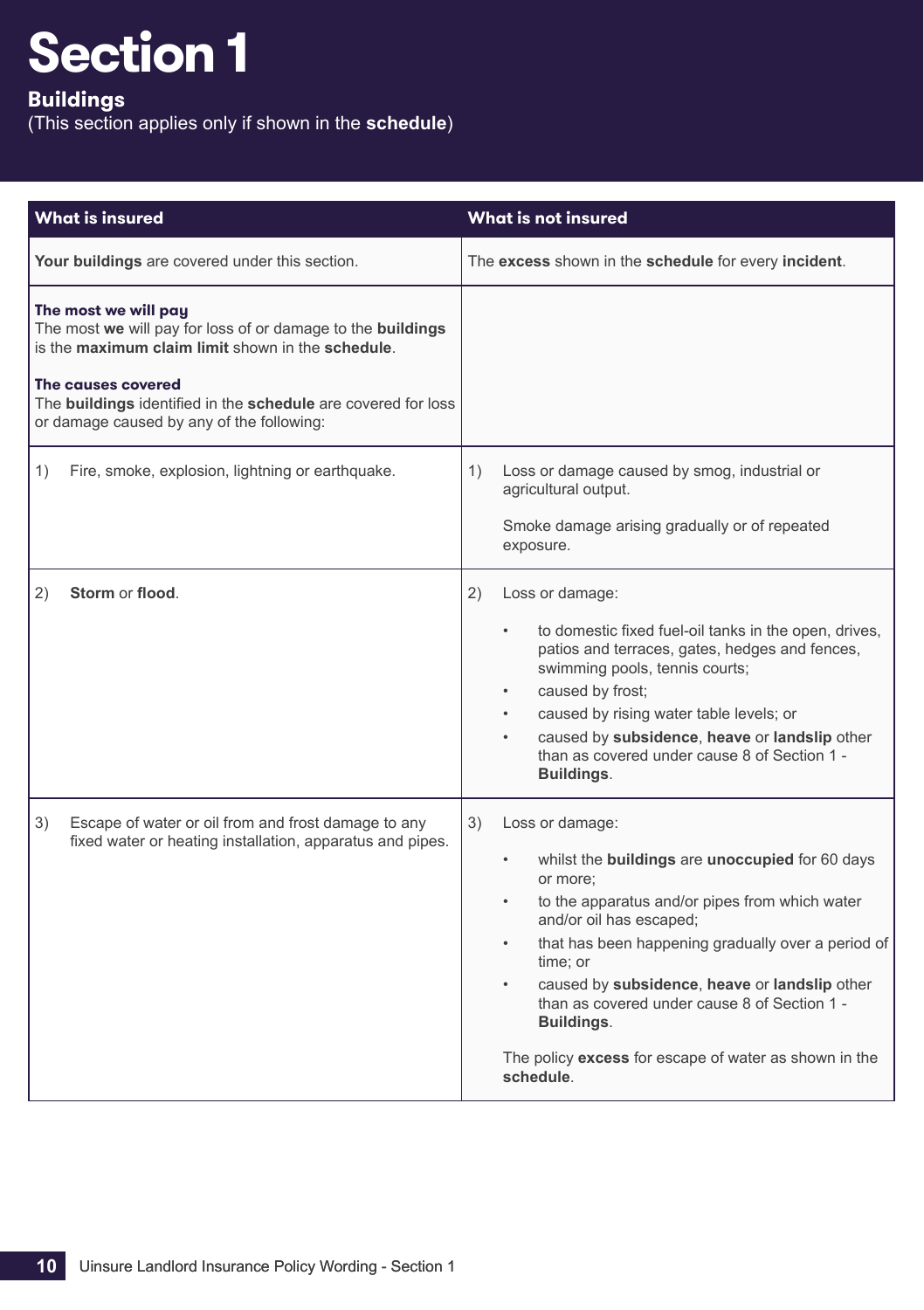### **Buildings**

| <b>What is insured</b>                                                                                                                                                              |                                                                                                      | <b>What is not insured</b>                                                                                                                                                                                                                                                                                                                               |  |
|-------------------------------------------------------------------------------------------------------------------------------------------------------------------------------------|------------------------------------------------------------------------------------------------------|----------------------------------------------------------------------------------------------------------------------------------------------------------------------------------------------------------------------------------------------------------------------------------------------------------------------------------------------------------|--|
| Your buildings are covered under this section.                                                                                                                                      |                                                                                                      | The excess shown in the schedule for every incident.                                                                                                                                                                                                                                                                                                     |  |
| 4)<br>Theft or attempted theft.                                                                                                                                                     |                                                                                                      | 4)<br>Loss or damage whilst the buildings are unoccupied<br>for 60 consecutive days or more.<br>By you, any tenant or person lawfully on the property.<br>Theft or attempted theft not caused by violent and<br>forcible entry or exit, unless deception is used solely to<br>gain entry to your property.                                               |  |
| The buildings being hit by:<br>5)<br>from them:<br>fireworks:<br>vehicles, trains or trams;<br>falling trees or branches;<br>animals or birds: or<br>lamp posts or telegraph poles. | aircraft or other flying objects, or anything dropped<br>falling aerials, masts or satellite dishes; | 5)<br>Loss or damage:<br>caused by pets;<br>to aerials, aerial fittings, satellite dishes or masts;<br>arising from cutting down all or part of a fallen tree<br>or the cost of cutting down all or part of a fallen<br>tree and taking it away, unless the fallen tree has<br>damaged your buildings; or<br>to hedges, gates and fences.                |  |
| 6)                                                                                                                                                                                  | Riot, civil commotion, labour and political disturbances.                                            | 6)<br>Loss or damage that is not reported to the police within<br>seven days.                                                                                                                                                                                                                                                                            |  |
| Malicious damage or vandalism.<br>7)                                                                                                                                                |                                                                                                      | 7)<br>Loss or damage:<br>whilst the buildings are unoccupied for 60<br>$\bullet$<br>consecutive days or more;<br>caused by you, any tenant or person lawfully on<br>the property; or<br>arising from and / or in connection with the<br>$\bullet$<br>manufacture, cultivation or harvesting of illegal<br>drugs, unless otherwise shown on the schedule. |  |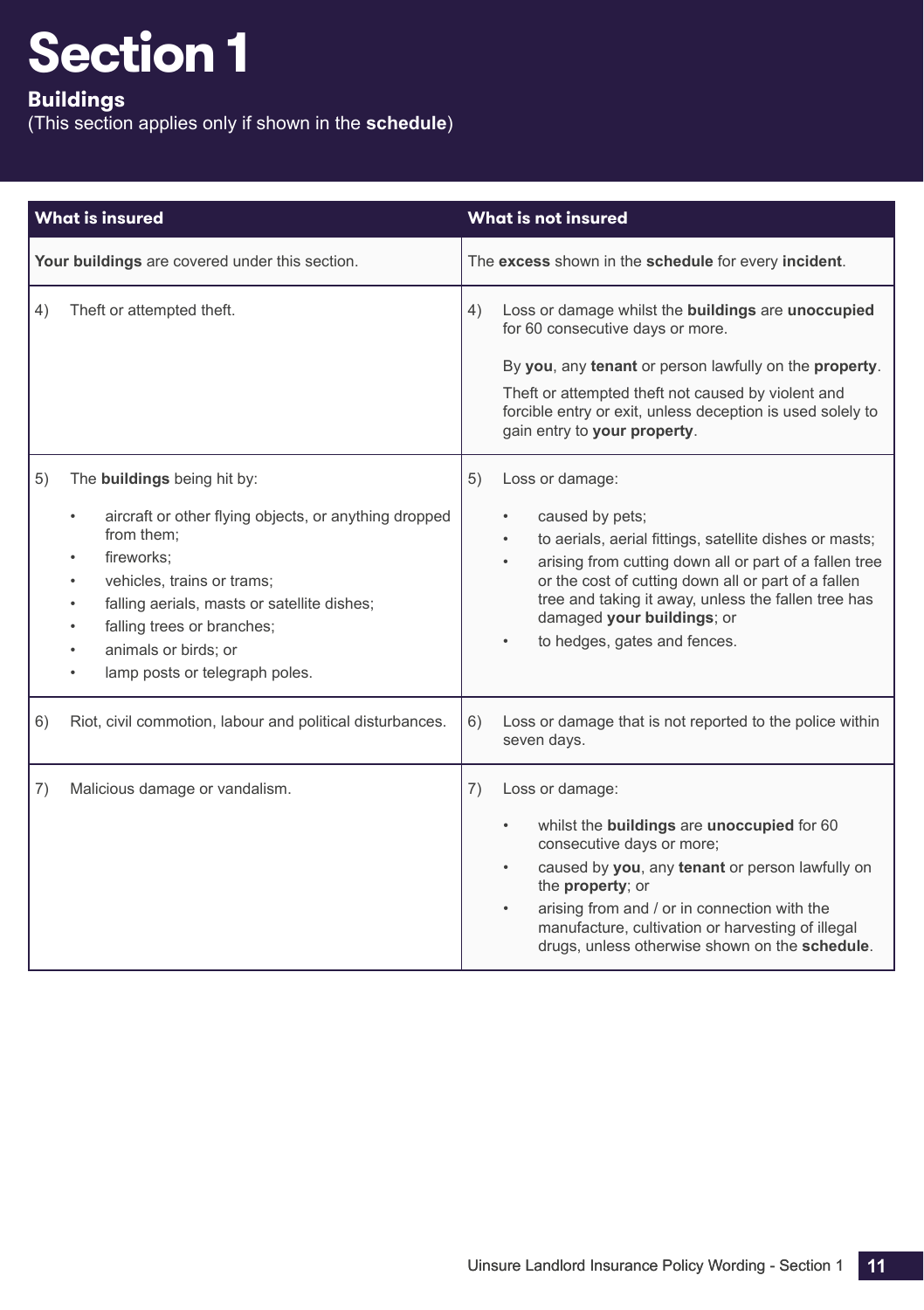### **Buildings**

| <b>What is insured</b>                                                                                                                                                                                             | <b>What is not insured</b>                                                                                                                                                                                                                                                                                                                                                                                                                                                                                                                                                                                                                                                                                                                                                                                                                                                                                                                                                                                                                                                                                                                                                                                                                                                                                                        |
|--------------------------------------------------------------------------------------------------------------------------------------------------------------------------------------------------------------------|-----------------------------------------------------------------------------------------------------------------------------------------------------------------------------------------------------------------------------------------------------------------------------------------------------------------------------------------------------------------------------------------------------------------------------------------------------------------------------------------------------------------------------------------------------------------------------------------------------------------------------------------------------------------------------------------------------------------------------------------------------------------------------------------------------------------------------------------------------------------------------------------------------------------------------------------------------------------------------------------------------------------------------------------------------------------------------------------------------------------------------------------------------------------------------------------------------------------------------------------------------------------------------------------------------------------------------------|
| Your buildings are covered under this section.                                                                                                                                                                     | The excess shown in the schedule for every incident.                                                                                                                                                                                                                                                                                                                                                                                                                                                                                                                                                                                                                                                                                                                                                                                                                                                                                                                                                                                                                                                                                                                                                                                                                                                                              |
| 8)<br>Subsidence, landslip or heave of the site upon which<br>the buildings stand.                                                                                                                                 | 8)<br>Loss or damage:<br>to the buildings or their foundations because the<br>materials they are built from shrink or expand;<br>caused by the compaction of infill;<br>٠<br>to the buildings or their foundations by<br>settlement of the site on which the buildings<br>stand:<br>caused by the sea or river wearing away the land;<br>$\bullet$<br>caused by defective materials, faulty design or<br>faulty workmanship;<br>caused by foundations which do not meet the<br>$\bullet$<br>Building Regulations at the time of construction;<br>caused by demolishing, structurally altering or<br>٠<br>repairing the buildings;<br>to solid floor slabs or damage from solid floor slabs<br>$\bullet$<br>moving, unless the foundations underneath the<br>outside walls of the main building are damaged at<br>the same time and by the same cause;<br>to walls, gates, hedges, outbuildings, fences,<br>$\bullet$<br>paths, drives, patios, swimming pools, ornamental<br>pools, tennis courts, drains, septic tanks, pipes,<br>cables and oil tanks, unless the main building<br>is damaged at the same time and by the same<br>cause; or<br>for which compensation is provided by contract or<br>legislation.<br>Normal settlement, shrinkage or expansion.<br>The policy excess for subsidence as shown in the<br>schedule. |
| Accidental damage to fixed glass in windows, doors,<br>9)<br>fanlights, solar panels, skylights or fixed sanitaryware in<br>the <b>buildings</b> , and ceramic hobs fixed to and forming<br>part of the buildings. | 9)<br>Loss or damage:<br>whilst the buildings are unoccupied for 60<br>$\bullet$<br>consecutive days or more;<br>caused by chipping, denting or scratching; or<br>to ceramic hobs in free-standing cookers.                                                                                                                                                                                                                                                                                                                                                                                                                                                                                                                                                                                                                                                                                                                                                                                                                                                                                                                                                                                                                                                                                                                       |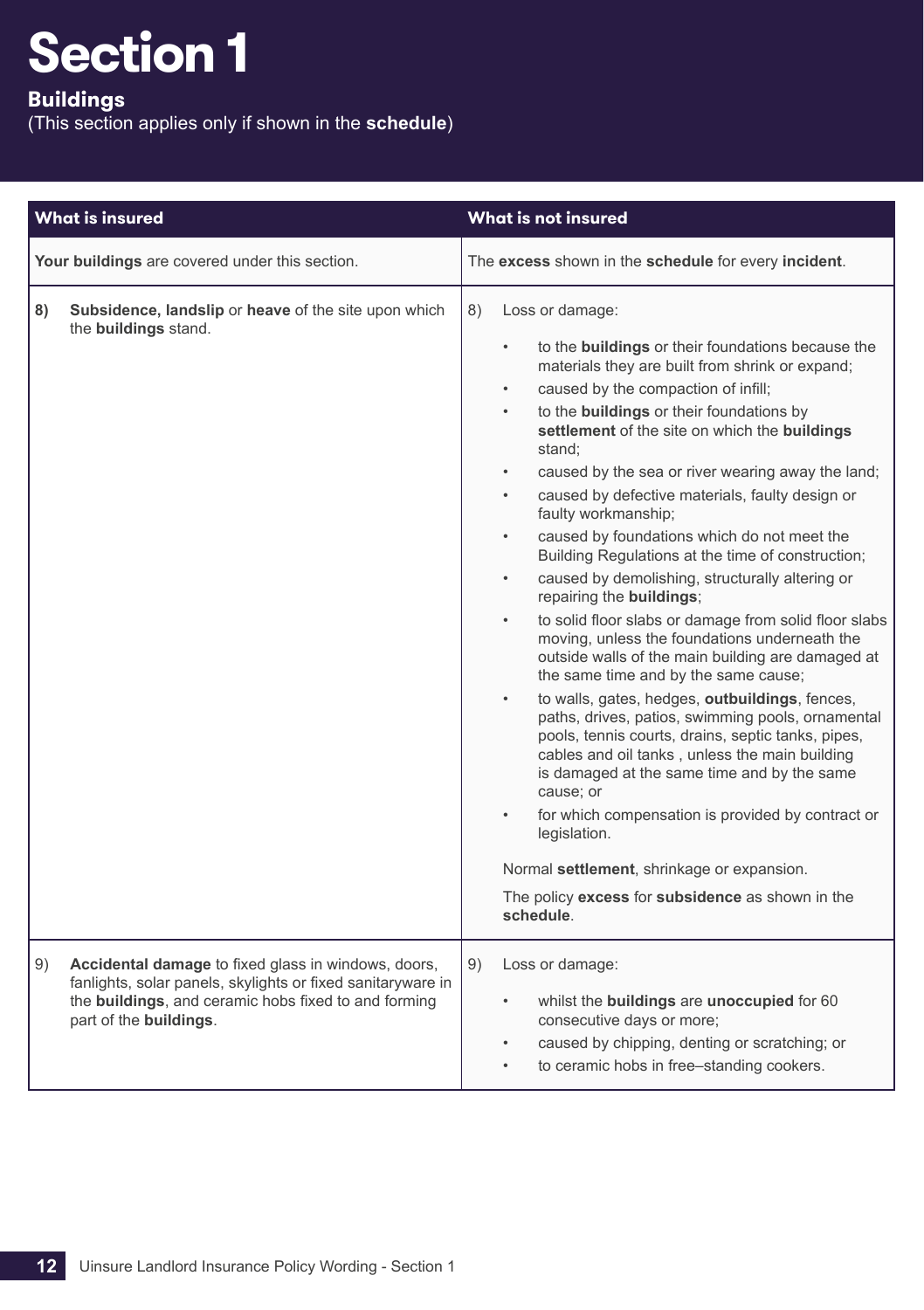### **Buildings**

| <b>What is insured</b>                                                                                                                                                                                                                                                                                                                                                             | <b>What is not insured</b>                                                                                                                                                                   |
|------------------------------------------------------------------------------------------------------------------------------------------------------------------------------------------------------------------------------------------------------------------------------------------------------------------------------------------------------------------------------------|----------------------------------------------------------------------------------------------------------------------------------------------------------------------------------------------|
| Your buildings are covered under this section.                                                                                                                                                                                                                                                                                                                                     | The excess shown in the schedule for every incident.                                                                                                                                         |
| 10) The cost of repairing accidental damage to<br>underground pipes, services and cables servicing your<br>property for which you are responsible.<br>We will pay the cost of breaking into and repairing the<br>pipe between the main sewer and your property if<br>releasing a blockage fails by normal means.                                                                   | 10) Loss or damage:<br>due to wear and tear or gradual deterioration; or<br>caused by faulty materials, design, workmanship<br>or as a result of any alterations, renovations or<br>repairs. |
| 11) Loss of rent and/or cost of alternative accommodation<br>incurred by you as a result of the buildings becoming<br>uninhabitable following loss or damage caused by any<br>of the causes listed in section 1 of this policy.                                                                                                                                                    | 11) Any amount above the amount shown in the schedule.<br>Loss where a valid claim has not been accepted by us<br>under section 1, causes 1-10.                                              |
| 12) Emergency access<br>We will pay for damage to your buildings caused by<br>the emergency services if they cause damage while<br>getting into your property to deal with an emergency.<br>We will also pay for damage to your garden items<br>(including re-landscaping costs) if caused by the<br>emergency services while they are attending an<br>emergency at your property. | 12) Loss or damage:<br>due to wear and tear or gradual deterioration; or<br>caused by faulty materials, design, workmanship<br>or as a result of any alterations, renovations or<br>repairs. |
| 13) If you have exchanged contracts to sell your property<br>will give the buyer the benefit of the insurance under<br>this section until the sale is completed, unless the buyer<br>has insurance cover elsewhere.                                                                                                                                                                | 13)                                                                                                                                                                                          |
| 14) The cost of replacing and installing locks on outside<br>doors if keys to the property are lost or stolen.                                                                                                                                                                                                                                                                     | 14) Any amount above the amount shown in the schedule.                                                                                                                                       |
| 15) Increased metered electricity, gas or water charges<br>incurred by you resulting from unauthorised use or<br>escape of water and a subsequent claim under cause 3,<br>section 1 of this policy.                                                                                                                                                                                | 15) Any amount above the amount shown in the schedule.                                                                                                                                       |
| 16) Professional fees and costs<br>Expenses incurred by you as a result of removal of<br>debris; compliance with government or local authority<br>requirements; architects' and surveyors' fees incurred<br>in the reinstatement of the building following loss or<br>damage caused by any of the causes listed in section 1<br>of your policy.                                    | 16) Any fees charged in the preparation of a claim.                                                                                                                                          |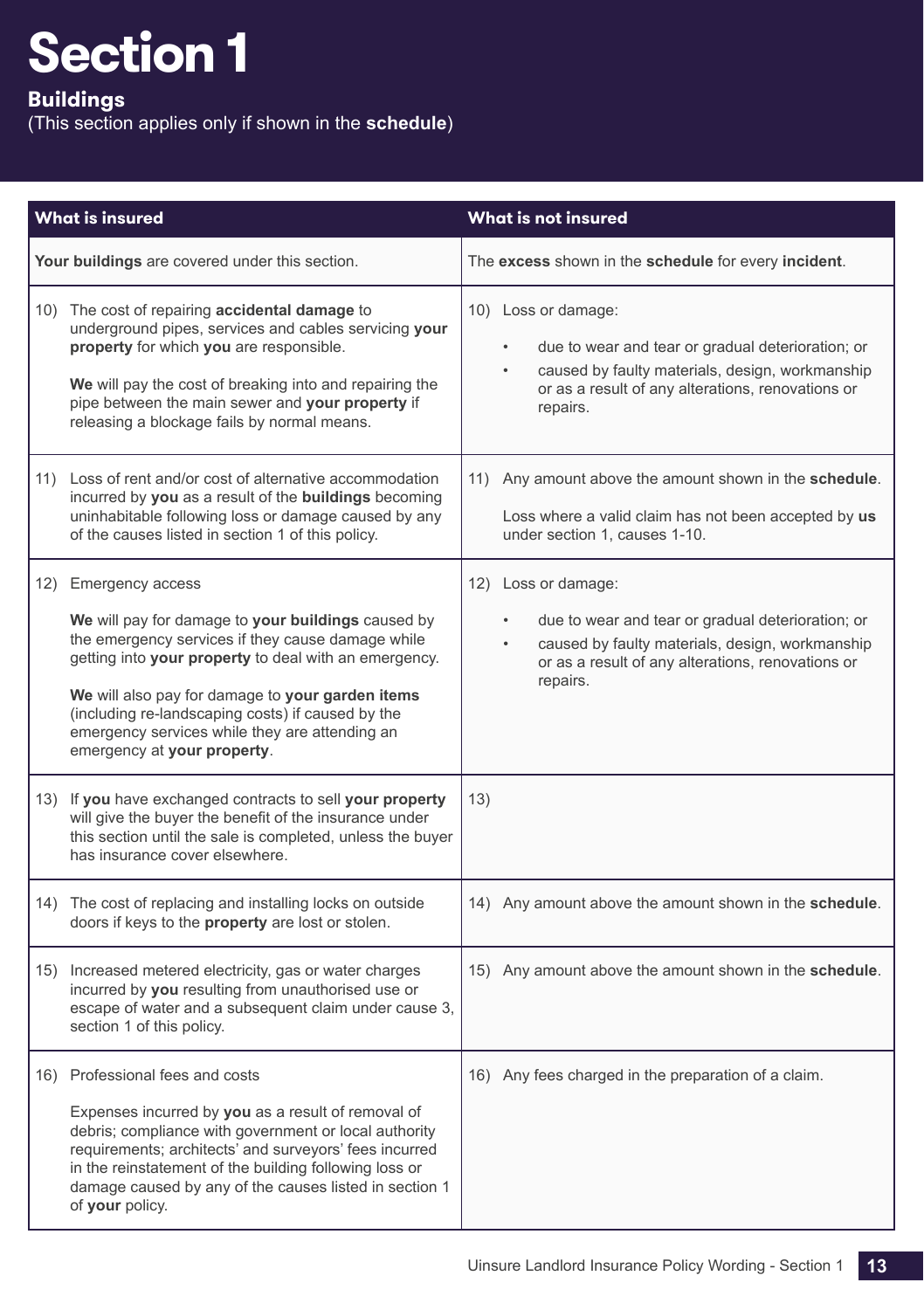### **Buildings**

| Your buildings are covered under this section.<br>17) Trace and access<br>Expenses incurred by you in locating the source and<br>subsequent making good of damage following loss or<br>damage as a result of cause 3 or cause 10, section 1 of<br>this policy.<br>18) All sums for which you are legally liable to pay as<br>compensation for accidental death or injury to any<br>person or loss or damage to third party property arising<br>directly as a result of your ownership of the property.<br>including defence costs and expenses incurred with our<br>household.                                                                                                                                                                                                                                                                                                                                                                                                                                                                                                                                                                                                                                                                                                                                                                                                                                                                                                         | The excess shown in the schedule for every incident.<br>17) Any amount above the amount shown in the schedule.<br>Loss or damage to the apparatus from which water or<br>oil has escaped.<br>18) Any amount above the amount shown in the schedule.<br>Bodily injury or death to any person who is engaged<br>in your service, or is a member of your family or                                                                                                                                                                                                                                                                                                                                                                                                          |
|----------------------------------------------------------------------------------------------------------------------------------------------------------------------------------------------------------------------------------------------------------------------------------------------------------------------------------------------------------------------------------------------------------------------------------------------------------------------------------------------------------------------------------------------------------------------------------------------------------------------------------------------------------------------------------------------------------------------------------------------------------------------------------------------------------------------------------------------------------------------------------------------------------------------------------------------------------------------------------------------------------------------------------------------------------------------------------------------------------------------------------------------------------------------------------------------------------------------------------------------------------------------------------------------------------------------------------------------------------------------------------------------------------------------------------------------------------------------------------------|--------------------------------------------------------------------------------------------------------------------------------------------------------------------------------------------------------------------------------------------------------------------------------------------------------------------------------------------------------------------------------------------------------------------------------------------------------------------------------------------------------------------------------------------------------------------------------------------------------------------------------------------------------------------------------------------------------------------------------------------------------------------------|
|                                                                                                                                                                                                                                                                                                                                                                                                                                                                                                                                                                                                                                                                                                                                                                                                                                                                                                                                                                                                                                                                                                                                                                                                                                                                                                                                                                                                                                                                                        |                                                                                                                                                                                                                                                                                                                                                                                                                                                                                                                                                                                                                                                                                                                                                                          |
|                                                                                                                                                                                                                                                                                                                                                                                                                                                                                                                                                                                                                                                                                                                                                                                                                                                                                                                                                                                                                                                                                                                                                                                                                                                                                                                                                                                                                                                                                        |                                                                                                                                                                                                                                                                                                                                                                                                                                                                                                                                                                                                                                                                                                                                                                          |
| prior consent.<br>This policy includes your landlords' legal liability under<br>section 3 of the defective premises act 1972 or article<br>5 of the defective premises (Northern Ireland) order<br>1975 for injury to a third party or loss or damage to third<br>party property arising from a defect in your property<br>including defence costs that we have agreed in writing<br>of:<br>to pay.<br>Please note:<br>Defective Premises Act 1972<br>The Defective Premises Act 1972 imposes duties in<br>connection with the provision of dwellings and imposes<br>liability for injury or damage caused to persons through<br>$\bullet$<br>defects in the state of the premises. Section 3 of the<br>Defective Premises Act 1972 (or in Northern Ireland<br>Section 5 Defective Premises Northern Ireland Order<br>1975) extends the duty of care in certain circumstances<br>after the dwellings have been disposed of. For further<br>quidance please see the Office of Public Sector<br>Information website (www.opsi.gov.uk) or contact the<br>insurance.<br>Citizens Advice Bureau.<br>Dangerous Dogs Act 1991<br>The Dangerous Dogs Act 1991 imposes certain<br>requirements on specific types of dog. It also places<br>requirements in relation to dogs which are, as described<br>by the Act, dangerously out of control. For further<br>guidance please see the Office of Public Sector<br>Information website (www.opsi.gov.uk) or contact the<br>Citizens Advice Bureau | Arising out of or in any way connected with the<br>transmission of any communicable disease.<br>Damage to property under your custody or control.<br>Arising out of any profession, occupation or business<br>other than through private letting of the property.<br>Arising out of the ownership, possession or operation<br>any mechanically propelled vehicle other than<br>a private garden vehicle operated within your<br>property;<br>any power operated lift;<br>any aircraft or watercraft;<br>a caravan whilst being towed; or<br>any dogs designated as dangerous under the<br>dangerous dogs act 1991.<br>Arising out of pollution or contamination.<br>If you are entitled to indemnity under any other<br>Any cost or expense not agreed by us in writing. |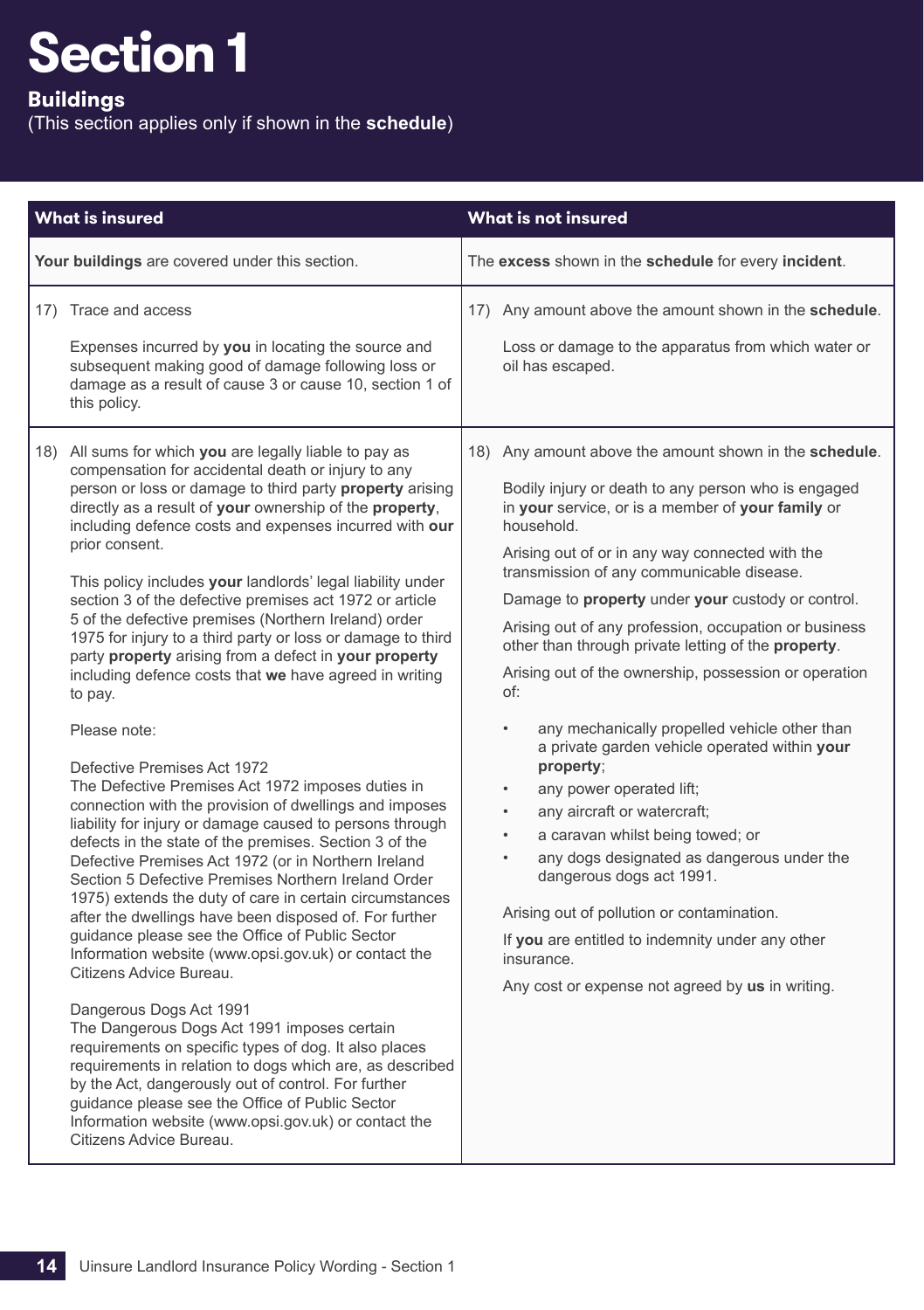### **Buildings**

| What is insured                                                                                                                                                                                                                                                                                                                                                                                                                                                                                                                                                                                                                                                                         | <b>What is not insured</b>                                                                                                                                                                                                                                                                                                                                                                                                                                                                                                                                                                                                                                                                                                                                                                                                                                                                                                                 |
|-----------------------------------------------------------------------------------------------------------------------------------------------------------------------------------------------------------------------------------------------------------------------------------------------------------------------------------------------------------------------------------------------------------------------------------------------------------------------------------------------------------------------------------------------------------------------------------------------------------------------------------------------------------------------------------------|--------------------------------------------------------------------------------------------------------------------------------------------------------------------------------------------------------------------------------------------------------------------------------------------------------------------------------------------------------------------------------------------------------------------------------------------------------------------------------------------------------------------------------------------------------------------------------------------------------------------------------------------------------------------------------------------------------------------------------------------------------------------------------------------------------------------------------------------------------------------------------------------------------------------------------------------|
| Your buildings are covered under this section.                                                                                                                                                                                                                                                                                                                                                                                                                                                                                                                                                                                                                                          | The excess shown in the schedule for every incident.                                                                                                                                                                                                                                                                                                                                                                                                                                                                                                                                                                                                                                                                                                                                                                                                                                                                                       |
| 19) Liability for domestic employees<br>We insure you against your legal liability for all<br>amounts you have to pay as compensation for<br>accidental bodily injury to or illness or disease which<br>happens to any of your domestic employees during<br>the course of their work at your property in connection<br>with any claim or series of claims made against you<br>and arising out of any one event occurring during the<br>period of insurance within the United Kingdom.<br>The most we will pay for any one claim, or series<br>of claims arising from one cause, is the maximum<br>claim limit shown in the schedule plus any costs and<br>expenses we agree in writing. | 19) Any amount above the amount shown in the schedule.<br>Liability arising from or in any way connected with the<br>transmission of any communicable disease or virus by<br>you.<br>Any agreement unless you would have been liable had<br>the agreement not been made.<br>Any claim or other proceedings against you lodged or<br>prosecuted in a court outside the United Kingdom.<br>Liability arising from any business or profession.<br>Liability for death of, bodily injury to, or illness or<br>disease of any member of your family.<br>Liability for which compulsory insurance or security is<br>required by any road traffic legislation.<br>Bodily injury to any employee arising out of being<br>carried in or on a vehicle or entering or getting on to or<br>off a vehicle where any road traffic law says you must<br>have insurance or security.<br>Bodily injury arising from any infectious disease or<br>condition. |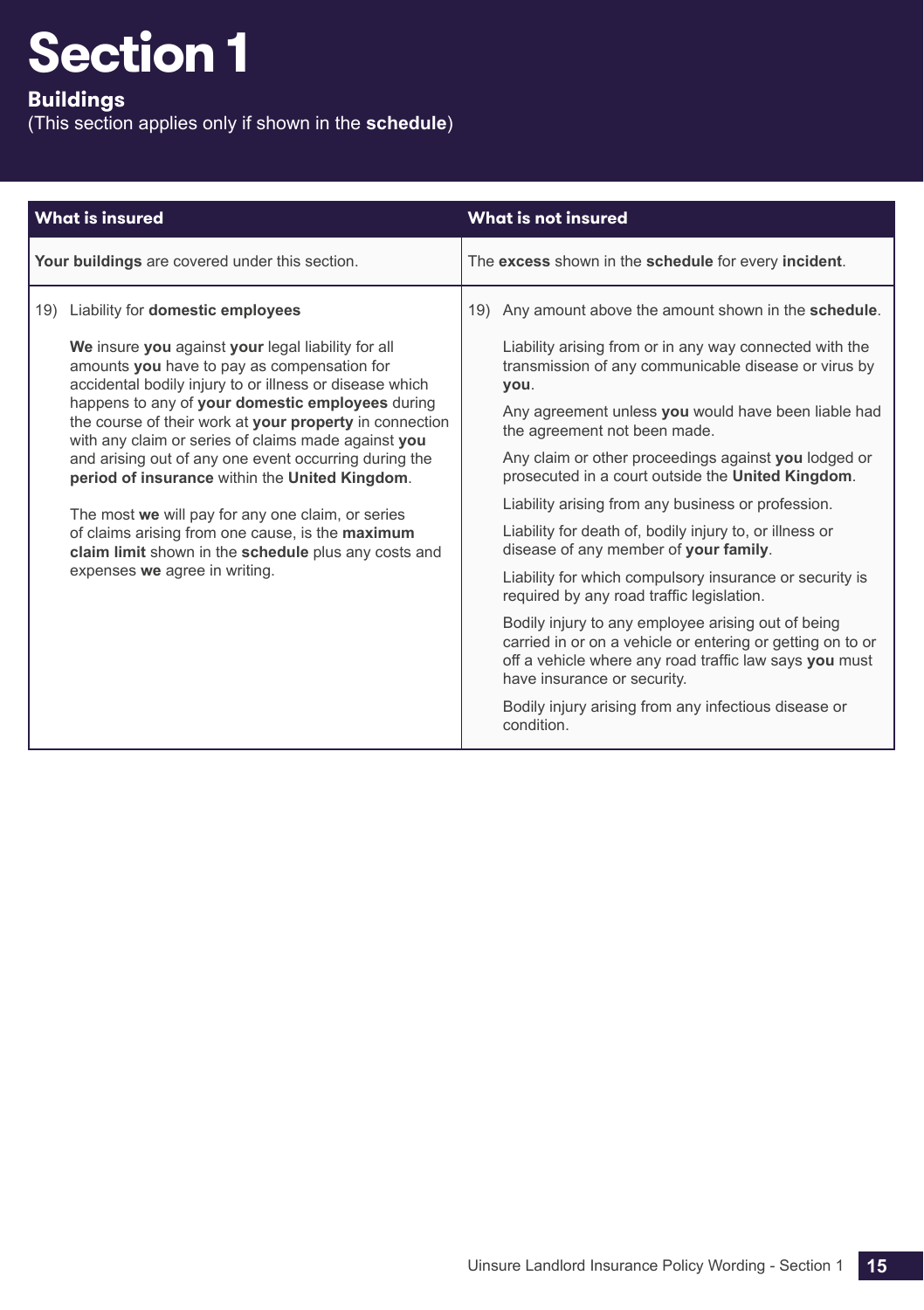Buildings Optional Cover - Accidental and Malicious damage and theft by tenants cover (This section applies only if shown in the **schedule**)

| <b>What is insured</b>                                                                                                                                                                                                                                                       | <b>What is not insured</b>                                                                                                                                                                                                                                                                                                                                                                                                                                                                                                                                                                                                                                                                              |
|------------------------------------------------------------------------------------------------------------------------------------------------------------------------------------------------------------------------------------------------------------------------------|---------------------------------------------------------------------------------------------------------------------------------------------------------------------------------------------------------------------------------------------------------------------------------------------------------------------------------------------------------------------------------------------------------------------------------------------------------------------------------------------------------------------------------------------------------------------------------------------------------------------------------------------------------------------------------------------------------|
| Your buildings are covered under this section.                                                                                                                                                                                                                               | The excess shown in the schedule for every incident.                                                                                                                                                                                                                                                                                                                                                                                                                                                                                                                                                                                                                                                    |
| The most we will pay<br>The most we will pay for loss of or damage to the buildings<br>is the maximum claim limit shown in the schedule.<br>The causes covered<br>The buildings identified in the schedule are covered for loss<br>or damage caused by any of the following: |                                                                                                                                                                                                                                                                                                                                                                                                                                                                                                                                                                                                                                                                                                         |
| 1)<br>Accidental damage to the buildings in addition to the<br>causes listed in paragraphs 1 to 11 of this section.                                                                                                                                                          | 1)<br>Loss or damage:<br>by any cause or event already covered under<br>section 1 buildings;<br>caused by vermin; fungus or insects;<br>٠<br>caused by chewing, scratching, tearing or fouling<br>٠<br>by domestic pets:<br>whilst the buildings are unoccupied for 60<br>٠<br>consecutive days or more;<br>caused by wet or dry rot; faulty workmanship or<br>۰<br>design;<br>atmospheric or climatic conditions;<br>$\bullet$<br>as a result of any building alterations, renovations<br>٠<br>or repairs; or<br>if already excluded within the 'definitions, policy<br>٠<br>conditions or policy exclusions' sections within this<br>booklet.<br>The cost of normal maintenance, and standard repairs |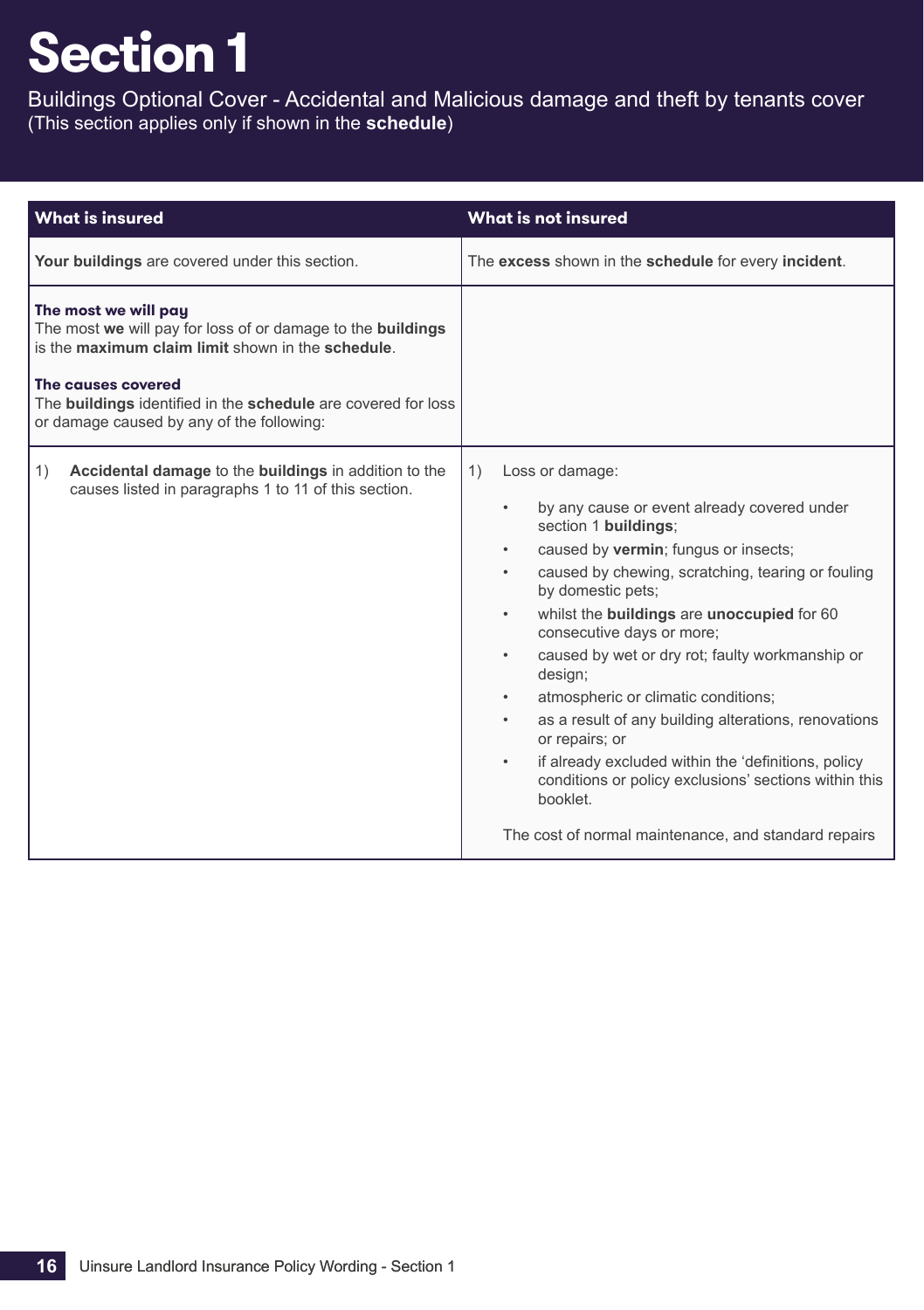Buildings Optional Cover - Accidental and Malicious damage and theft by tenants cover (This section applies only if shown in the **schedule**)

| What is insured                                                                                                                                           | What is not insured                                                                                                                                                                                                                                                                                                                                            |
|-----------------------------------------------------------------------------------------------------------------------------------------------------------|----------------------------------------------------------------------------------------------------------------------------------------------------------------------------------------------------------------------------------------------------------------------------------------------------------------------------------------------------------------|
| Your buildings are covered under this section.                                                                                                            | The excess shown in the schedule for every incident.                                                                                                                                                                                                                                                                                                           |
| 2)<br>Malicious damage caused by the <b>tenants</b> to the<br><b>buildings</b> in addition to the causes listed in paragraphs<br>1 to 11 of this section. | Loss or damage:<br>2)<br>by any cause or event already covered under<br>section 1 buildings;<br>whilst the buildings are unoccupied for 60<br>$\bullet$<br>consecutive days or more; or<br>caused by the manufacture and harvest of illegal<br>٠<br>drugs on the <b>property</b> by the <b>tenant</b> .<br>The cost of normal maintenance and standard repairs |
| 3)<br>Loss or damage by theft or attempted theft caused by a<br>tenant.                                                                                   | 3)<br>Loss or damage whilst the buildings are unoccupied<br>for 60 consecutive days or more.                                                                                                                                                                                                                                                                   |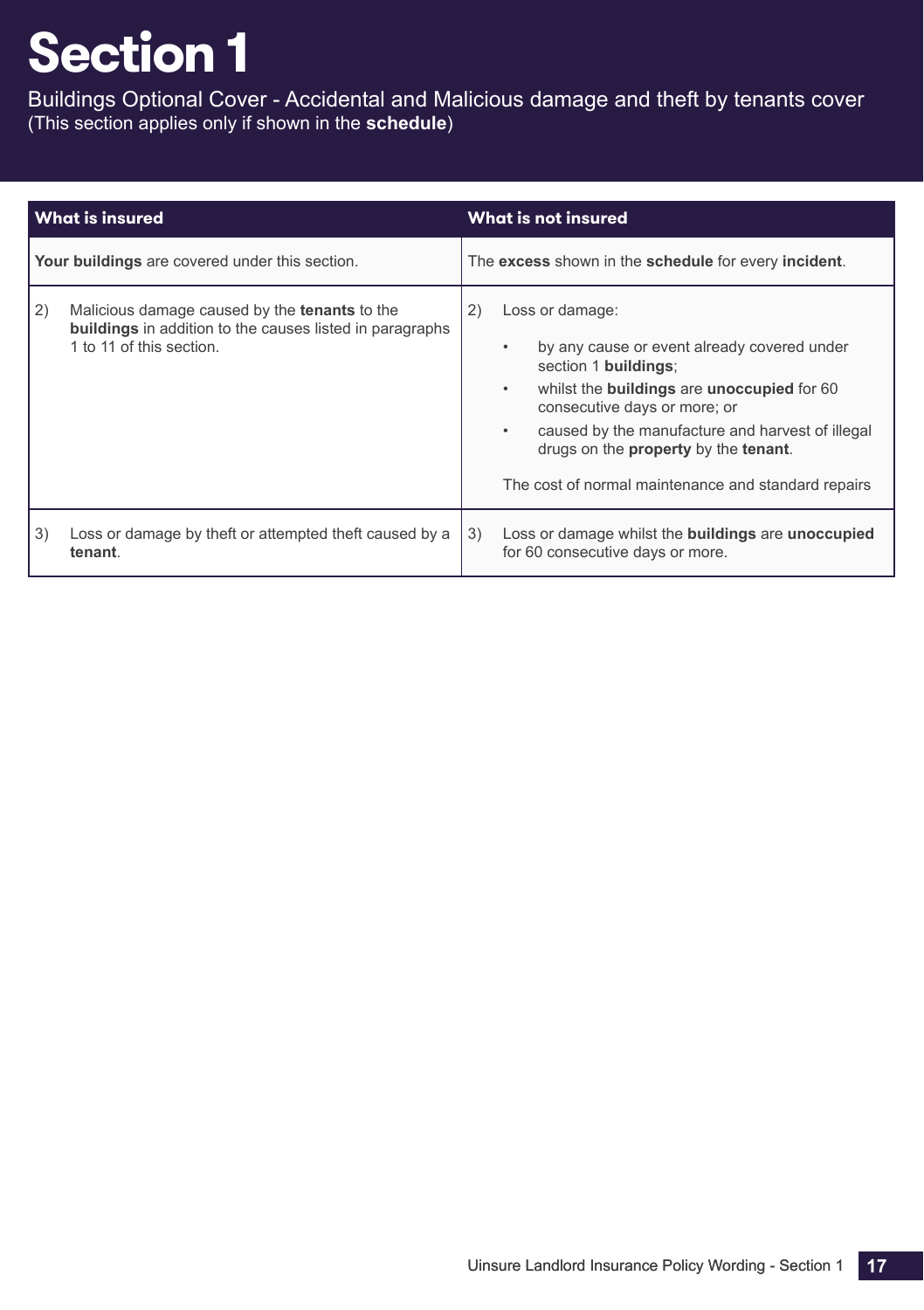Buildings Optional Cover - Manufacture and harvest of drugs cover (This section applies only if shown in the **schedule**)

| <b>What is insured</b>                                                                                                                                                                                                                                                                                                                                                                                                                                                                                                                                                                                                                                                                                                                                                                                                                                                                                                                                                                                                                                                                                                                                                                                                                                                                                                                                                                        | <b>What is not insured</b>                                                                                                                                                                                                                                                                                  |
|-----------------------------------------------------------------------------------------------------------------------------------------------------------------------------------------------------------------------------------------------------------------------------------------------------------------------------------------------------------------------------------------------------------------------------------------------------------------------------------------------------------------------------------------------------------------------------------------------------------------------------------------------------------------------------------------------------------------------------------------------------------------------------------------------------------------------------------------------------------------------------------------------------------------------------------------------------------------------------------------------------------------------------------------------------------------------------------------------------------------------------------------------------------------------------------------------------------------------------------------------------------------------------------------------------------------------------------------------------------------------------------------------|-------------------------------------------------------------------------------------------------------------------------------------------------------------------------------------------------------------------------------------------------------------------------------------------------------------|
| Your buildings are covered under this section.                                                                                                                                                                                                                                                                                                                                                                                                                                                                                                                                                                                                                                                                                                                                                                                                                                                                                                                                                                                                                                                                                                                                                                                                                                                                                                                                                | The excess shown in the schedule for every incident.                                                                                                                                                                                                                                                        |
| The most we will pay<br>The most we will pay for loss of or damage to the buildings<br>is the maximum claim limit shown in the schedule.<br>The causes covered<br>The buildings identified in the schedule are covered for loss<br>or damage caused by any of the following:                                                                                                                                                                                                                                                                                                                                                                                                                                                                                                                                                                                                                                                                                                                                                                                                                                                                                                                                                                                                                                                                                                                  | Any amount recoverable from the tenant up to the total<br>amount of the initial tenancy deposit as detailed on the<br>tenancy agreement (proof of the deposit paid by the tenant<br>must be submitted in the event of a claim).<br>Any loss or damage which is insured by a policy issued to<br>the tenant. |
| 1)<br>The costs to repair damage to the <b>buildings</b> caused by<br>the manufacture, cultivation, harvesting or processing<br>by any other method of drugs classed as controlled<br>substances under the Misuse of Drugs Act (1971).<br>It is a condition of the policy that you or authorised<br>persons acting on your behalf or your managing agent<br>shall in each instance:<br>obtain and retain written and verified references for<br>all new residential tenants, prospective residential<br>tenants or tenants in residence for less than a<br>year, from a current employer, former landlord<br>or sponsor. You must produce such written<br>references if so requested by us in the event of a<br>claim under this additional cover:<br>obtain and retain formal photo ID of any new<br>tenant:<br>obtain and record details of any new tenant's bank<br>$\bullet$<br>account and verify those details by receiving at<br>least one payment from such account;<br>carry out internal and external inspection of the<br>Buildings at least every 3 months;<br>maintain a log of such inspections and retain that<br>log; and<br>carry out a six-monthly management check of the<br>inspections log.<br>If you do not adhere to these conditions, your claim<br>may be rejected or a claim payment could be reduced.<br>In some circumstances, your policy may become<br>invalid. | Any amount above the amount shown in the schedule.<br>1)<br>Loss or damage caused by you or your family.                                                                                                                                                                                                    |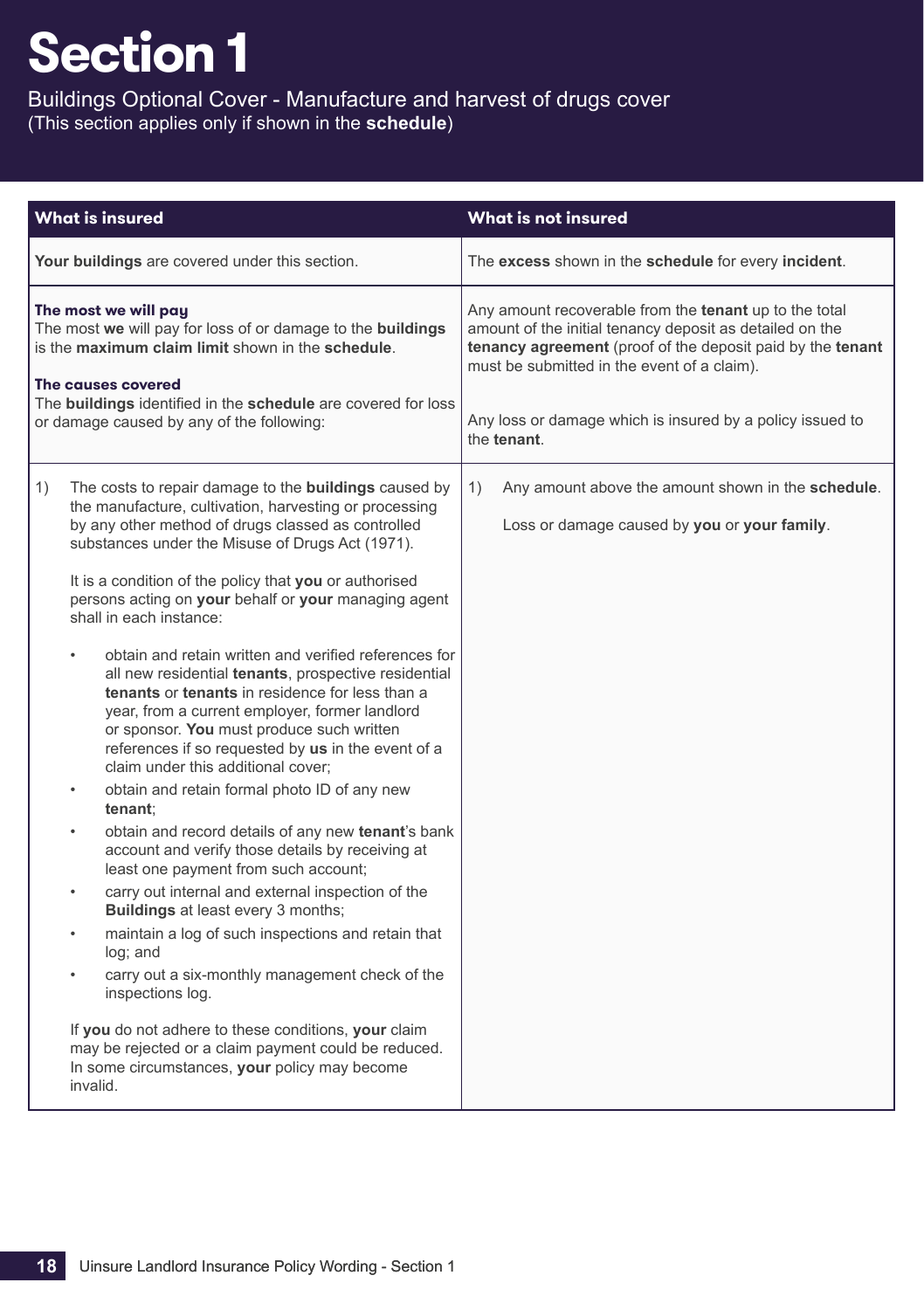### **Landlords Contents**

| <b>What is insured</b>                                                                                                                                                                                                                                                                                                                                                                                                                                                                                                                                                                                                                                                                                                                                                                                     | <b>What is not insured</b>                                                                                                                                                                                                                                              |
|------------------------------------------------------------------------------------------------------------------------------------------------------------------------------------------------------------------------------------------------------------------------------------------------------------------------------------------------------------------------------------------------------------------------------------------------------------------------------------------------------------------------------------------------------------------------------------------------------------------------------------------------------------------------------------------------------------------------------------------------------------------------------------------------------------|-------------------------------------------------------------------------------------------------------------------------------------------------------------------------------------------------------------------------------------------------------------------------|
| Your landlords contents which includes Leaseholder<br>Fixtures and Fittings are covered under this section.                                                                                                                                                                                                                                                                                                                                                                                                                                                                                                                                                                                                                                                                                                | The excess shown in the schedule for every incident.                                                                                                                                                                                                                    |
| The most we will pay<br>The most we will pay for loss of or damage to the landlords<br>contents is the maximum claim limit shown in the<br>schedule<br>The most we will pay for landlords contents in the open<br>(but within the boundary of your property) is the maximum<br>claim limit shown in the schedule.<br>The most we will pay for any one claim for theft of landlords<br>contents from a secured outbuilding or garage built<br>of brick, stone or concrete and kept in good repair is the<br>maximum claim limit for theft of landlords contents in an<br>outbuilding or garage shown in the schedule.<br>The causes covered<br>The landlords contents and Leaseholder Fixtures and<br>Fittings identified in the schedule are covered for loss or<br>damage caused by any of the following: | Anything more specifically insured in another part of this<br>policy.<br>Any amount above the amount shown in the schedule.<br>Leaseholder Fixtures and Fittings that are covered by a<br>separate buildings policy.                                                    |
| 1)<br>Fire, smoke, explosion, lightning or earthquake.                                                                                                                                                                                                                                                                                                                                                                                                                                                                                                                                                                                                                                                                                                                                                     | Loss or damage caused by smog, industrial or<br>1)<br>agricultural output.<br>Smoke damage arising gradually or of repeated<br>exposure.                                                                                                                                |
| 2)<br>Storm or flood.                                                                                                                                                                                                                                                                                                                                                                                                                                                                                                                                                                                                                                                                                                                                                                                      | 2)<br>Loss or damage caused:<br>by frost;<br>$\bullet$<br>to domestic fixed fuel-oil tanks in the open, drives,<br>٠<br>patios and terraces, gates and fences, swimming<br>pools, tennis courts; or<br>by rising water table levels.<br>Landlords contents in the open. |
| Escape of water or oil from any fixed water or heating<br>3)<br>installation, apparatus and pipes.                                                                                                                                                                                                                                                                                                                                                                                                                                                                                                                                                                                                                                                                                                         | 3)<br>Loss or damage:<br>Whilst the buildings are unoccupied for 60 days<br>or more:<br>To the apparatus and/or pipes from which water<br>$\bullet$<br>and/or oil has escaped; or<br>As a result of wear and tear or gradual<br>$\bullet$<br>deterioration.             |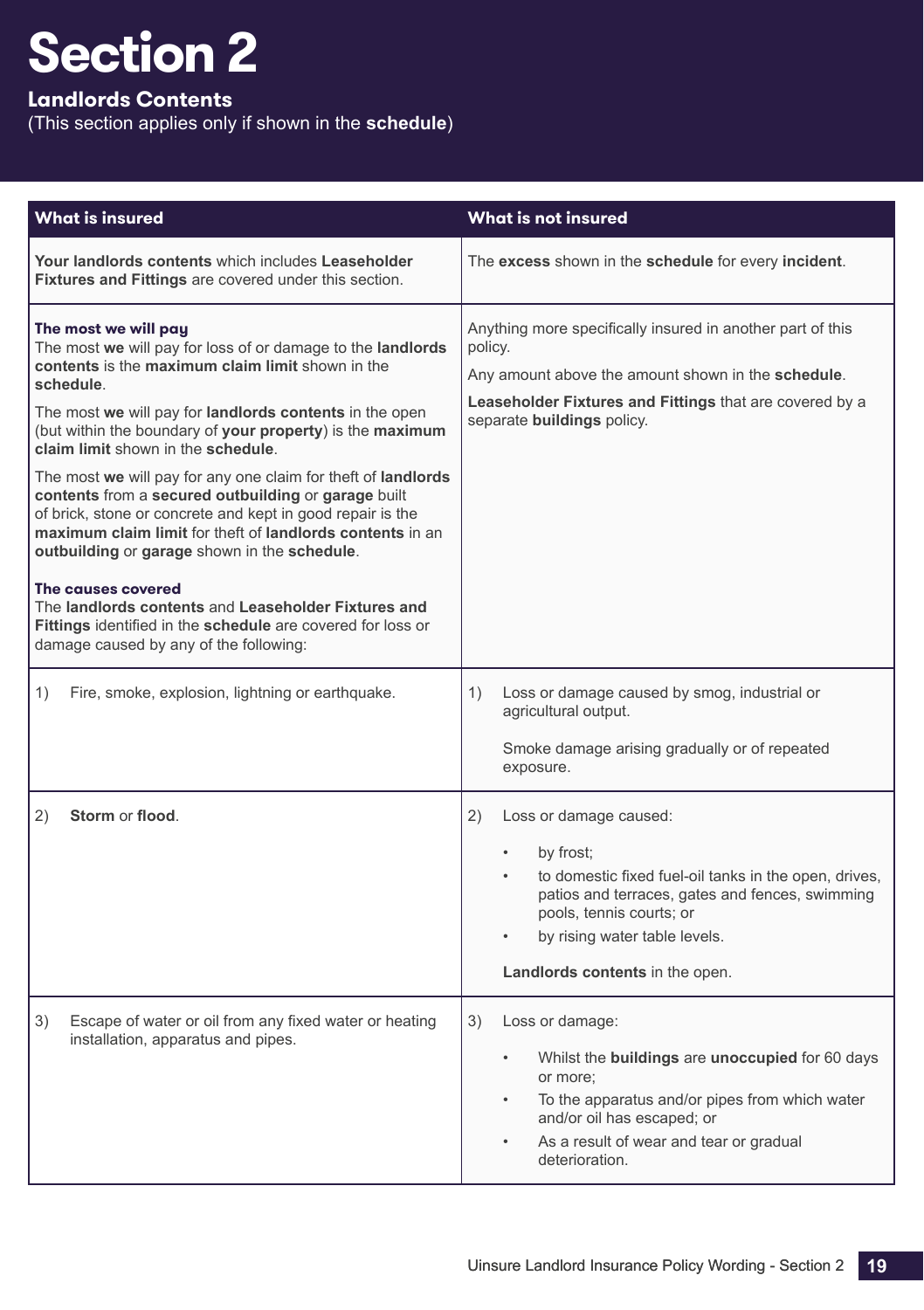### **Landlords Contents**

|    | <b>What is insured</b>                                                                                                                                                                                                                                                                       |                                                      | <b>What is not insured</b>                                                                                                                                                                                                                                                                                                                                                                                                     |
|----|----------------------------------------------------------------------------------------------------------------------------------------------------------------------------------------------------------------------------------------------------------------------------------------------|------------------------------------------------------|--------------------------------------------------------------------------------------------------------------------------------------------------------------------------------------------------------------------------------------------------------------------------------------------------------------------------------------------------------------------------------------------------------------------------------|
|    | Your landlords contents which includes Leaseholder<br>Fixtures and Fittings are covered under this section.                                                                                                                                                                                  | The excess shown in the schedule for every incident. |                                                                                                                                                                                                                                                                                                                                                                                                                                |
| 4) | Theft or attempted theft                                                                                                                                                                                                                                                                     | 4)                                                   | By you, any tenant or person lawfully on the property.<br>Loss or damage whilst the buildings are unoccupied<br>for 60 consecutive days or more.<br>Theft or attempted theft not caused by violent and<br>forcible entry or exit, unless deception is used solely to<br>gain entry to your property.                                                                                                                           |
| 5) | The <b>buildings</b> being hit by:<br>aircraft or other flying objects, or anything dropped<br>from them;<br>fireworks:<br>vehicles, trains or trams;<br>falling aerials, masts or satellite dishes;<br>falling trees or branches;<br>animals or birds; or<br>lamp posts or telegraph poles. | 5)                                                   | Loss or damage:<br>caused by maintenance to trees; or<br>to aerials, satellite dishes and masts.                                                                                                                                                                                                                                                                                                                               |
| 6) | Riot, civil commotion, labour and political disturbances.                                                                                                                                                                                                                                    | 6)                                                   |                                                                                                                                                                                                                                                                                                                                                                                                                                |
| 7) | Malicious damage or vandalism.                                                                                                                                                                                                                                                               | 7)                                                   | Loss or damage:<br>whilst the buildings are unoccupied for 60<br>consecutive days or more;<br>caused by you, any tenant or person lawfully on<br>the property; or<br>arising from and / or in connection with the<br>manufacture, cultivation or harvesting of illegal<br>drugs, unless otherwise shown on the schedule.                                                                                                       |
| 8) | Subsidence, landslip or heave of the site upon which<br>the buildings stand.                                                                                                                                                                                                                 | 8)                                                   | Loss or damage caused by:<br>the sea or river wearing away the land;<br>faulty design or construction of the buildings or<br>$\bullet$<br>their foundations;<br>demolishing, altering or repairing the buildings; or<br>the foundations of the building or the materials<br>$\bullet$<br>from which they are built shrinking or expanding.<br>Loss or damage for which compensation is provided by<br>contract or legislation. |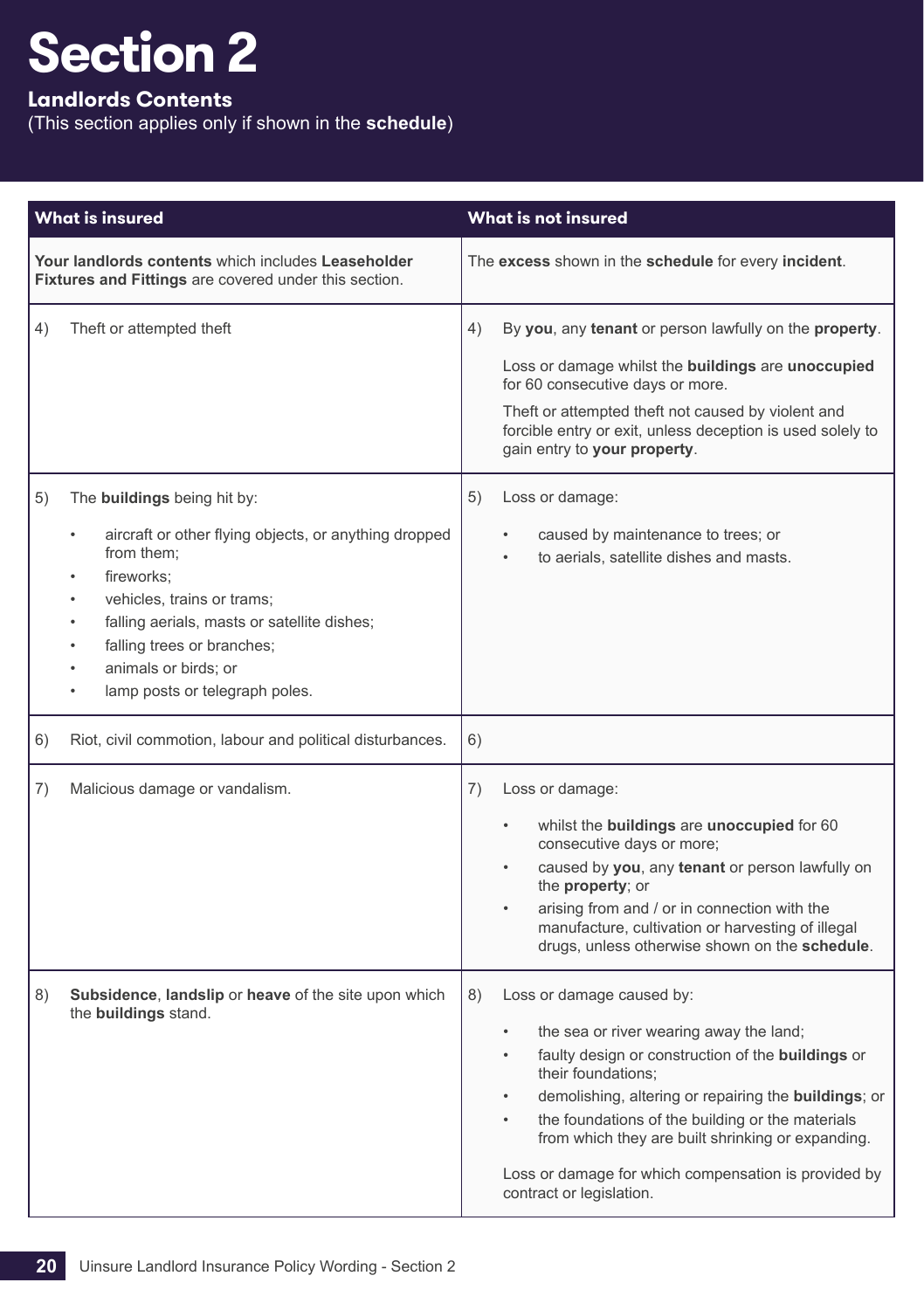### **Landlords Contents**

|                                                                                                             | <b>What is insured</b>                                                                                                                                                                                                                                                                                           | <b>What is not insured</b>                                                                                                                                                                                                                                  |  |
|-------------------------------------------------------------------------------------------------------------|------------------------------------------------------------------------------------------------------------------------------------------------------------------------------------------------------------------------------------------------------------------------------------------------------------------|-------------------------------------------------------------------------------------------------------------------------------------------------------------------------------------------------------------------------------------------------------------|--|
| Your landlords contents which includes Leaseholder<br>Fixtures and Fittings are covered under this section. |                                                                                                                                                                                                                                                                                                                  | The excess shown in the schedule for every incident.                                                                                                                                                                                                        |  |
| 9)                                                                                                          | Accidental breakage in your property to:<br>Fixed glass in furniture (but not glass in pictures or<br>clocks);<br>Glass shelves:<br>Glass tops to furniture;<br>$\bullet$<br>Fixed glass in mirrors; or<br>٠<br>Ceramic hobs in free-standing cookers and<br>$\bullet$<br>ceramic tops in free-standing cookers. | Loss or damage caused by scratching or denting<br>9)                                                                                                                                                                                                        |  |
| 10)                                                                                                         | Loss of rent and/ or cost of alternative accommodation<br>incurred by you, as a result of the buildings becoming<br>uninhabitable following loss or damage caused by any<br>of the causes listed in section 2 of this policy.                                                                                    | 10) Any amount above the amount shown in the schedule.<br>Loss where a valid claim has not been accepted by<br>your insurers under section 2, causes 1-8.<br>Loss where a valid claim has been accepted by your<br>insurers under Section 1 of this policy. |  |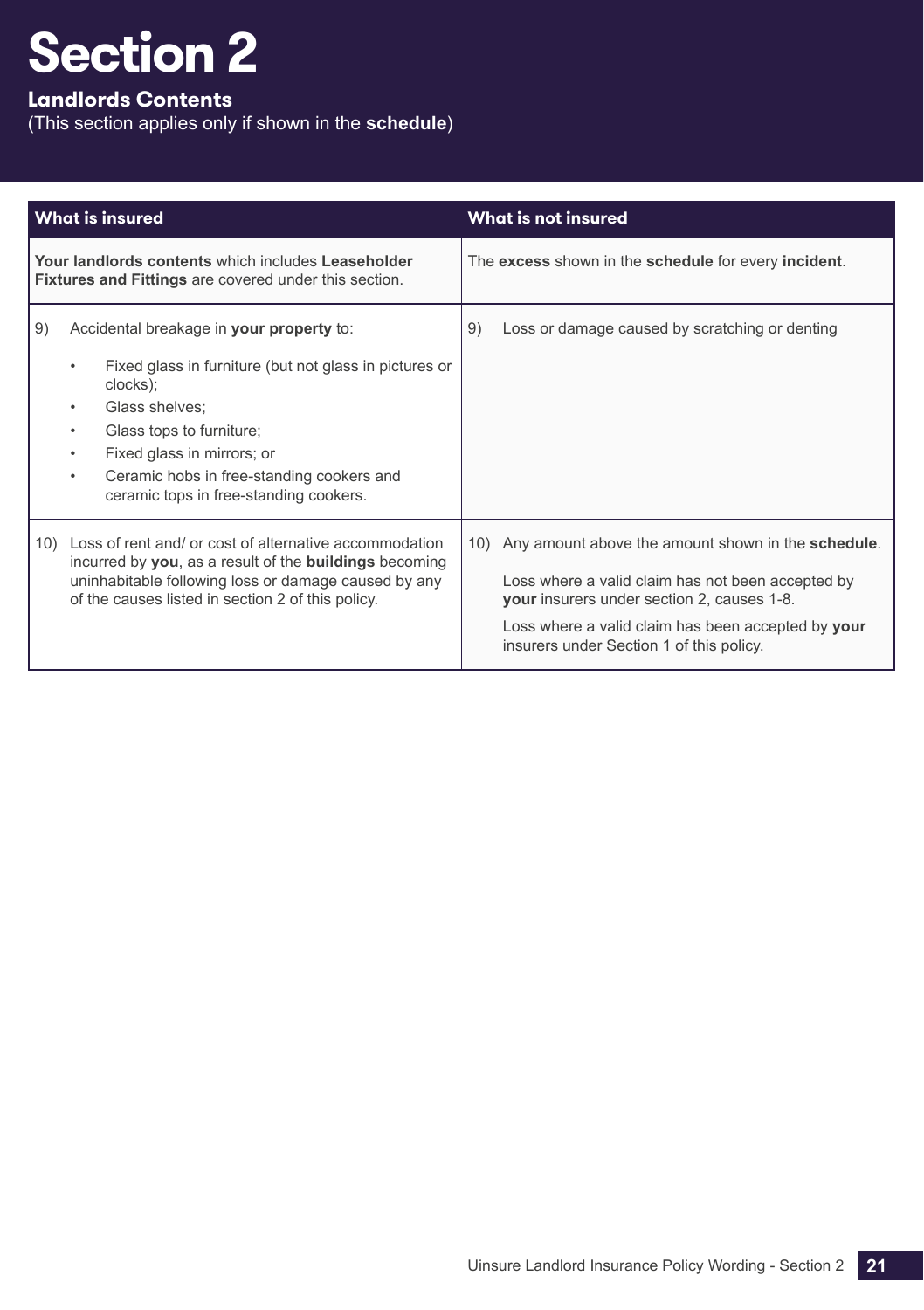### **Landlords Contents**

| <b>What is insured</b>                                                                                      |                                                                                                                                                                                                                                                                                                                                                                                                                                                                                             | <b>What is not insured</b>                           |           |                                                                                                                        |
|-------------------------------------------------------------------------------------------------------------|---------------------------------------------------------------------------------------------------------------------------------------------------------------------------------------------------------------------------------------------------------------------------------------------------------------------------------------------------------------------------------------------------------------------------------------------------------------------------------------------|------------------------------------------------------|-----------|------------------------------------------------------------------------------------------------------------------------|
| Your landlords contents which includes Leaseholder<br>Fixtures and Fittings are covered under this section. |                                                                                                                                                                                                                                                                                                                                                                                                                                                                                             | The excess shown in the schedule for every incident. |           |                                                                                                                        |
|                                                                                                             | 11) A legal liability to the public.                                                                                                                                                                                                                                                                                                                                                                                                                                                        | 11)                                                  |           | Any amount above the amount shown in the schedule.                                                                     |
|                                                                                                             | All sums for which you are legally liable as the owner<br>of the landlords contents to pay as compensation<br>for accidental death or injury to any person, or loss or                                                                                                                                                                                                                                                                                                                      |                                                      |           | Bodily injury or death to any person who is engaged<br>in your service, or is a member of your family or<br>household. |
|                                                                                                             | damage to third party property including defence costs<br>and expenses incurred with our prior consent.                                                                                                                                                                                                                                                                                                                                                                                     |                                                      |           | Arising out of or in any way connected with the<br>transmission of any communicable disease.                           |
|                                                                                                             | This includes your landlords' legal liability under section<br>3 of the defective premises act 1972 or article 5 of                                                                                                                                                                                                                                                                                                                                                                         |                                                      |           | Damage to property under your custody or control.                                                                      |
|                                                                                                             | the defective premises (Northern Ireland) order 1975<br>for injury to a third party or loss or damage to third                                                                                                                                                                                                                                                                                                                                                                              |                                                      |           | Arising out of any profession, occupation or business<br>other than through private letting of the property.           |
|                                                                                                             | party property arising from a defect in your property<br>including defence costs that we have agreed in writing<br>to pay.                                                                                                                                                                                                                                                                                                                                                                  |                                                      | of:       | Arising out of the ownership, possession or operation                                                                  |
|                                                                                                             | Note:                                                                                                                                                                                                                                                                                                                                                                                                                                                                                       |                                                      | $\bullet$ | any mechanically propelled vehicle other than                                                                          |
|                                                                                                             | Defective Premises Act 1972                                                                                                                                                                                                                                                                                                                                                                                                                                                                 |                                                      |           | a private garden vehicle operated within your<br>property;                                                             |
|                                                                                                             | The Defective Premises Act 1972 imposes duties in<br>connection with the provision of dwellings and imposes                                                                                                                                                                                                                                                                                                                                                                                 |                                                      | $\bullet$ | any power operated lift;                                                                                               |
|                                                                                                             | liability for injury or damage caused to persons through<br>defects in the state of the premises. Section 3 of the<br>Defective Premises Act 1972 (or in Northern Ireland<br>Section 5 Defective Premises Northern Ireland Order<br>1975) extends the duty of care in certain circumstances<br>after the dwellings have been disposed of. For further<br>quidance please see the Office of Public Sector<br>Information website (www.opsi.gov.uk) or contact the<br>Citizens Advice Bureau. |                                                      | $\bullet$ | any aircraft or watercraft;                                                                                            |
|                                                                                                             |                                                                                                                                                                                                                                                                                                                                                                                                                                                                                             |                                                      | $\bullet$ | a caravan whilst being towed; or                                                                                       |
|                                                                                                             |                                                                                                                                                                                                                                                                                                                                                                                                                                                                                             |                                                      | $\bullet$ | any dogs designated as dangerous under the<br>dangerous dogs act 1991.                                                 |
|                                                                                                             |                                                                                                                                                                                                                                                                                                                                                                                                                                                                                             |                                                      |           | Arising out of pollution or contamination.                                                                             |
|                                                                                                             |                                                                                                                                                                                                                                                                                                                                                                                                                                                                                             |                                                      |           | If you are entitled to indemnity under any other<br>insurance.                                                         |
|                                                                                                             |                                                                                                                                                                                                                                                                                                                                                                                                                                                                                             |                                                      |           | Any cost or expense not agreed by us in writing.                                                                       |
|                                                                                                             | Dangerous Dogs Act 1991                                                                                                                                                                                                                                                                                                                                                                                                                                                                     |                                                      |           |                                                                                                                        |
|                                                                                                             | The Dangerous Dogs Act 1991 imposes certain<br>requirements on specific types of dog. It also places<br>requirements in relation to dogs which are, as described<br>by the Act, dangerously out of control. For further<br>quidance please see the Office of Public Sector<br>Information website (www.opsi.gov.uk) or contact the<br>Citizens Advice Bureau.                                                                                                                               |                                                      |           |                                                                                                                        |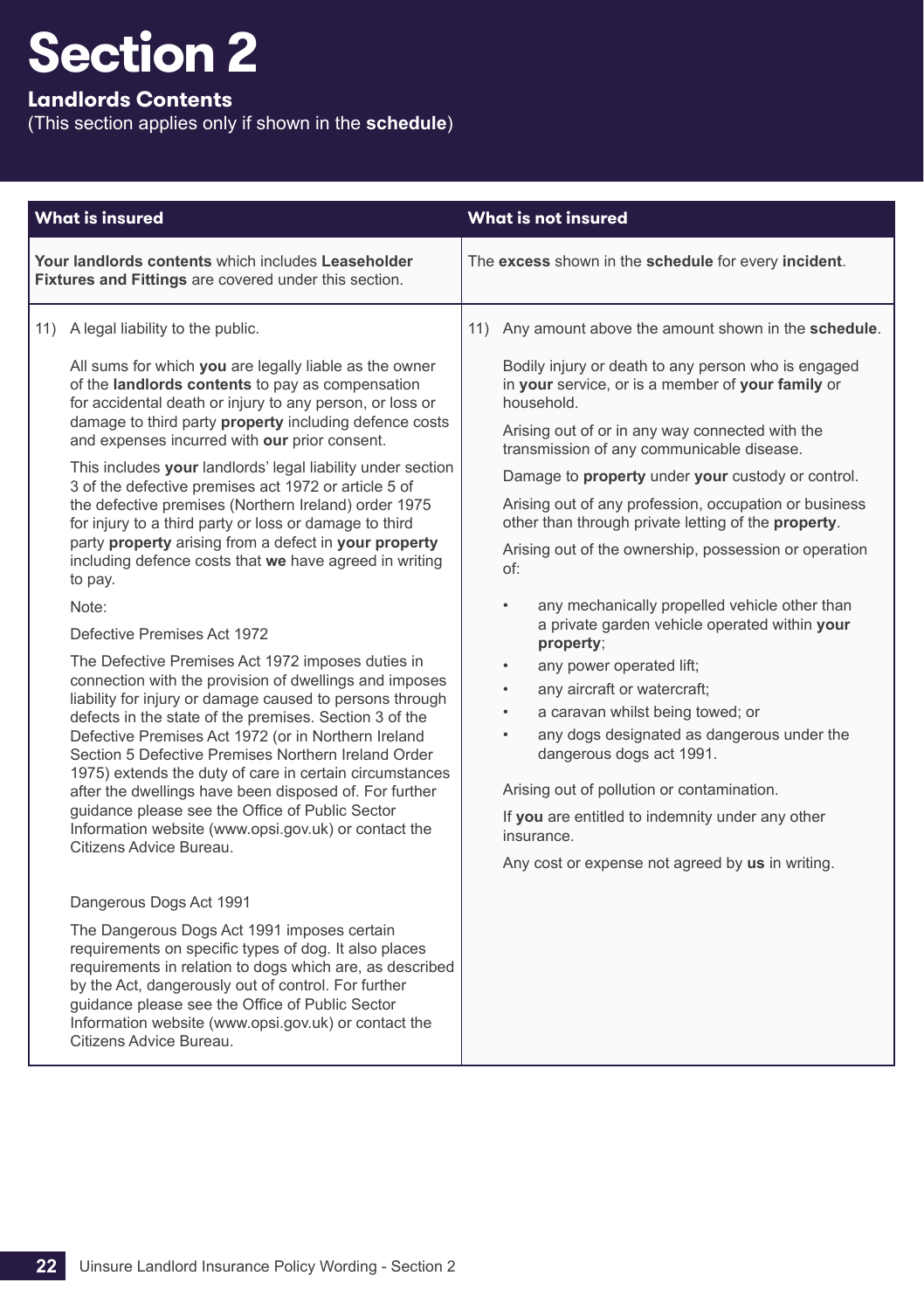**Landlords Contents**

| <b>What is insured</b>                                                                                                                                                                                                                                                                                                                                                                                                                                                                                                                                                                                                                                                                           | <b>What is not insured</b>                                                                                                                                                                                                                                                                                                                                                                                                                                                                                                                                                                                                                                                                                                                                                       |
|--------------------------------------------------------------------------------------------------------------------------------------------------------------------------------------------------------------------------------------------------------------------------------------------------------------------------------------------------------------------------------------------------------------------------------------------------------------------------------------------------------------------------------------------------------------------------------------------------------------------------------------------------------------------------------------------------|----------------------------------------------------------------------------------------------------------------------------------------------------------------------------------------------------------------------------------------------------------------------------------------------------------------------------------------------------------------------------------------------------------------------------------------------------------------------------------------------------------------------------------------------------------------------------------------------------------------------------------------------------------------------------------------------------------------------------------------------------------------------------------|
|                                                                                                                                                                                                                                                                                                                                                                                                                                                                                                                                                                                                                                                                                                  |                                                                                                                                                                                                                                                                                                                                                                                                                                                                                                                                                                                                                                                                                                                                                                                  |
| Your landlords contents which includes Leaseholder<br>Fixtures and Fittings are covered under this section.                                                                                                                                                                                                                                                                                                                                                                                                                                                                                                                                                                                      | The excess shown in the schedule for every incident.                                                                                                                                                                                                                                                                                                                                                                                                                                                                                                                                                                                                                                                                                                                             |
| 12) Liability for domestic employees<br>We insure you against your legal liability for all<br>amounts you have to pay as compensation for<br>accidental bodily injury to or illness or disease of any<br>which happens to any of your domestic employees<br>during the course of their work at your property in<br>connection with any claim or series of claims made<br>against you and arising out of any one event occurring<br>during the period of insurance within the United<br>Kingdom.<br>The most we will pay for any one claim, or series<br>of claims arising from one cause, is the maximum<br>claim limit shown in the schedule plus any costs and<br>expenses we agree in writing | Any amount above the amount shown in the schedule.<br>12)<br>Liability arising out of or in any way connected with the<br>transmission of any communicable disease or virus by<br>you.<br>Any agreement unless you would have been liable had<br>the agreement not been made.<br>Any claim or other proceedings against you lodged or<br>prosecuted in a court outside the United Kingdom.<br>Liability arising from any business or profession.<br>Liability for death of, bodily injury to, or illness or<br>disease of any member of your family.<br>Liability for which compulsory insurance or security is<br>required by any road traffic legislation.<br>Bodily injury to any employee arising out of being<br>carried in or on a vehicle or entering or getting on to or |
|                                                                                                                                                                                                                                                                                                                                                                                                                                                                                                                                                                                                                                                                                                  | off a vehicle where any road traffic law says you must<br>have insurance or security.<br>Bodily injury arising from any infectious disease or<br>condition                                                                                                                                                                                                                                                                                                                                                                                                                                                                                                                                                                                                                       |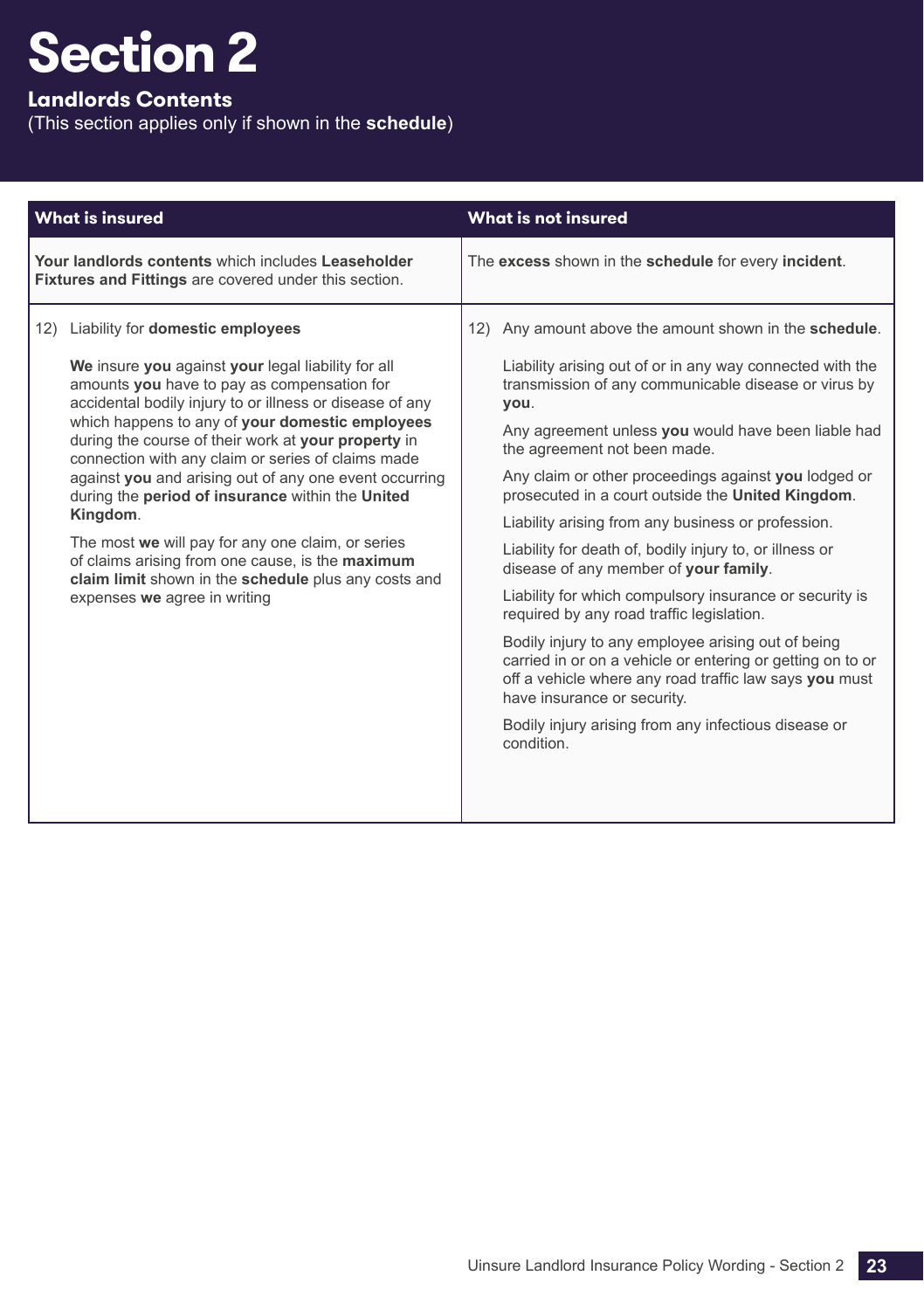**Landlords Contents - Accidental and Malicious damage and theft by tenants cover** (This section applies only if shown in the **schedule**)

| <b>What is insured</b>                                                                                                                                                                                                                                                                                                                     | <b>What is not insured</b>                                                                                                                                                                                                                                                                                                                                                                                                                                                                                                                                                                                                                                                                                                            |  |
|--------------------------------------------------------------------------------------------------------------------------------------------------------------------------------------------------------------------------------------------------------------------------------------------------------------------------------------------|---------------------------------------------------------------------------------------------------------------------------------------------------------------------------------------------------------------------------------------------------------------------------------------------------------------------------------------------------------------------------------------------------------------------------------------------------------------------------------------------------------------------------------------------------------------------------------------------------------------------------------------------------------------------------------------------------------------------------------------|--|
| Your landlords contents which includes Leaseholder<br>Fixtures and Fittings are covered under this section.                                                                                                                                                                                                                                | The excess shown in the schedule for every incident.                                                                                                                                                                                                                                                                                                                                                                                                                                                                                                                                                                                                                                                                                  |  |
| The most we will pay<br>The most we will pay for loss of or damage to the landlords<br>contents is the maximum claim limit shown in the<br>schedule.<br>The causes covered<br>The landlords contents and Leaseholder Fixtures and<br>Fittings identified in the schedule are covered for loss or<br>damage caused by any of the following: | Any amount recoverable from the tenant up to the total<br>amount of the initial tenancy deposit as detailed on the<br>tenancy agreement (proof of the deposit paid by the tenant<br>must be submitted in the event of a claim).<br>Any loss or damage which is insured by a policy issued to<br>the tenant.                                                                                                                                                                                                                                                                                                                                                                                                                           |  |
| Accidental damage to the landlords contents and<br>1)<br>Leaseholder Fixtures and Fittings in addition to the<br>causes listed in paragraphs 1 to 10 of this section.                                                                                                                                                                      | 1)<br>Loss or damage:<br>by any cause or event already covered under<br>$\bullet$<br>section 2 landlords contents:<br>caused by vermin; fungus or insects;<br>۰<br>caused by chewing, scratching, tearing or fouling<br>۰<br>by domestic pets;<br>whilst the buildings are unoccupied for 60<br>٠<br>consecutive days or more;<br>caused by wet or dry rot; faulty workmanship or<br>$\bullet$<br>design;<br>atmospheric or climatic conditions;<br>$\bullet$<br>as a result of any building alterations, renovations<br>٠<br>or repairs; or<br>if already excluded within the 'definitions, policy<br>۰<br>conditions or policy exclusions' sections within this<br>booklet.<br>The cost of normal maintenance, and standard repairs |  |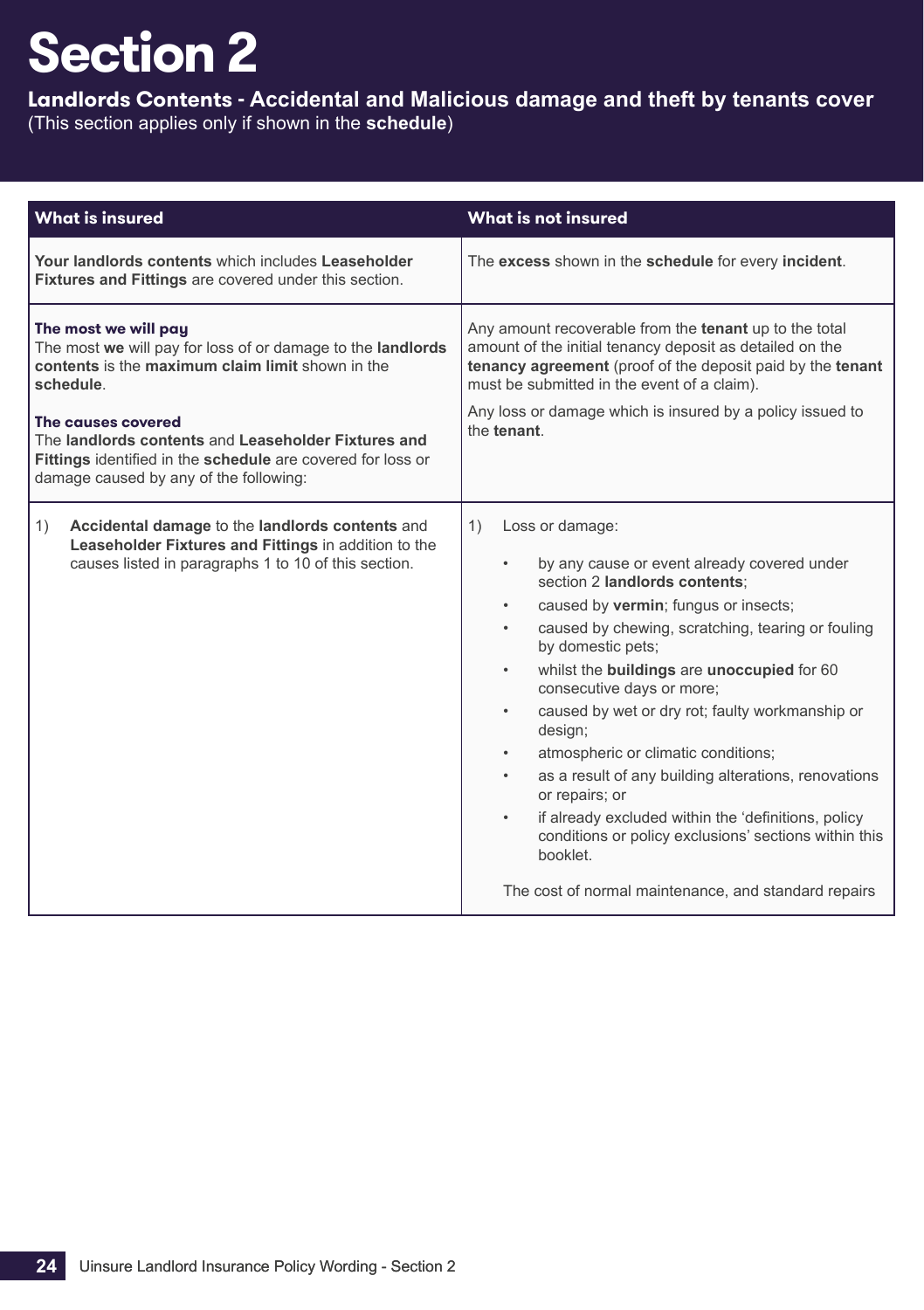**Landlords Contents - Accidental and Malicious damage and theft by tenants cover** (This section applies only if shown in the **schedule**)

| <b>What is insured</b>                                                                                      |                                                                                                                                                                                         | What is not insured                                  |                                                                                                                                                                                                                                                                                                                                                                                                                                                                                                                                                                                                                                                                                                                                                                                                                                                             |
|-------------------------------------------------------------------------------------------------------------|-----------------------------------------------------------------------------------------------------------------------------------------------------------------------------------------|------------------------------------------------------|-------------------------------------------------------------------------------------------------------------------------------------------------------------------------------------------------------------------------------------------------------------------------------------------------------------------------------------------------------------------------------------------------------------------------------------------------------------------------------------------------------------------------------------------------------------------------------------------------------------------------------------------------------------------------------------------------------------------------------------------------------------------------------------------------------------------------------------------------------------|
| Your landlords contents which includes Leaseholder<br>Fixtures and Fittings are covered under this section. |                                                                                                                                                                                         | The excess shown in the schedule for every incident. |                                                                                                                                                                                                                                                                                                                                                                                                                                                                                                                                                                                                                                                                                                                                                                                                                                                             |
| 2)                                                                                                          | Malicious damage caused by the tenants to the<br>landlords contents and Leaseholder Fixtures and<br>Fittings in addition to the causes listed in paragraphs 1<br>to 10 of this section. | 2)                                                   | Loss or damage:<br>by any cause or event already covered under<br>section 2 landlords contents:<br>caused by vermin; fungus or insects;<br>$\bullet$<br>caused by chewing, scratching, tearing or fouling<br>$\bullet$<br>by domestic pets;<br>whilst the buildings are unoccupied for 60<br>$\bullet$<br>consecutive days or more;<br>caused by wet or dry rot; faulty workmanship or<br>$\bullet$<br>design;<br>atmospheric or climatic conditions;<br>$\bullet$<br>as a result of any building alterations, renovations<br>٠<br>or repairs;<br>caused by the manufacture and harvest of illegal<br>$\bullet$<br>drugs on the property by the tenant; or<br>if already excluded within the 'definitions, policy<br>$\bullet$<br>conditions or policy exclusions' sections within this<br>booklet.<br>The cost of normal maintenance, and standard repairs |
| 3)                                                                                                          | Loss or damage by theft or attempted theft caused by a<br>tenant.                                                                                                                       | 3)                                                   | Loss or damage whilst the buildings are unoccupied<br>for 60 consecutive days or more.                                                                                                                                                                                                                                                                                                                                                                                                                                                                                                                                                                                                                                                                                                                                                                      |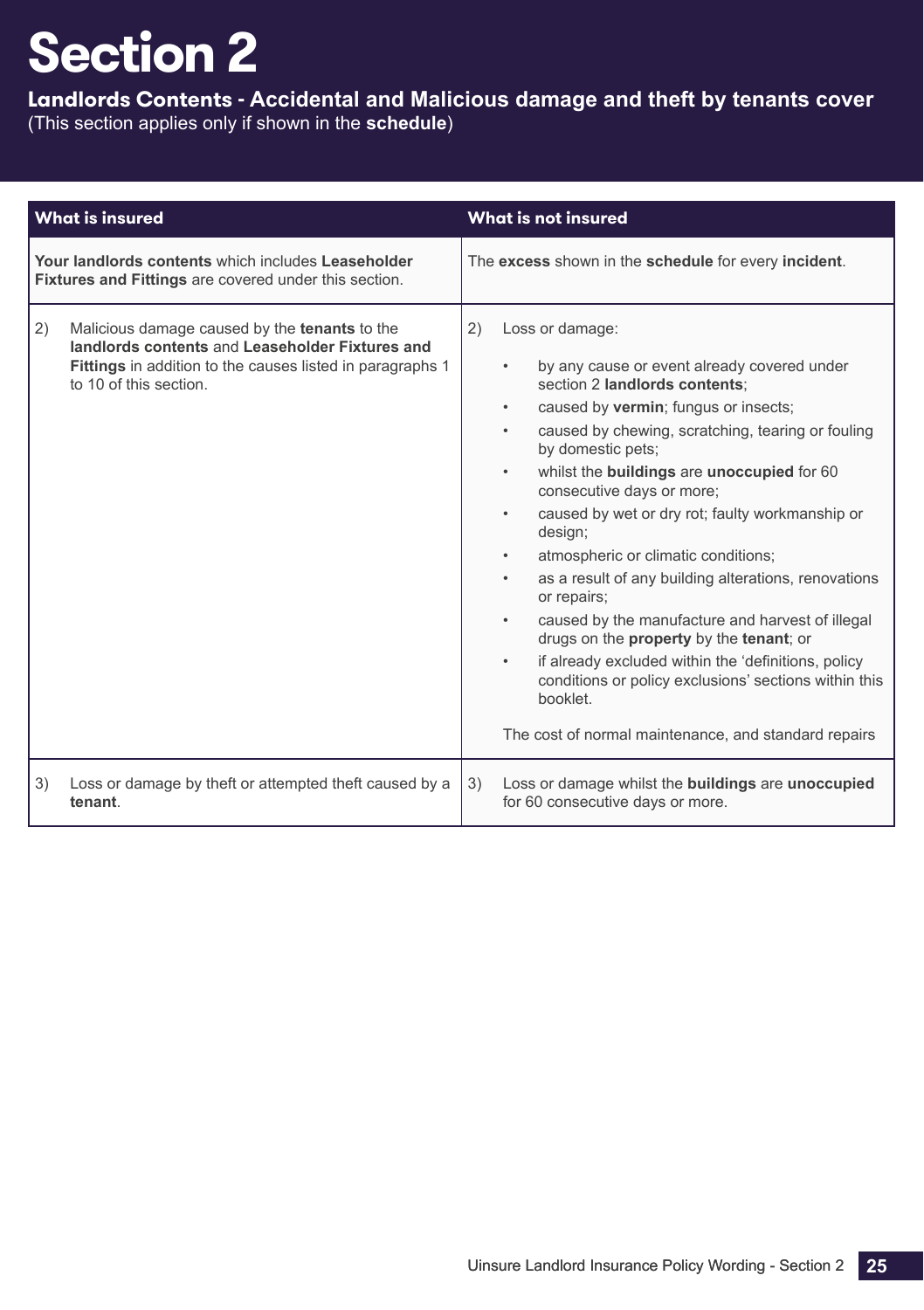## **Policy conditions**

These are the conditions of the insurance that **you** will need to meet as **your** part of the contract. If **you** do not, a claim may be rejected or a claim payment could be reduced. In some circumstances **your** policy may become invalid.

Please note that these conditions do not apply to Section 3 (Let Home Emergency optional cover) and Section 4 (Landlord Legal Expenses & Rent Guarantee optional cover) which have their own policy conditions.

#### **1. The contract of insurance**

This policy is a contract of insurance between **you** and **us**.

The following elements form the contract of insurance between **you** and **us**, please read them and keep them safe:

- **your** policy wording booklet;
- **your schedule**;
- any endorsements on **your** policy, as set out in **your schedule**; and
- any changes to **your** Landlord Insurance policy contained in notices issued by **us** at renewal.

In return for **you** paying **your** premium, **we** will provide the cover shown on **your schedule** on the terms and conditions of this policy booklet during the **period of insurance**.

**Our** provision of insurance under this policy is conditional upon **you** observing and fulfilling the terms, provisions, conditions and clauses of this policy.

### **2. Information you have given us**

In deciding to accept this policy and in setting the terms and premium, **we** have relied on the information **you** have given **us**. **You** must take care when answering any questions **we** ask by ensuring that all information provided is accurate and complete.

If **we** establish that **you** deliberately or recklessly provided **us** with false or misleading information **we** will treat this policy as if it never existed and decline all claims. If **we** establish that **you** carelessly provided **us** with false or misleading information it could adversely affect **your** policy and any claim.

For example, **we** will:

- treat this policy as if it had never existed and refuse to pay all claims and return the premium paid. **We** will only do this if **we** provided **you** with insurance cover which **we** would not otherwise have offered;
- amend the terms of **your** insurance which may impact how **we** deal with a claim;
- reduce the amount **we** pay. On valid claims **we** will pay in proportion to the premium that has been paid. For example, if **you** have paid half the premium **you** should have, then **we** will only pay half of **your** claim; or

• cancel **your** policy.

**We** will write to **you** if **we**:

- intend to treat **your** policy as if it never existed; or
- need to amend the terms of **your** policy.

If **you** become aware that the information **you** have given **us** is inaccurate, **you** must inform **us** as soon as practical.

**Your schedule** and **statement of insurance** show the cover **you** have selected. The choices **you** have made will depend on **your** personal circumstances. **You** should check **your schedule** and **statement of insurance** carefully to ensure **you** have the level of cover **you** require.

### **Important Note**

The Consumer Insurance (Disclosure and Representations) Act 2012 sets out situations where failure by a policyholder to provide complete and accurate information requested by an insurer allows the insurer to cancel the policy, sometimes back to its start date and to keep any premiums paid.

### **3. Changes**

**We** have relied on the answers that **you** gave about yourself which allowed **us** to assess the chance of **you** suffering a loss, based on statistics that **we** have gathered over many years. The information allowed **us** to decide what premium to charge **you** and what conditions should apply to **your** cover.

If any of the answers were incorrect or have changed and **you** have not received **our** written agreement to the change or extra information, **your** policy may not be valid. If the policy is not valid, **you** cannot make a claim.

As a guide, here are a few examples of changes that **you** must tell **us** about. The list does not cover all possible changes.

- if **you** change **your** address;
- if **you** receive a conviction, or are prosecuted (except for motoring offences where a prison sentence has not been served);
- about any changes to **your buildings** that will increase the rebuilding costs;
- if **your buildings** are due to undergo structural alternation, repair, renovation or other building works;
- about any increase in the value of **your landlords contents**; or
- if **your property** will be **unoccupied** for more than 60 days in a row.

Please remember that if **you** do not tell **us** about changes, it may affect any claim **you** make. These changes may result in a change to **your** premium and/or **excess**.

### **4. The law that applies**

This contract is written in English and all communications about it will be in English. Unless **we** have agreed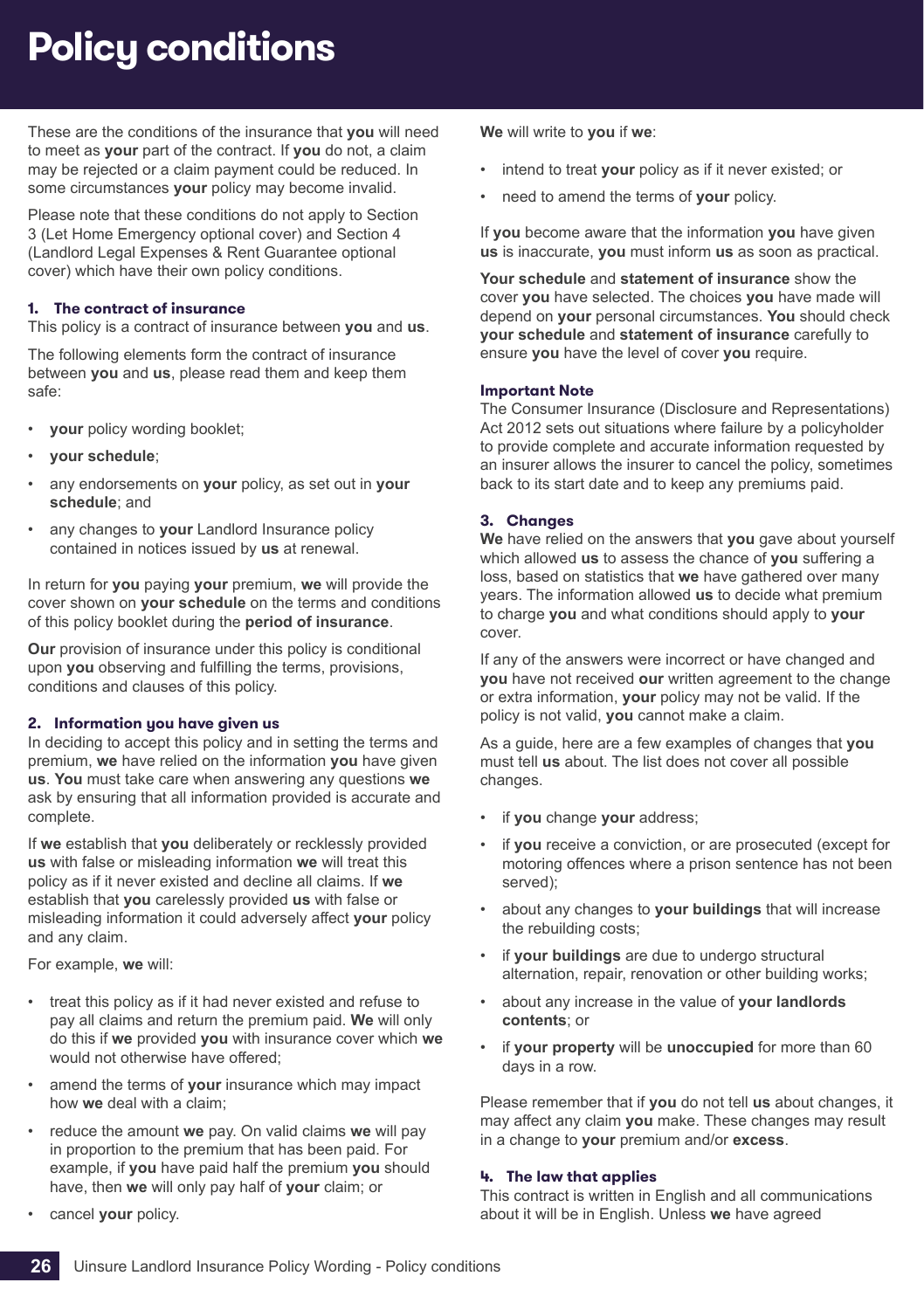## **Policy conditions**

otherwise, this contract of insurance will be governed by the laws of England and Wales and subject to the exclusive jurisdiction of the courts of England.

### **5. Rights of third parties**

Nothing contained in this contract gives anyone else any rights under the Contracts (Rights of Third Parties) Act 1999 or any legislation that amends the Act.

### **6. Other insurances**

If **you** have any other insurance policies that cover the same loss, damage or liability as this policy, **we** will only pay **our** share of any claim.

### **7. Precautions**

**You** must take care to:

- keep **your property** in a good state of repair; and
- avoid or limit any loss, damage or injury.

#### **8. Security**

**We** may insist that **your property** meets **our** minimum security requirements and **our** Minimum standards of security **endorsement** (MSS1), detailed below will apply to **your** policy and **we** will print an **endorsement** on **your schedule**.

### **MSS1: Minimum standards of security Endorsement**

**We** will not pay for loss or damage caused by theft, attempted theft or malicious damage unless the **property** meets the following minimum security requirements:

- **Your** final exit door, any other external doors, sliding doors, patio doors and double leaf french doors are fitted with a 5 lever mortise deadlock conforming to BS3621, a rim automatic deadlock or a multi-point locking system;
- All externally accessible windows are fitted with key operated window locks or key operated handles (Windows are considered to be externally accessible if they can be accessed from outside **your property** without a ladder or by climbing from a nearby flat roof);

### **9. Cancelling the policy and the cooling-off period**

**You** have 14 days from when **you** receive **your** policy documents or enter into this contract, whichever is later, to contact **Uinsure** if **you** want to cancel **your** policy. This is known as a cooling-off period. If **you** cancel **your** policy during this period of time, provided **you** have not made a claim, **we** will refund **your** full premium and **policy administration fee**. If any claim has been made during the period of cover provided, no refund of premium or **policy administration fee** will be allowed.

**You** may cancel **your** policy any time after the cooling-off period by contacting **Uinsure**. As long as **you** have not made a claim, **we** will refund **you** for the time that was left on **your** policy, but not for the **policy administration fee**. If any claim has been made during the period of cover provided, **you** must pay the full annual premium and **you**

will not be entitled to any refund.

**We** or anyone **we** authorise can cancel this policy at any time by sending **you** fourteen days' notice in writing. **We** will send the notice to the last known address **we** have for **you**. As long as **you** have not made a claim, **we** will refund **you** for the time that was left on **your** policy. If any claim has been made during the period of cover provided, **you** must pay the full annual premium and **you** will not be entitled to any refund. **We** will only cancel this insurance for a valid reason. Examples of valid reasons include but are not limited to:

- non payment of premium;
- a change in risk occurring which means that **we** can no longer provide **you** with insurance cover;
- non-cooperation or failure to supply any information or documentation **we** request; or
- threatening or abusive behaviour or the use of threatening or abusive language.

For cancellation of Section 3 – Let Home Emergency Optional Cover, please see page 39 of **your** policy.

For cancellation of Section 4 – Landlord Legal Expenses & Rent Guarantee Optional Cover, please see page 49 of **your** policy.

### **10. Fraudulent claims**

**We** will not pay for any claim that is in any way fraudulent or exaggerated, or if **you** or anyone acting for **you** uses fraud to get benefits under the policy. If **you** do, **we** will cancel the policy and **we** will not refund any premiums.

### **11. Financial Sanctions**

**We** will not provide any cover or be liable to provide any indemnity, payment or other benefit under this policy where doing so would breach any prohibition or restriction imposed by law or regulation.

If any such prohibition or restriction takes effect during the **period of insurance we** may cancel this policy immediately by giving **you** written notice at **your** last known address. If **we** cancel the policy **we** will refund premiums already paid for the remainder of the current **period of insurance**, provided no claims have been paid or are outstanding.

#### **12. Index-linking**

If **you** have not requested a specific **maximum claim limit** amount for **buildings** or **landlords contents** index linking will not apply.

#### **13. Language**

The contractual terms and conditions and other information relating to this contract will be in the English language.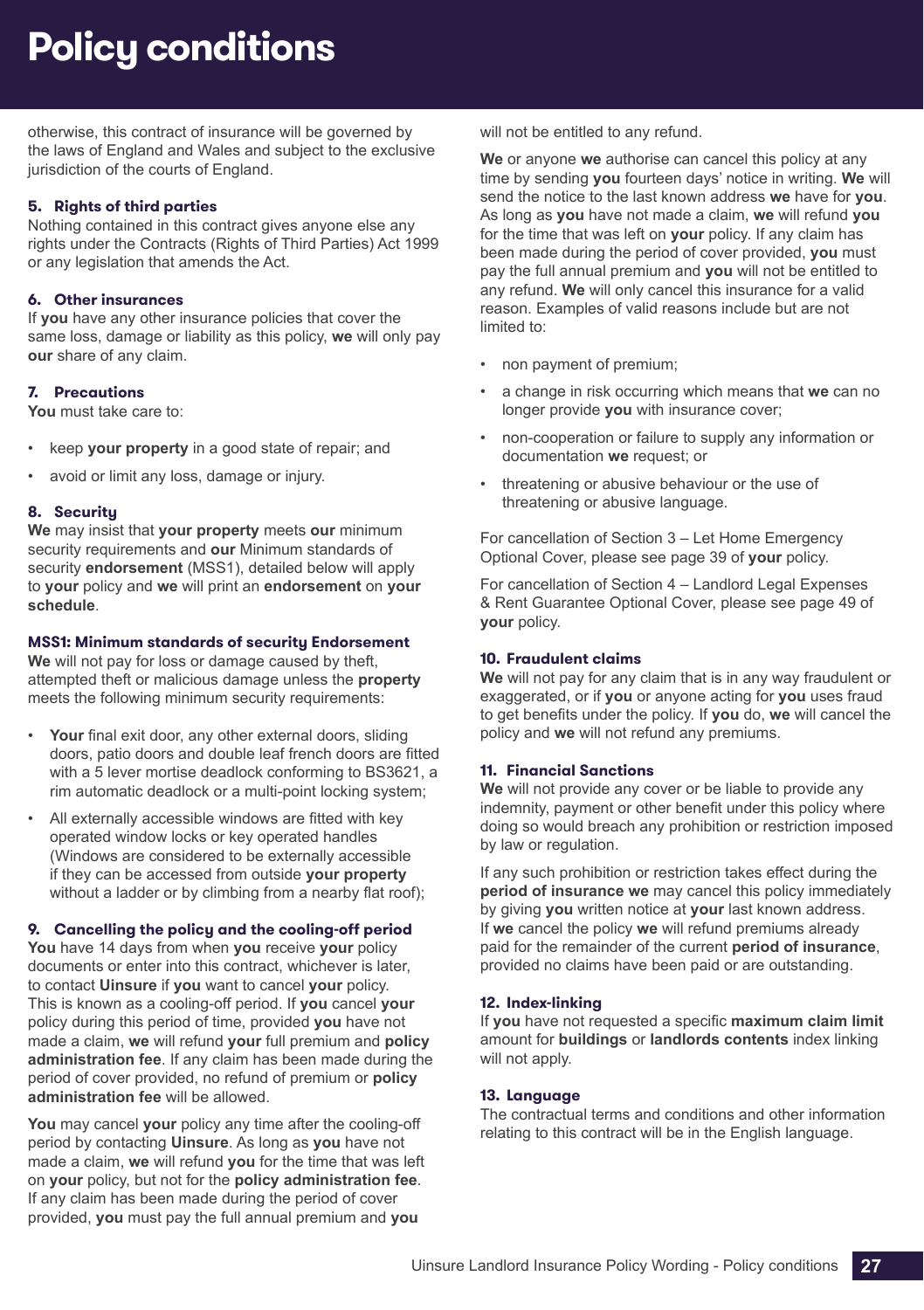### **Policy conditions**

### **14. Lapsed policy warning**

In some situations (for example, if **you** live in an area likely to **flood**) if **you** decide not to renew **your** policy with **us**, **you** may find it difficult to arrange alternative cover or start a new policy with **us** at a later date. To avoid any breaks in **your** cover, **you** should make sure **your** new insurance application has been accepted before **your** current policy expires.

### **15. Renewal**

For **your** convenience and protection **we** will write to **you** in good time before the end of the **period of insurance** confirming next year's premium, any changes to **your** policy and whether **you** need to contact **us** to complete **your** renewal.

**Uinsure** may annually review **your** policy, including **your** insurer and **your** renewal price, and will write to **you** prior to **your** renewal date, confirming any change in **your** insurer or policy terms and conditions.

**We** will offer to renew **your** policy even if **you** have selected to not automatically renew. **You** will need to contact **us** to confirm renewal in this case.

### **16. Several liability clause**

The liability of an insurer under this contract is several and not joint with other insurers party to this contract. An insurer is liable only for the proportion of liability it has underwritten.

An insurer is not jointly liable for the proportion of liability underwritten by any other insurer. Nor is an insurer otherwise responsible for any liability of any other insurer that may underwrite this contract.

The proportion of liability under this contract underwritten by an insurer (or, in the case of a Lloyd's syndicate, the total of the proportions underwritten by all the members of the syndicate taken together) is shown in this contract.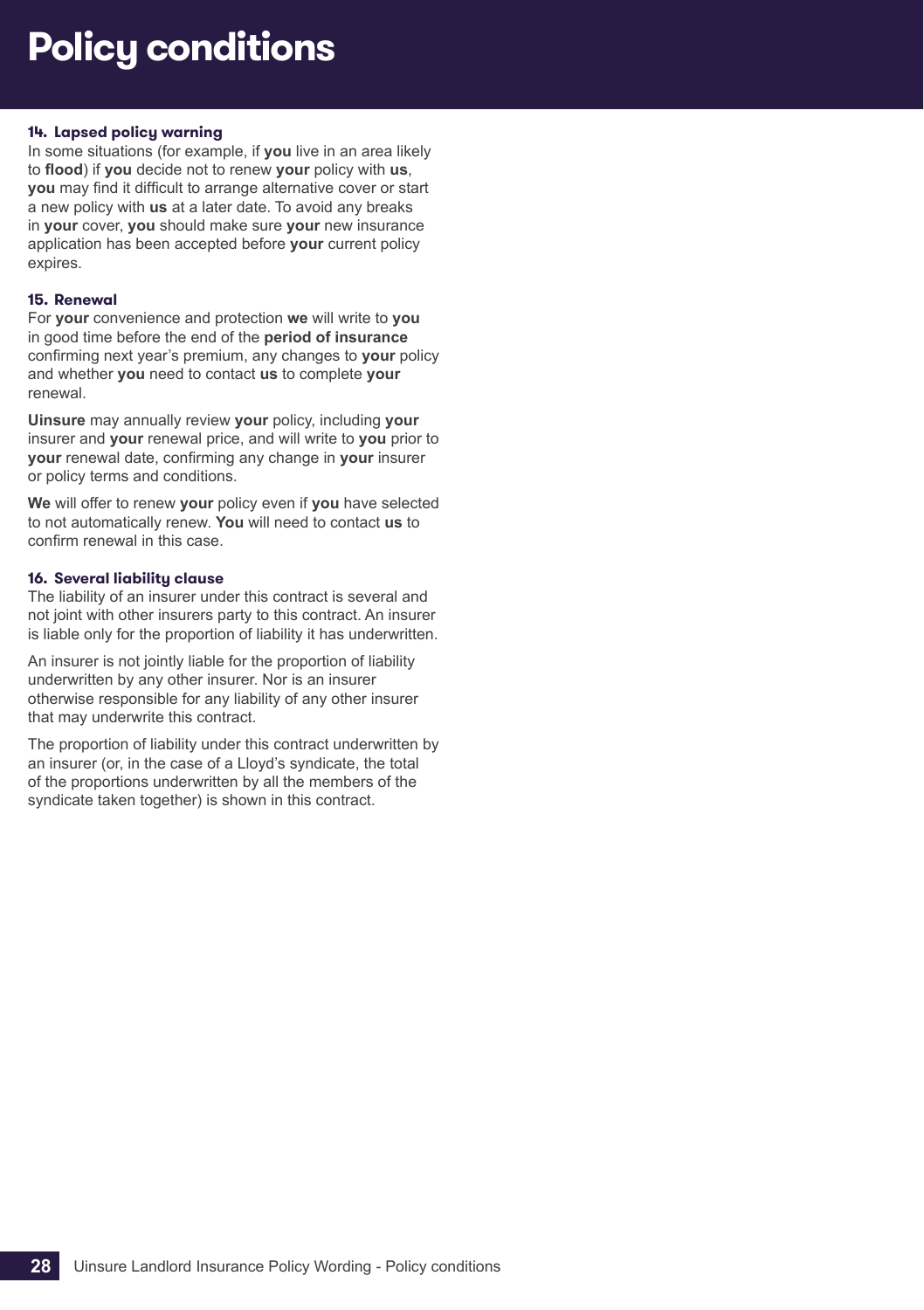### **Let Home Emergency Cover (optional cover)**

(This section applies only if shown in the **schedule**)

Let Home Emergency Cover is an optional extension to Your Landlord Insurance policy and is separately administered by Legal Protection Group Limited (We, Us, Our) and underwritten by Alwyn Insurance Company Limited (the Insurer). Further information about Us and the Insurer can be found under the DEFINITIONS in this section.

### **YOUR LET HOME EMERGENCY INSURANCE CONTRACT**

In return for You paying or agreeing to pay the premium for this section and following an Emergency:

- a) We will arrange the Emergency assistance services shown in Your Schedule and detailed in this section, subject to its terms, exclusions, conditions and any endorsements; and
- b) the Insurer will pay Emergency Assistance Costs which We have agreed to for Emergency Repairs.

Provided that:

- i) the Emergency happens in the Territorial Limit:
- ii) the Emergency is reported to Us upon discovery (and in any event no more than 48 hours from the time You or the Tenant first became aware of the Emergency) and within the Period Of Insurance; and
- iii) You and/or the Tenant agree to use an Authorised Repairer selected by Us and agrees to Our or the Authorised Repairer's decision on the most suitable method to resolve the Emergency.

### **WHAT IS NOT COVERED BY LET HOME EMERGENCY**

This section is designed to provide cover for an Emergency only and is not intended to cover matters which can be prevented through routine general maintenance such as servicing the Main Source of Heating. This section also does not cover the cost of replacement parts which tend to wear out over a period of time such as replacing a washer in a tap.

Examples of events not classed as an Emergency include, but are not limited to:

- Water dripping from a tap and escaping safely down a drain.
- A light bulb which no longer works and needs replacing.
- A plug fuse which needs replacing.
- The Main Source Of Heating is making a rattling noise but is still functioning.

Routine maintenance can help prevent an Emergency from happening or can reduce the extent of damage caused to Your Property.

The following can help to protect Your Property:

- Regular servicing of gas appliances by a Gas Safe engineer to reduce the risk of a boiler breakdown or a build-up of carbon monoxide. Please note that Your Property must also comply with gas safety regulations and boiler breakdowns are not covered under this section unless Your boiler has been serviced in line with the manufacturer's recommendations within the 12 months prior to the Emergency.
- If Your boiler is under a manufacturer's warranty or guarantee, any repair work undertaken under this section may invalidate that warranty / quarantee. We strongly advise that You check the warranty / guarantee terms and conditions and contact the manufacturer to arrange a repair before making a claim under this section. We will not be held liable in the event that Our repair work invalidates any warranty or guarantee.
- Getting electrics checked by a registered electrician to reduce the risk of power cuts. Your Property must also comply with electrical safety regulations.
- Cleaning basins, baths and shower drains to prevent the risk of blockages.
- Disposing of rubbish and food waste correctly to prevent the risk of an infestation of Pests.
- Visibly check the roof for any dislodged or damaged tiles which could lead to water ingress.

Please note that there is no cover under this section for any claim arising from interruption, disconnection or failure of the mains electricity, gas or water supplies. Before checking any cover available under this policy, please first note the following ways to resolve a more serious issue or rule out a failure of Your mains supply:

- If a situation arises which could cause injury to any person or major damage to Your Property, the emergency services should be contacted immediately.
- If You or the Tenant have reason to believe that there is a gas leak, You or the Tenant should contact the National Gas Emergency Service immediately on 0800 111 999 and follow their instructions.
- If Your Property suffers a power cut or outage, firstly check Your fuse box to make sure one of the fuses has not tripped. If this does not resolve the issue then the relevant utilities company responsible for supplying the service should be contacted.
- If there is no water supply or the water pressure in Your Property has dropped and there are no planned interruptions to Your water supply, the relevant utilities company responsible for supplying the service should be contacted.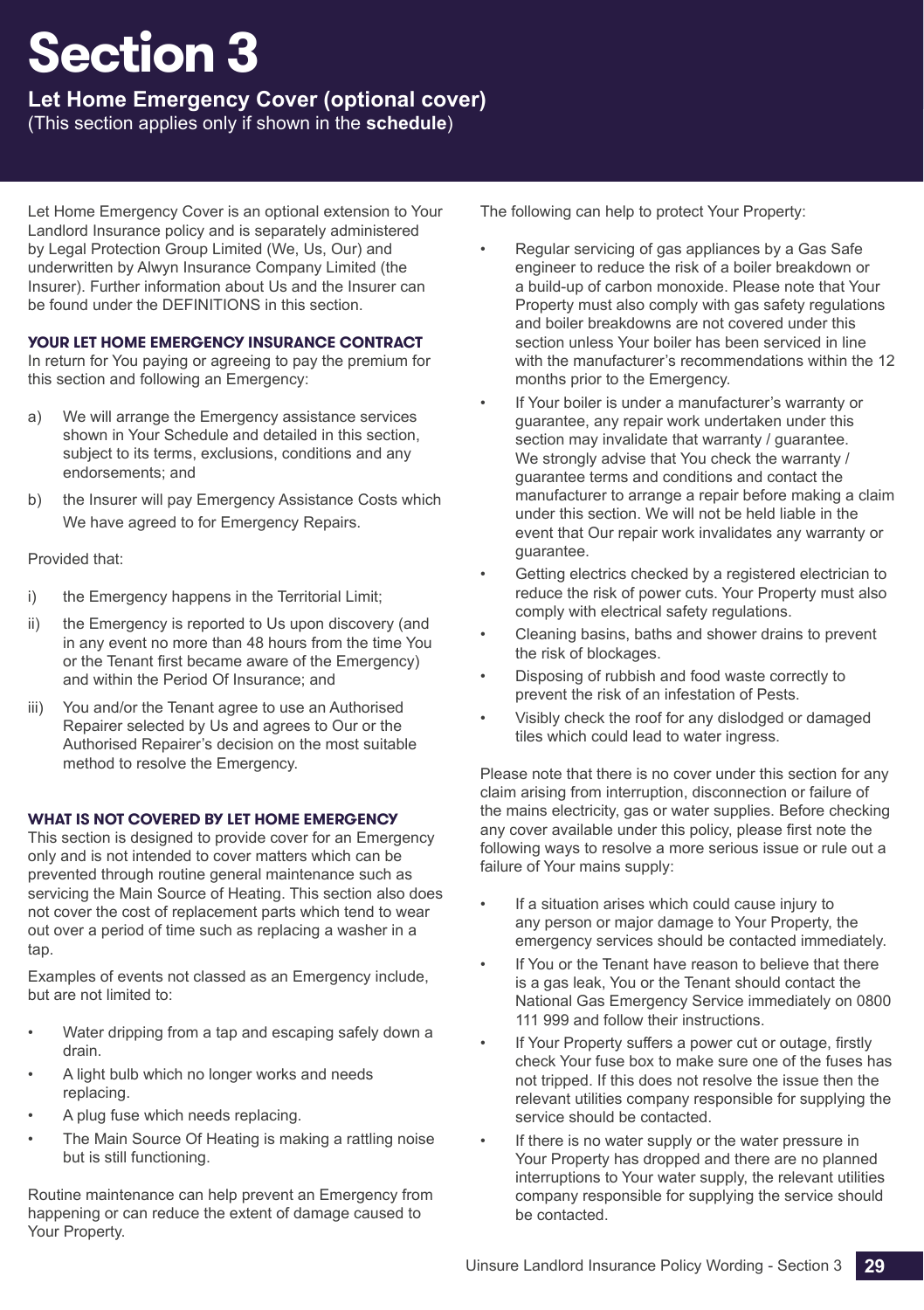**Let Home Emergency Cover (optional cover)** (This section applies only if shown in the **schedule**)

### **IF YOU NEED TO MAKE A LET HOME EMERGENCY CLAIM**

- a) In taking out this insurance, You agree to allow the Tenant to report a claim directly to Us. Please note that, in any event, the Emergency must be reported to Us within 48 hours from the time You or the Tenant first became aware of the Emergency. Failure to do so will result in a claim being declined, unless You or the Tenant can demonstrate to Us that significant circumstances prevented that Emergency from being notified within the required period.
- b) Be ready to provide the full address and postcode of Your Property and supply as much information as possible about what has happened which will help Us to give the best possible advice and decide on the most appropriate form of assistance. If We agree that the Emergency requires the attendance of a contractor to carry out Emergency Repairs, We will always appoint an Authorised Repairer.
- c) Under no circumstances should You or the Tenant instruct a contractor or incur any Emergency Assistance Costs before We have agreed to help as the Insurer will not pay any costs incurred without Our agreement.
- d) The Authorised Repairer will always aim to carry out Emergency Repairs within the timescales given but this may not always be possible and weather or traffic conditions or excessive demand could adversely affect these timescales. We will always let You or the Tenant know of any delays as soon as possible.
- e) The Authorised Repairer will attempt to carry out a Temporary Repair and it is then Your responsibility to carry out any subsequent Permanent Repair. Where a Permanent Repair is no more costly than a Temporary Repair, the Authorised Repairer will attempt a Permanent Repair but this will always depend on the circumstances and type of Emergency.
- f) If the cost of Emergency Repairs are likely to exceed the maximum amount the Insurer will pay for each Emergency (see DEFINITIONS – Emergency Assistance Costs), the Authorised Repairer can continue to provide Emergency Repairs, subject to Your agreement, but You will be responsible for any additional costs.
- g) We will not provide cover for an Emergency if it happens or was known about before the start date of this section or within 7 days of the start date.
- h) If We are unable to cover a claim then, subject to the extent of work required, We may still be able to arrange for an Authorised Repairer to visit Your Property but this will be under a separate agreement between You and the Authorised Repairer and all costs will be Your responsibility.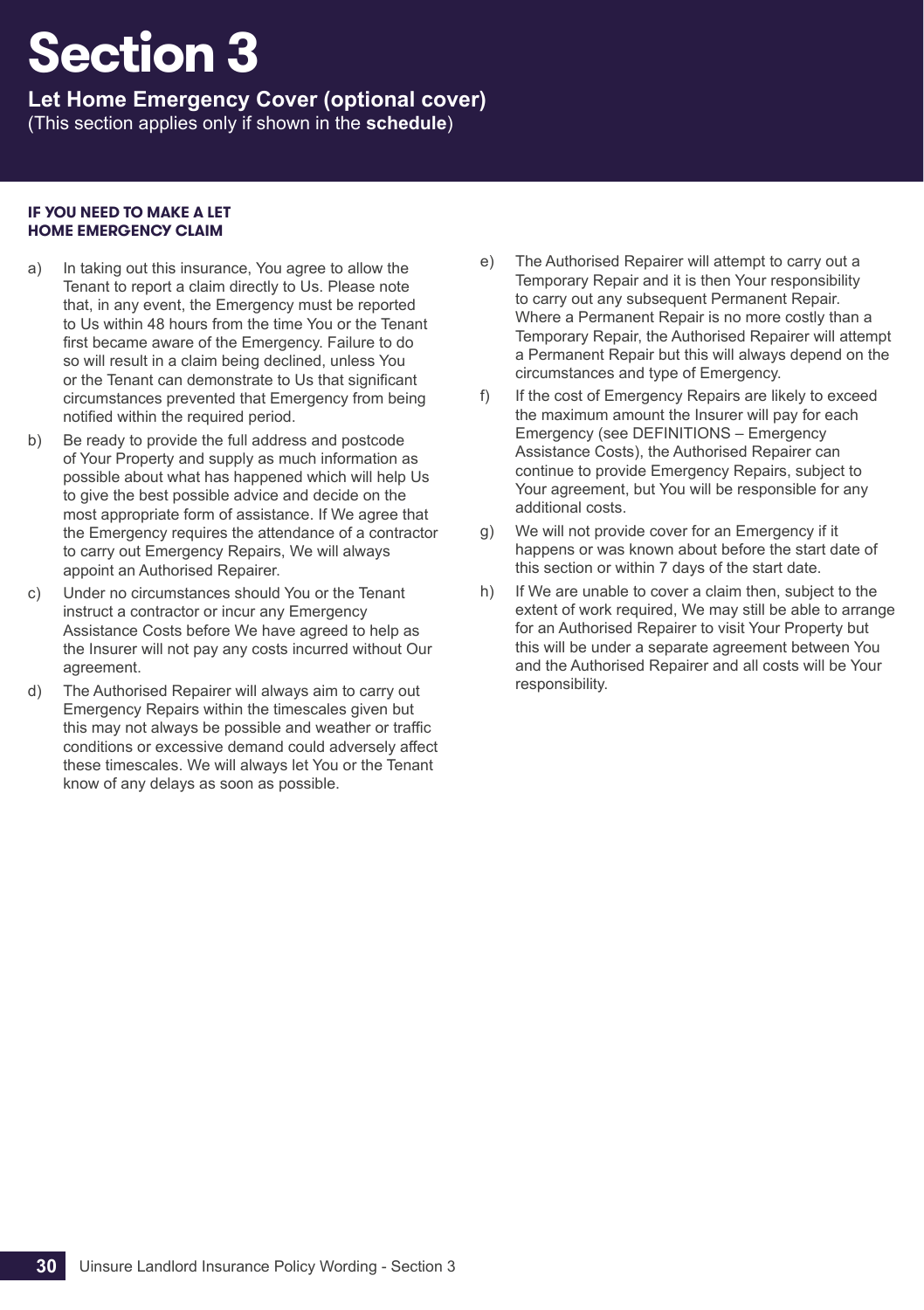**Let Home Emergency Cover (optional cover)** (This section applies only if shown in the **schedule**)

### **LEGAL PROTECTION GROUP DATA PROTECTION NOTICE**

In order to manage the Let Home Emergency insurance provided by this section, including the provision of helpline services, claims handling, underwriting and other administrative duties, We may need to share personal information which has been given to Us with other parties such as insurers, insurance intermediaries, law firms, experts, regulatory authorities or agents providing services to Us or on Our behalf. We will only request necessary information from You and will only use it and disclose it in the course of arranging and administering this insurance.

Any personal information We hold about You will be retained by Us for a period of seven years after this insurance expires and in any event, for the minimum periods required by relevant laws and regulations. This information may need to be retained for legal and regulatory reasons and for legitimate business purposes including (but not strictly limited to) establishing, pursuing or defending legal claims.

Sometimes We may need to send Your personal information to agents based outside of the European Economic Area and in doing so will ensure that those agents apply the same levels of confidentiality, protection and security that are applied by Us.

In arranging and managing this insurance and administering claims, We will comply with the provisions of the Data Protection legislation which is directly applicable in the United Kingdom (this includes the General Data Protection Regulation (EU) 2016/679 (otherwise known as GDPR) as well as any subsequent amending or replacement Data Protection legislation which is directly applicable in the United Kingdom) and unless required to do so by law or a professional body, will not disclose Your personal data to any other person or organisation without Your consent.

You can find full details of Our privacy policy on Our website www.legalprotectiongroup.co.uk

More information on the Data Protection Act and the principles in place to protect personal information can be found on the Information Commissioner's Office website https://ico.org.uk/

You have a right to obtain information We hold about You. This is called a Subject Access Request and in order to obtain such information, please write to:

The Data Protection Officer, Legal Protection Group Limited, 8 Pinkers Court, Briarlands Office Park, Gloucester Road, Rudgeway, Bristol BS35 3QH

If You have a concern about the way We have handled Your personal data, then You have the right to report this to the Information Commissioner's Office:

Website: https://ico.org.uk/concerns/<br>Phone: 0303 123 1113 (lines are or 0303 123 1113 (lines are open Monday to Friday 9am to 5pm) Email: casework@ico.org.uk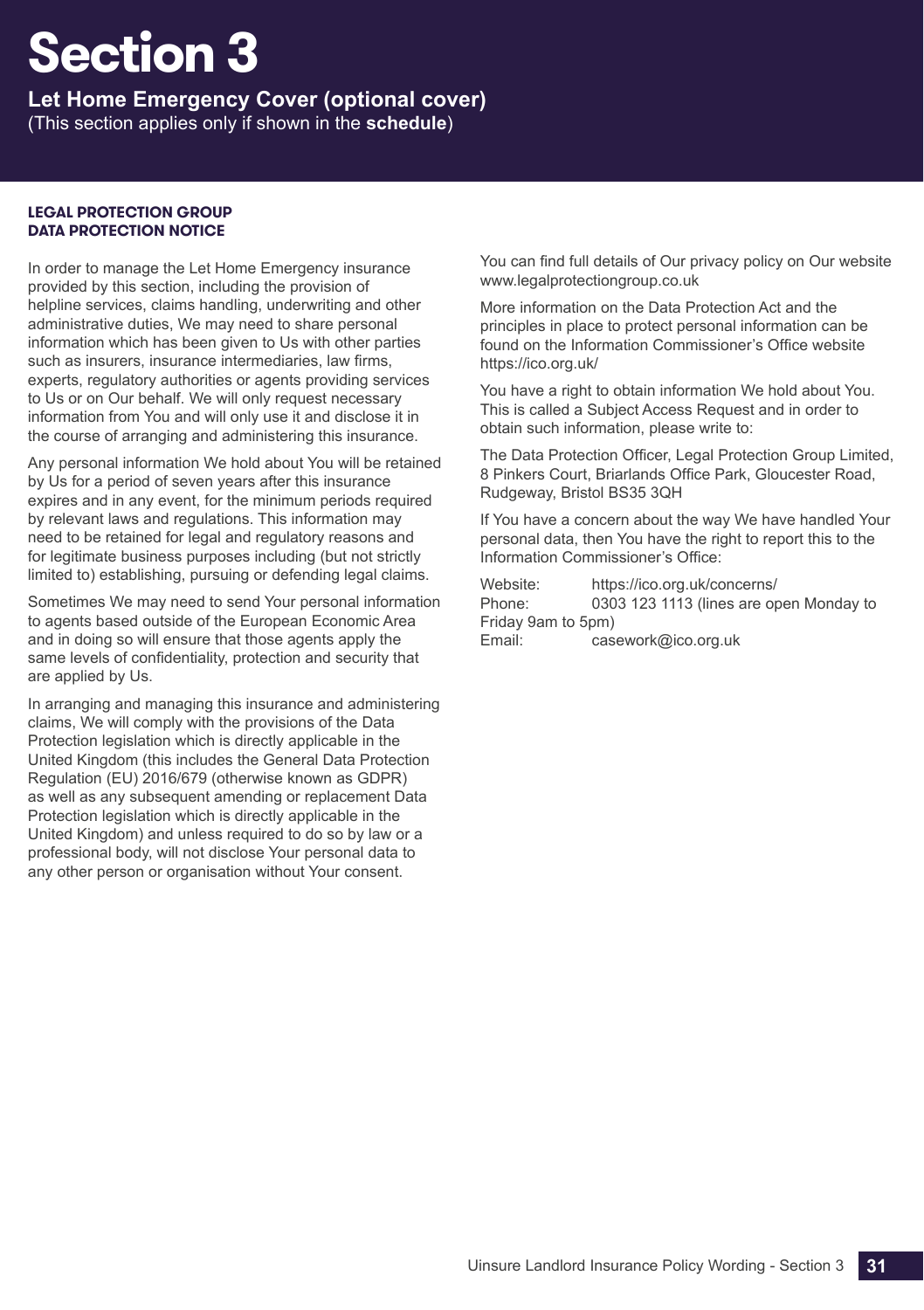### **Let Home Emergency Cover (optional cover)**

| <b>DEFINITIONS</b>                                            |                                                                                                                                                                                                                                                                                                                                                                                                                                                                                                                      |
|---------------------------------------------------------------|----------------------------------------------------------------------------------------------------------------------------------------------------------------------------------------------------------------------------------------------------------------------------------------------------------------------------------------------------------------------------------------------------------------------------------------------------------------------------------------------------------------------|
| <b>Authorised Repairer</b>                                    | An appropriate tradesperson, appointed by Us, to respond to the Emergency.                                                                                                                                                                                                                                                                                                                                                                                                                                           |
| <b>Domestic Electric, Gas</b><br>or Water Supply              | The permanent electrical wiring system, gas or water supply pipe which supplies domestic<br>power or water to Your Property, which You are legally responsible for. This does not<br>include:<br>the mains water, electricity or external gas supply which is the responsibility of the<br>a)<br>relevant utility company;<br>lead pipework.<br>b)                                                                                                                                                                   |
| <b>Emergency</b>                                              | A sudden and unforeseen incident which needs to be dealt with immediately to avoid:                                                                                                                                                                                                                                                                                                                                                                                                                                  |
|                                                               | causing damage or further damage to Your Property;<br>a)<br>making Your Property unsafe, insecure or uninhabitable;<br>b)<br>leaving Your Property without any Domestic Electric, Gas or Water Supply, Plumbing<br>C)<br>And Drainage or Main Source Of Heating; or<br>exposing any person to a risk to their health and/or to their safety.<br>d)                                                                                                                                                                   |
| <b>Emergency Assistance</b><br><b>Costs</b>                   | The Insurer will pay the following:<br>for insured incident Overnight Accommodation $-$ up to £100 (including VAT) per<br>a)<br>Tenant, subject to a total maximum of £250 (including VAT); and<br>for insured incident Boiler Contribution – up to £500 (including VAT); and<br>b)<br>for all other insured incidents – up to the maximum amount shown in Your Schedule<br>C)<br>(which includes VAT) to cover an Authorised Repairer's call-out charge, labour costs<br>and, where necessary, parts and materials. |
| <b>Emergency Repairs</b>                                      | Repairs and/or work carried out by an Authorised Repairer to resolve the immediate<br>Emergency. This may involve a Temporary Repair or a Permanent Repair (if this is no more<br>costly than a Temporary Repair).                                                                                                                                                                                                                                                                                                   |
| <b>Insurer</b>                                                | This section is underwritten by Alwyn Insurance Company Limited.<br>P.O. Box 1338, First Floor Grand Ocean Plaza, Ocean Village, Gibraltar.<br>Registered in Gibraltar, number 106261. Authorised and Regulated by the Gibraltar<br>Financial Services Commission.                                                                                                                                                                                                                                                   |
| <b>Main Source Of Heating</b><br><b>Plumbing And Drainage</b> | The main gas, electric or oil fuelled hot water or central heating system in Your Property.<br>This does not include:<br>any form of non-domestic heating, warm air systems or any form of geothermal or<br>a)<br>solar power; or<br>boilers over 238,000 btu net input (70 Kilowatt).<br>b)<br>The water pipework, water storage and waste water drainage system which You are legally<br>responsible for. This does not include pipes, public sewers or drainage systems which are                                 |
| <b>Period Of Insurance</b>                                    | the responsibility of the relevant utility company or service undertaking.<br>The period of time covered by this section as shown in Your Schedule and any further                                                                                                                                                                                                                                                                                                                                                   |
|                                                               | period(s) this section is renewed for.                                                                                                                                                                                                                                                                                                                                                                                                                                                                               |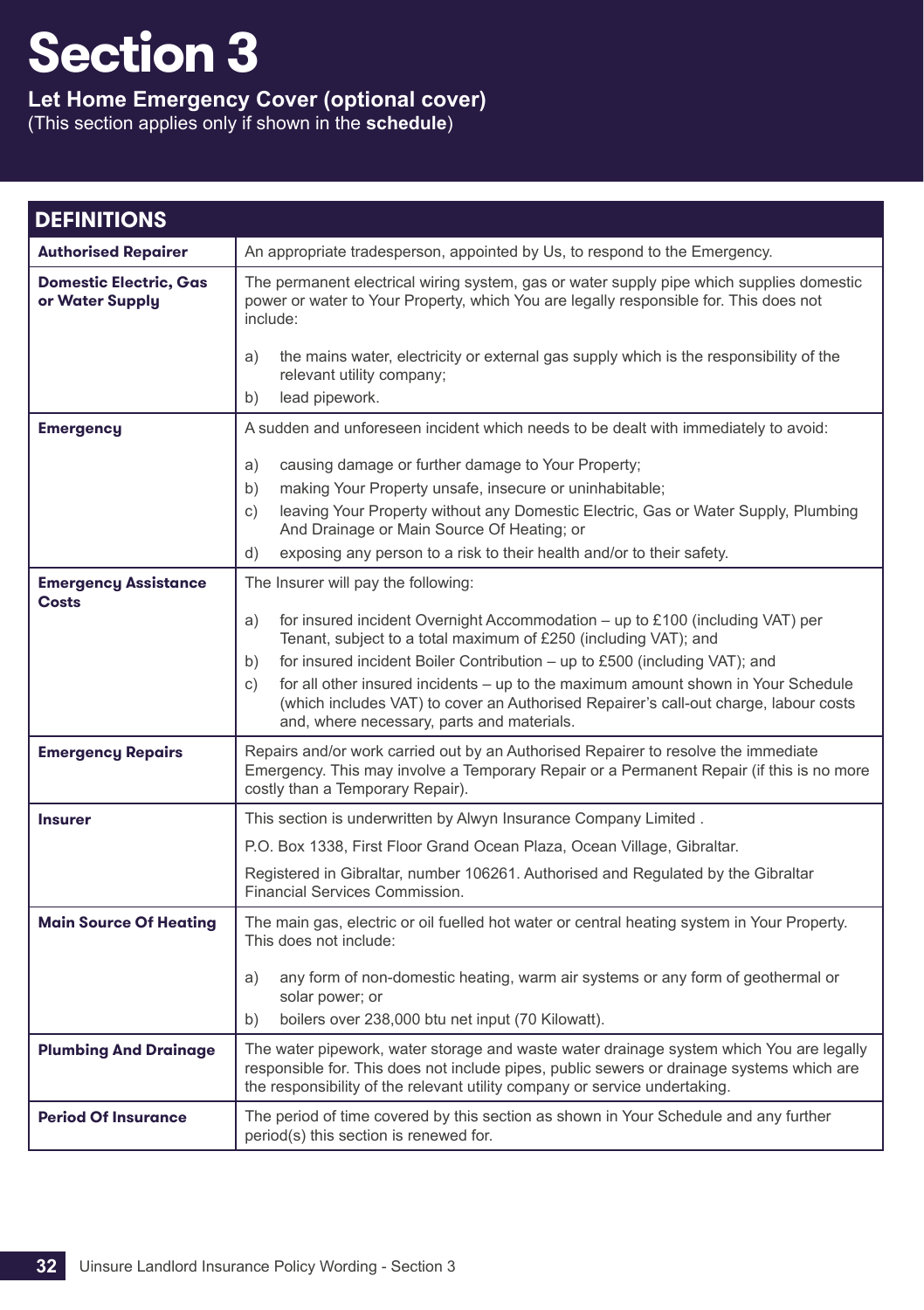### **Let Home Emergency Cover (optional cover)**

| <b>DEFINITIONS</b>       |                                                                                                                                                                                                                                                                                                                                                      |
|--------------------------|------------------------------------------------------------------------------------------------------------------------------------------------------------------------------------------------------------------------------------------------------------------------------------------------------------------------------------------------------|
| <b>Permanent Repair</b>  | Repairs and/or work required to put right the fault which caused the Emergency on a<br>permanent basis. An Authorised Repairer may be able to complete this if it can be carried<br>out during the same Emergency and at no more cost than a Temporary Repair, otherwise<br>this will be Your responsibility.                                        |
| <b>Pests</b>             | Wasps' or hornets' nests, rats, house or field mice, cockroaches.                                                                                                                                                                                                                                                                                    |
| Property                 | The private residence, having no more than 10 rooms, owned by You and located in the<br>Territorial Limit, which You let to a Tenant. This does not include:<br>any Property which is sub-let;<br>a)                                                                                                                                                 |
|                          | gates, walls, fences, hedges, garages (other than integral garages), sheds,<br>b)<br>greenhouses and any other outbuildings not designed to be permanently lived in;<br>cesspits, fuel tanks, septic tanks or swimming pools; and<br>C)<br>any shared facilities or communal parts of a property where You do not have sole<br>d)<br>responsibility. |
| <b>Temporary Repair</b>  | Repairs and/or work carried out by an Authorised Repairer to immediately resolve the<br>Emergency but which will need to be replaced by a Permanent Repair.                                                                                                                                                                                          |
| Tenant                   | The person(s), named in the tenancy agreement, who occupies Your Property for<br>residential purposes.                                                                                                                                                                                                                                               |
| <b>Territorial Limit</b> | The United Kingdom of Great Britain and Northern Ireland.                                                                                                                                                                                                                                                                                            |
| Uneconomical             | Where the cost to repair the item (including parts and labour) is greater than 75% of the<br>cost of replacing the item as new.                                                                                                                                                                                                                      |
| We, Us, Our              | Legal Protection Group Limited, who administer and manage this section on behalf of the<br>Insurer. Registered in England and Wales, company number 10096688.                                                                                                                                                                                        |
|                          | Head and Registered Office: 8 Pinkers Court, Briarlands Office Park, Gloucester Road,<br>Rudgeway, Bristol BS35 3QH. Website: www.legalprotectiongroup.co.uk                                                                                                                                                                                         |
|                          | Legal Protection Group Limited (firm reference number 749446) is an appointed<br>representative of Riviera Insurance Services Limited (firm reference number 786116).<br>Riviera Insurance Services Limited is authorised and regulated by the Financial Conduct<br>Authority.                                                                       |
|                          | Legal Claims Group Limited, who administer all claims under this section on behalf of the<br>Insurer. Registered in England and Wales, company number 11033103.                                                                                                                                                                                      |
|                          | Head and Registered Office: 8 Pinkers Court, Briarlands Office Park, Gloucester Road,<br>Rudgeway, Bristol BS35 3QH.                                                                                                                                                                                                                                 |
| You, Your                | The landlord named in the Schedule who has purchased this section.                                                                                                                                                                                                                                                                                   |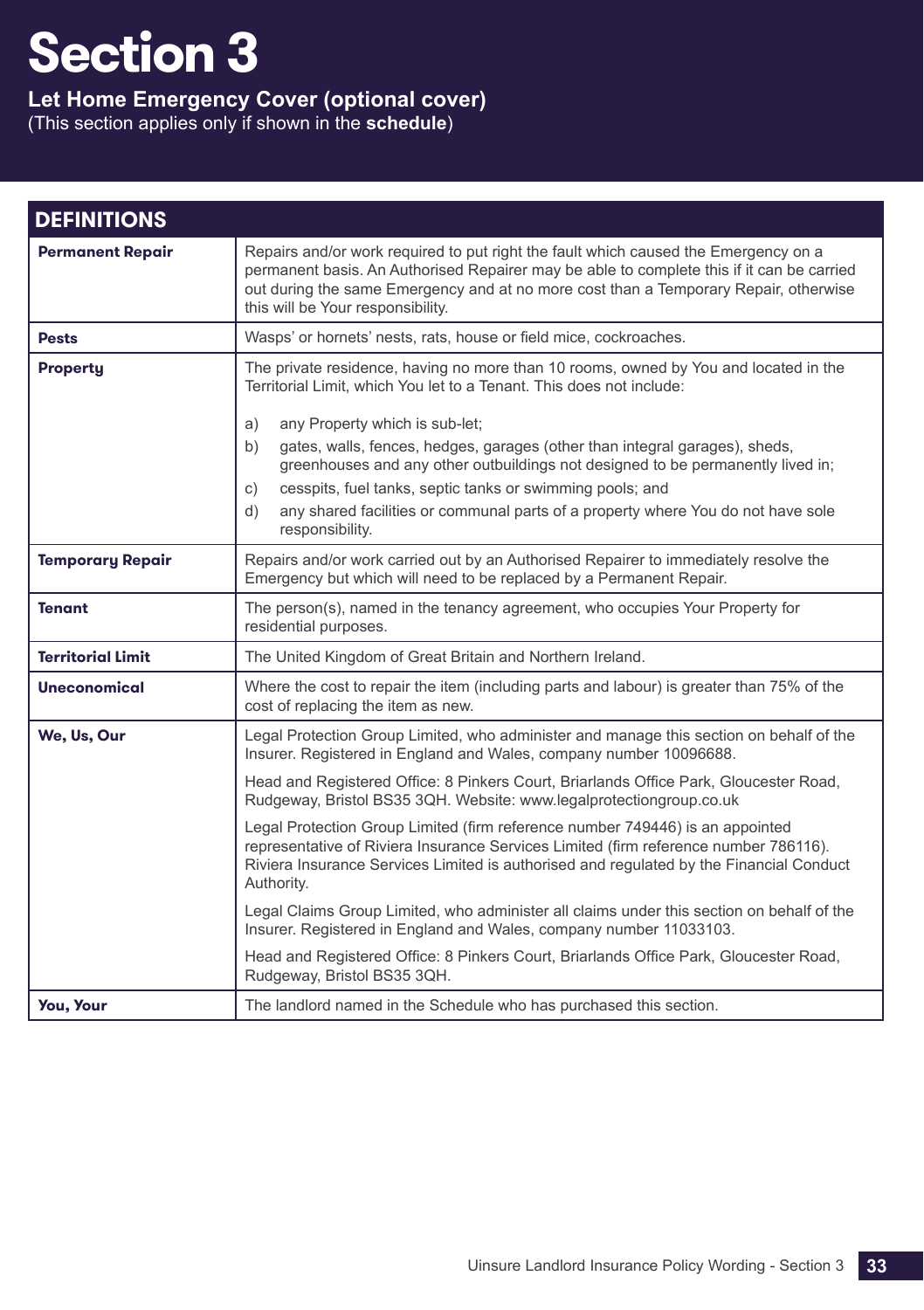### **Let Home Emergency Cover (optional cover)**

| <b>What is insured</b>                                                                                                                                                                                                                                                                                                                                                           | <b>What is not insured</b>                                                                                                                                                                                                                                                                                                                                                                                                                                                                                                                                                                                                                                                                                                     |  |
|----------------------------------------------------------------------------------------------------------------------------------------------------------------------------------------------------------------------------------------------------------------------------------------------------------------------------------------------------------------------------------|--------------------------------------------------------------------------------------------------------------------------------------------------------------------------------------------------------------------------------------------------------------------------------------------------------------------------------------------------------------------------------------------------------------------------------------------------------------------------------------------------------------------------------------------------------------------------------------------------------------------------------------------------------------------------------------------------------------------------------|--|
| <b>Plumbing And Drainage</b><br><b>Emergency Repairs following:</b><br>failure or damage to the Plumbing and Drainage system<br>a)<br>which is likely to result in internal flooding or water<br>damage;<br>Blockage of the only working or accessible toilet in Your<br>b)<br>Property;<br>Blockage of external Plumbing and Drainage which can<br>C)<br>be cleared by jetting. | External toilets, taps, overflows and pipes which do not<br>a)<br>cause or risk internal water damage.<br>Blockages caused by wilful misuse of the toilet.<br>b)<br>Replacing central heating radiators, water tanks,<br>C)<br>cylinders.<br>d)<br>Any claim arising from hard water scale deposits,<br>including descaling work.<br>Any leaks which do not result in flooding or water<br>e)<br>damage.<br>f)<br>Repairing domestic appliances, except leaks from fixed<br>external pipes.<br>Leaking waste pipes.<br>g)<br>Waste disposal units, swimming pools or hot tubs.<br>h)<br>Where the water supply to Your Property cannot be<br>i)<br>isolated from the water supply to other properties in the<br>same building. |  |
| <b>Domestic Electric, Gas or Water Supply</b><br>Emergency Repairs following an Emergency which occurs as<br>a result of a complete failure of the Domestic Electric, Gas or<br>Water Supply in Your Property.                                                                                                                                                                   | Any failure solely affecting:<br>a)<br>lighting outside Your Property;<br>i)<br>$\mathsf{ii}$ )<br>alarm or surveillance systems;<br>swimming pools or their plumbing and<br>iii)<br>filtration systems;<br>leisure equipment.<br>iv)<br>Replacing or adjusting light bulbs.<br>b)<br>Any claim arising from hard water scale deposits,<br>C)<br>including descaling work.<br>Where the Domestic Electric, Gas or Water supply to<br>d)<br>Your Property cannot be isolated from the Domestic<br>Electric, Gas or Water supply to other properties in the<br>same building.                                                                                                                                                    |  |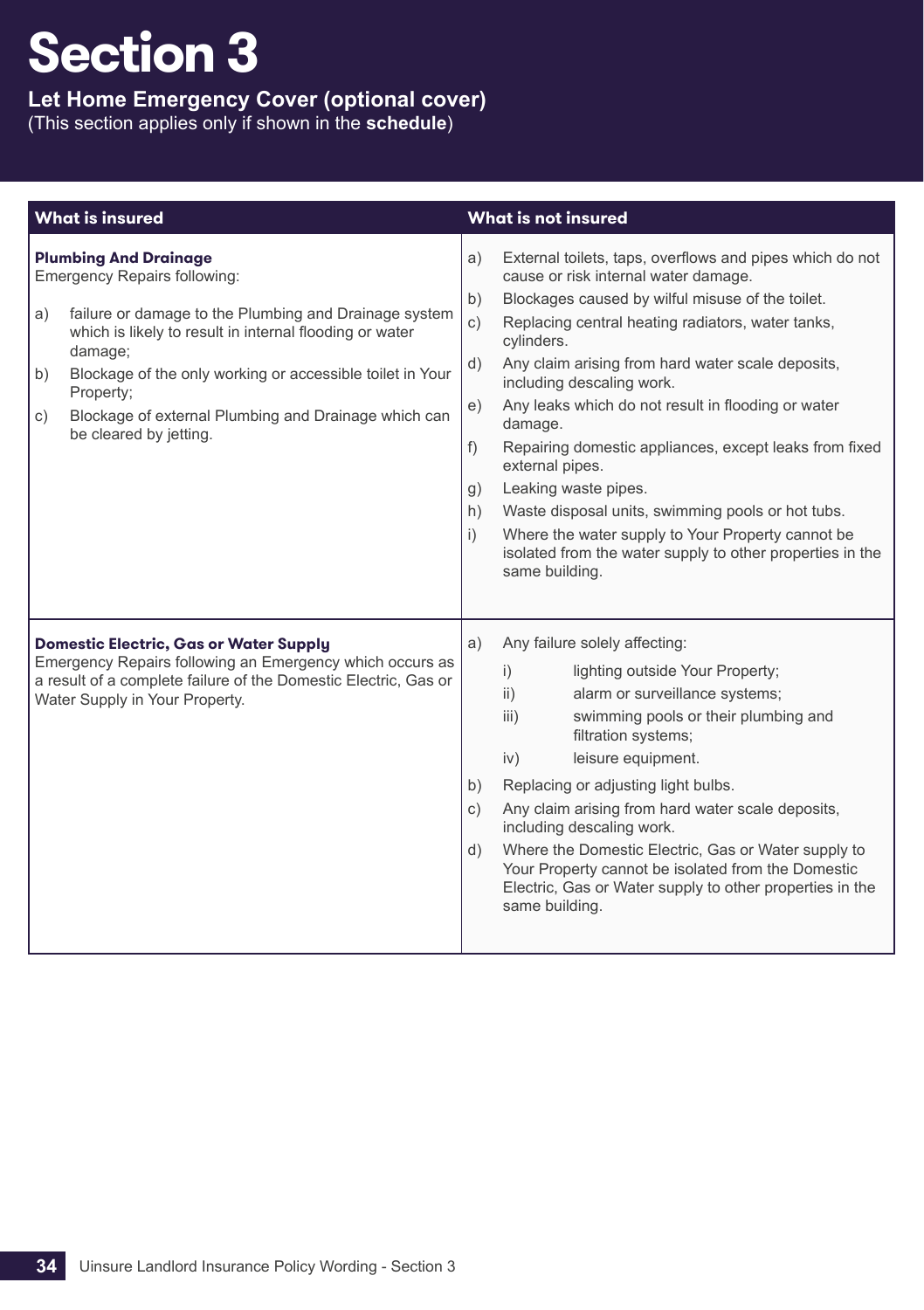### **Let Home Emergency Cover (optional cover)**

| <b>What is insured</b>                                                                                                                                                                                                                                                                                                                                                                                    | <b>What is not insured</b>                                                                                                                                                                                                                                                                                                                                                                                                                                                                                                                                                                                                                                                                                                                                                                                                                                                                                                                                                                                  |
|-----------------------------------------------------------------------------------------------------------------------------------------------------------------------------------------------------------------------------------------------------------------------------------------------------------------------------------------------------------------------------------------------------------|-------------------------------------------------------------------------------------------------------------------------------------------------------------------------------------------------------------------------------------------------------------------------------------------------------------------------------------------------------------------------------------------------------------------------------------------------------------------------------------------------------------------------------------------------------------------------------------------------------------------------------------------------------------------------------------------------------------------------------------------------------------------------------------------------------------------------------------------------------------------------------------------------------------------------------------------------------------------------------------------------------------|
| Lost, Damaged or Stolen Keys<br>Emergency Repairs following an Emergency which occurs as<br>a result of the keys to the external doors to Your Property:                                                                                                                                                                                                                                                  | a)<br>Keys to garages and outbuildings.                                                                                                                                                                                                                                                                                                                                                                                                                                                                                                                                                                                                                                                                                                                                                                                                                                                                                                                                                                     |
| unexpectedly breaking; or<br>a)<br>becoming lost or stolen; or<br>b)<br>getting locked inside Your Property<br>C)<br>and You or the Tenant have no immediate access to a spare<br>set.<br>Please note that an Authorised Repairer will attempt to gain<br>access to Your Property and where necessary, make it safe<br>and secure which may involve boarding up windows and/or<br>repairing broken locks. |                                                                                                                                                                                                                                                                                                                                                                                                                                                                                                                                                                                                                                                                                                                                                                                                                                                                                                                                                                                                             |
| <b>External Windows, Doors and Locks</b><br>Emergency Repairs following an Emergency which occurs as<br>a result of failure to function or damage to the external doors,<br>windows or locks in Your Property.<br>Please note that an Authorised Repairer will attempt to make<br>Your Property safe and secure which may involve boarding<br>up windows and/or repairing broken locks                    | a)<br>garages or outbuildings.<br>internal doors, glass or locks.<br>b)<br>c)<br>Window locks.<br>d)<br>Doors which fail to open due to swelling.                                                                                                                                                                                                                                                                                                                                                                                                                                                                                                                                                                                                                                                                                                                                                                                                                                                           |
| <b>Main Source Of Heating</b><br>Emergency Repairs following an Emergency which occurs as<br>a result of the complete failure to function or breakdown of<br>the Main Source Of Heating in Your Property.                                                                                                                                                                                                 | Where, in the Authorised Repairer's opinion, the failure<br>a)<br>of Your Main Heating System:<br>does not constitute an Emergency; or<br>i)<br>is due to Your neglect or failure to maintain<br>$\mathsf{ii}$ )<br>the boiler (including failure to service<br>the boiler in line with the manufacturer's<br>recommendations within the 12 months prior<br>to the Emergency) or a build-up of limescale<br>if You live in a hard water area.; or<br>can be resolved by lighting, manually<br>iii)<br>operating, resetting or routine operation or<br>adjustment of the boiler controls.<br>Power flushing or descaling.<br>iv)<br>b)<br>Replacing central heating radiators, water tanks or<br>cylinders.<br>Where an alternative source of heating is available from<br>C)<br>an immersion or similar heater.<br>Loss of hot water where an electric shower is available.<br>d)<br>Faults which do not result in a permanent failure to<br>e)<br>function of the Main Source Of Heating in Your Property. |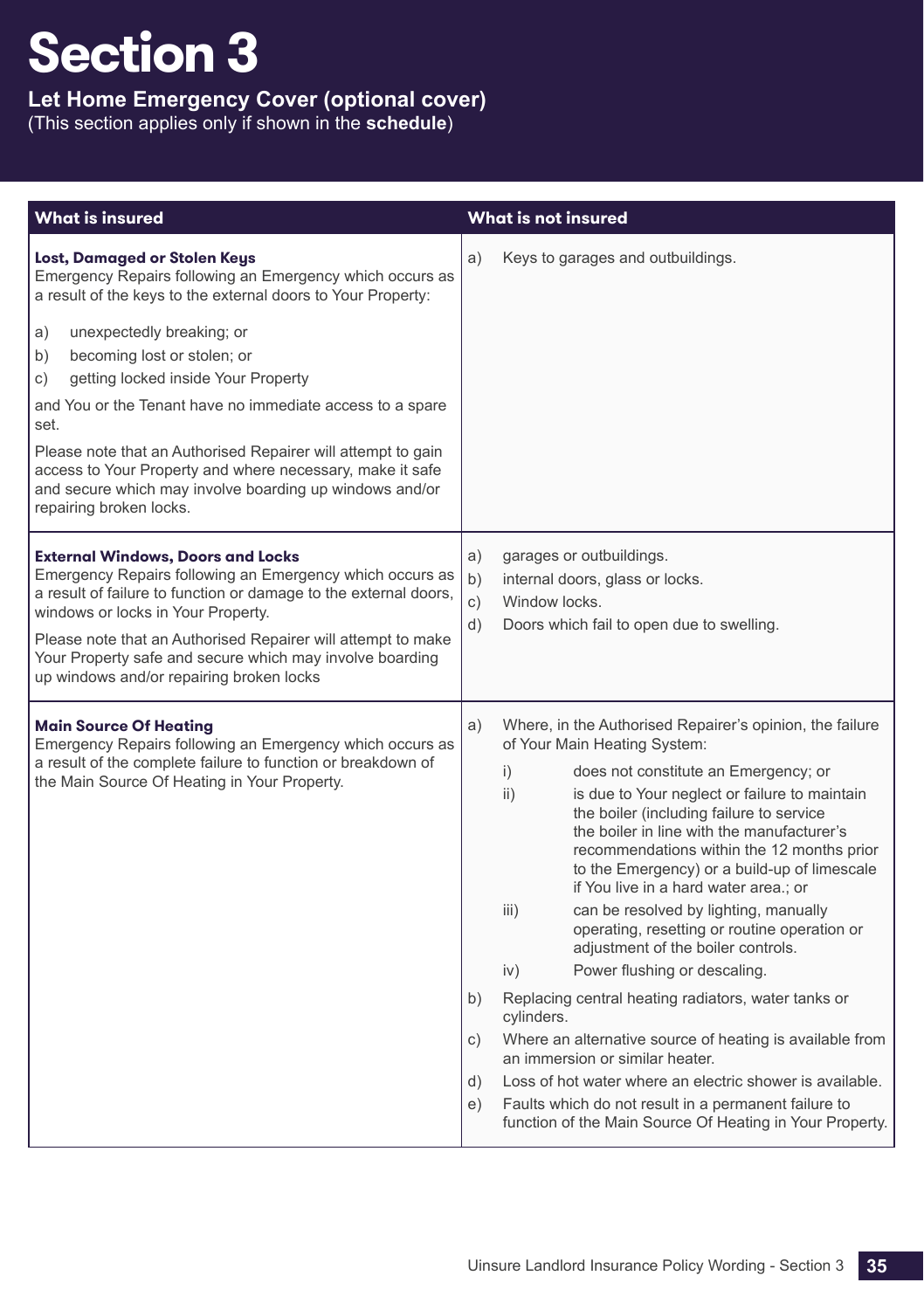### **Let Home Emergency Cover (optional cover)**

| <b>What is insured</b>                                                                                                                                                                                                                                                                                                                                                                                                      | <b>What is not insured</b>                                                                                                                                                                               |  |
|-----------------------------------------------------------------------------------------------------------------------------------------------------------------------------------------------------------------------------------------------------------------------------------------------------------------------------------------------------------------------------------------------------------------------------|----------------------------------------------------------------------------------------------------------------------------------------------------------------------------------------------------------|--|
| <b>Boiler Contribution</b><br>Subject to acceptance of a claim under the Main Source of<br>Heating Section of this policy, where Your boiler has failed<br>and is deemed by the Authorised Repairer and Us to be<br>Uneconomical to repair, We shall contribute (upon production<br>of an original receipt for payment) towards the cost of a<br>brand new like for like replacement up to £500 including<br>VAT).          | Any labour, delivery or shipping costs.<br>a)                                                                                                                                                            |  |
| <b>Pest Infestation</b><br>Emergency Repairs following an Emergency which occurs as<br>a result of an infestation of Pests in Your Property.                                                                                                                                                                                                                                                                                | An infestation outside the main domestic area of Your<br>a)<br>Property.<br>b)<br>Any claim where You have not followed the Authorised<br>Repairer's previous advice to prevent a repeat<br>infestation. |  |
| <b>Overnight Accommodation</b><br>The Insurer will pay up to £100 (including VAT) per Tenant,<br>subject to a total maximum of £250 (including VAT) for<br>the cost of one night's alternative accommodation (room<br>and, where necessary, cost of transport only) if, as a result<br>of an Emergency We have agreed to cover under this<br>section, an Authorised Repairer agrees that Your Property is<br>uninhabitable. |                                                                                                                                                                                                          |  |
| Please note that Your Tenant(s) will be responsible for<br>paying the costs of the accommodation which will then be<br>reimbursed by the Insurer as long as You provide all valid<br>receipts within 30 days of the Emergency.                                                                                                                                                                                              |                                                                                                                                                                                                          |  |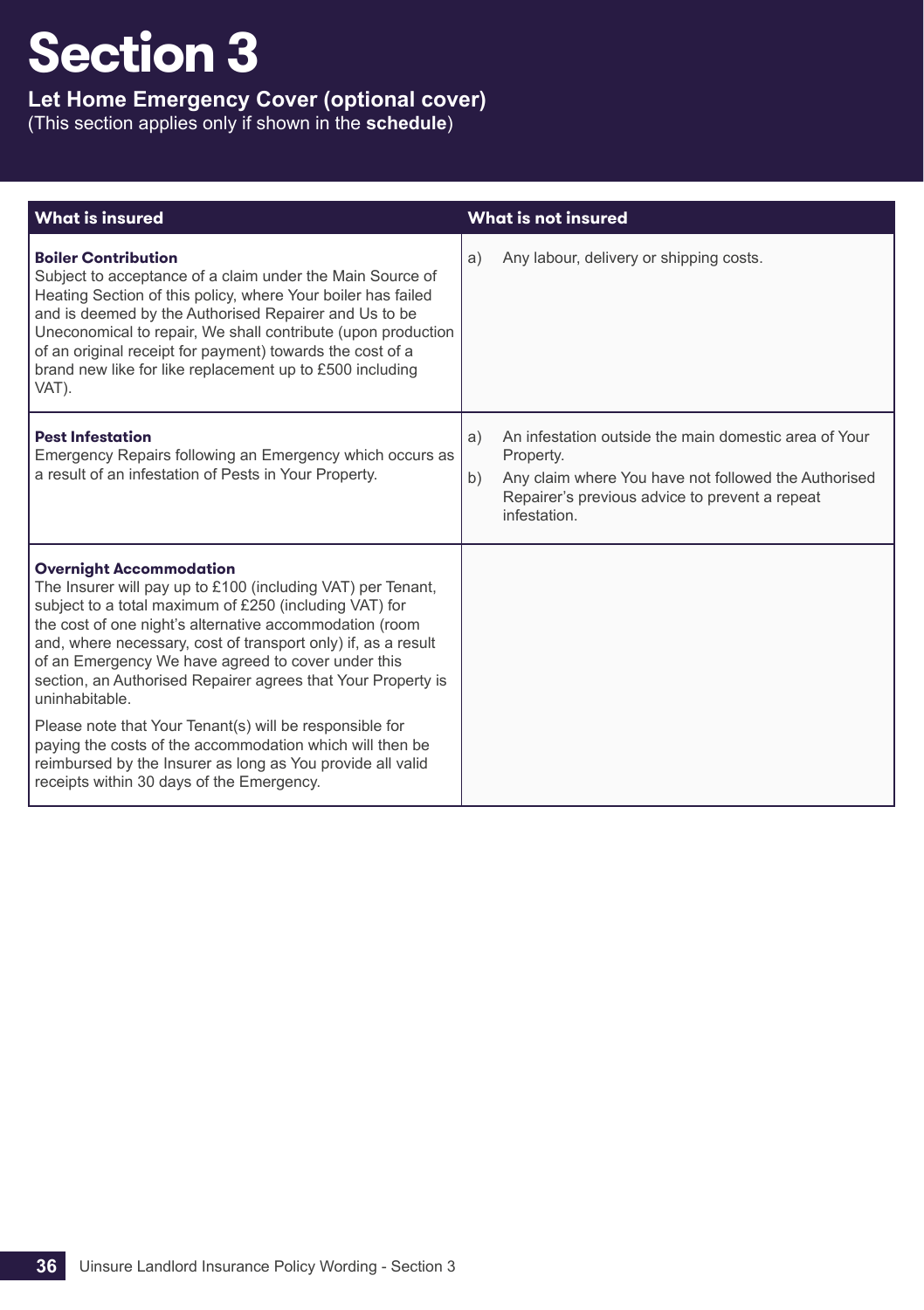### **Let Home Emergency Cover (optional cover)**

(This section applies only if shown in the **schedule**)

### **GENERAL EXCLUSIONS APPLYING TO THIS SECTION**

There is no cover for:

### **Claims arising before or within 7 days of this section starting**

Any claim where the Emergency or event happened or was known about:

- a) before this section started; or
- b) within the first 7 days of the start date of this section.

### **Costs incurred and action taken which We have not authorised**

- a) Any Emergency Assistance Costs incurred:
	- i) before We have been notified of a request for Emergency Repairs; and/or
	- ii) which We have not authorised or for work which has not been carried out by an Authorised Repairer.
- b) Any action taken by You or the Tenant which We or the Authorised Repairer have not agreed to.

### **Wear and tear**

Any claim for items or parts which need to be replaced as a result of natural wear and tear including, but not limited to, tap washers, light bulbs, fuses in plugs or the cost of updating essential services including re-wiring of internal electrics.

### **Failure to carry out Property maintenance**

Any claim which would have been prevented through routine maintenance of Your Property including, but not limited to, servicing of the Main Source Of Heating and removing debris from guttering and drain pipes.

#### **Failure to carry out remedial work or Permanent Repairs**

Any claim where You or the Tenant have failed to carry out remedial work recommended to them or where an Authorised Repairer has carried out a Temporary Repair and an Emergency has recurred due to Your or the Tenant's failure to subsequently carry out a Permanent Repair.

### **Warranties, design faults and incorrect installations or repairs**

Any Emergency Assistance Costs or Emergency Repairs which are a result of a manufacturing or design defect. or maintenance, installation or repairs not carried out in accordance with the manufacturer's instructions or legal or regulatory requirements.

### **Unoccupied properties**

Any claim where Your Property:

- a) has remained unoccupied for the last 30 days in a row unless You are actively seeking a Tenant to occupy it during this period; and/or
- b) is not occupied by anybody aged 18 or over when an Authorised Repairer arrives at Your Property to attend to an Emergency.

### **Damage caused during repairs and losses not directly covered**

Any costs arising from:

- a) damage caused to Your Property as a result of an Authorised Repairer having to gain access to Your Property or to access the source of the Emergency including, but not limited to, tracing leaking pipes behind walls or under floors (depending on the circumstances, the Authorised Repairer will attempt to carry out Emergency Repairs but there is no cover under this section to reinstate Your Property to its original condition, although this may be covered under Your Landlords' buildings insurance);
- b) losses which are not directly covered by this section including, but not limited to, replacing damaged personal belongings or loss of earnings if the Emergency results in You or the Tenant having to take time off work.

### **Wilful acts**

Any claim resulting from an act which is wilfully carried out and the outcome of which is consciously intended by You or the Tenant.

### **Health and safety and restricted access**

Any claim which cannot be dealt with due to health and safety regulations or a risk to the safety of an Authorised Repairer. This may include, but is not limited to, dangerous weather conditions or the discovery of a substance requiring specialist attention such as asbestos.

### **Mains utility services**

Any claim arising from interruption, disconnection or failure of the mains electricity, gas or water supplies, however they are caused.

### **Subsidence**

Any claim arising from subsidence, heave or landslip.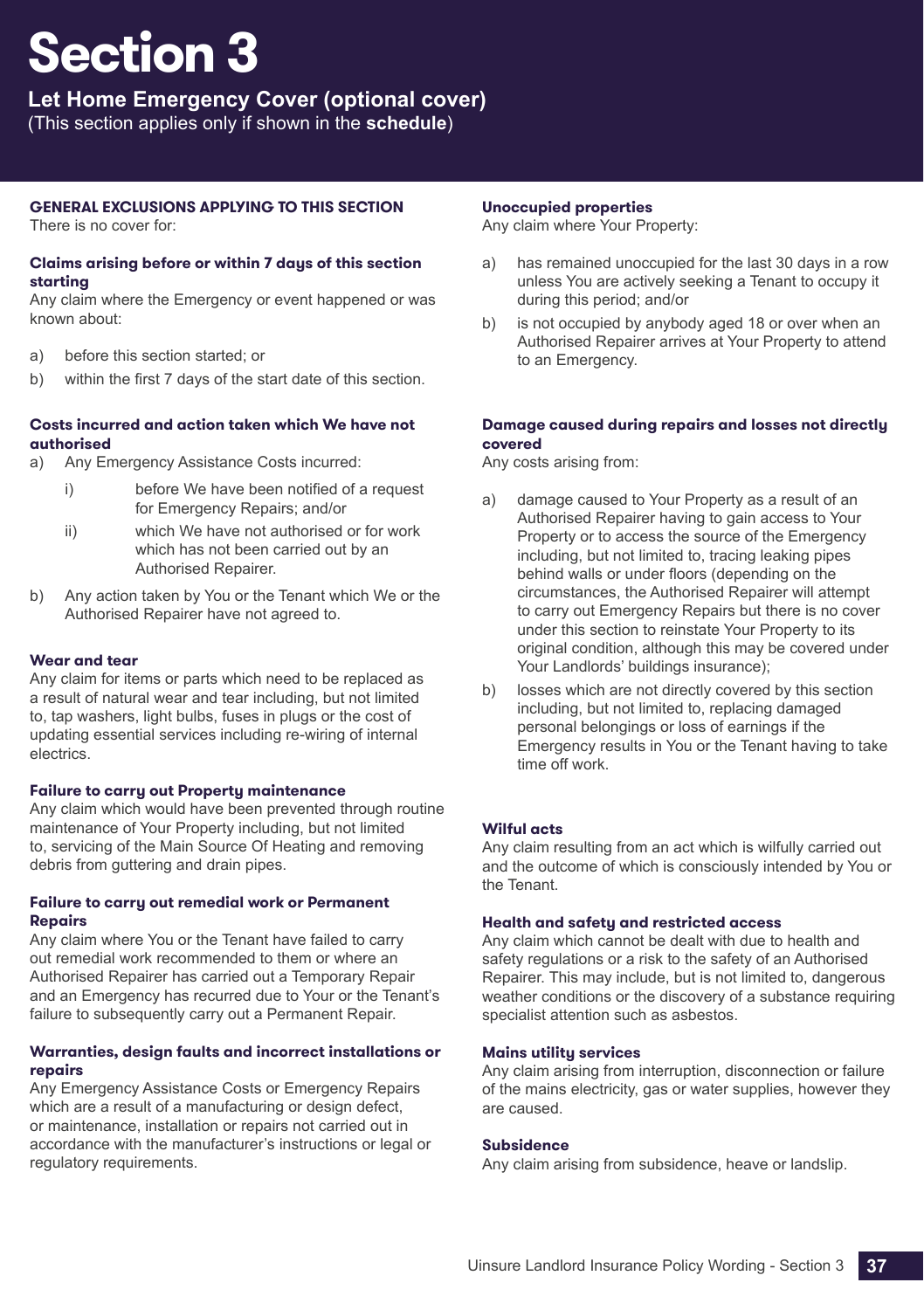**Let Home Emergency Cover (optional cover)**

(This section applies only if shown in the **schedule**)

### **War, terrorism, radioactive contamination and pressure waves**

Any claim resulting directly or indirectly from or in connection with:

- a) war, terrorism, invasion, act of foreign enemy, hostilities or warlike operations (whether war be declared or not), civil war, rebellion, revolution, insurrection, uprising, military or usurped power;
- b) ionising radiation or contamination by radioactivity from any nuclear fuel or any nuclear waste from the combustion of nuclear fuel;
- c) the radioactive, toxic, explosive or other hazardous properties of any explosive nuclear assembly or nuclear component of it;
- d) pressure waves caused by aircraft or other aerial devices travelling at sonic or supersonic speed.

### **General conditions applying to this Section**

You and the Tenant must keep to these conditions as failure to do so may lead to Us refusing a claim or cancelling this section (please refer to Our cancellation rights).

### **Your and the Tenant's obligations**

You and the Tenant must:

- a) keep to the terms and conditions of this section;
- b) take all reasonable precautions to prevent a claim from occurring under this section and to avoid incurring any unnecessary costs;
- c) ensure that Your Property and its systems and equipment are maintained in a good state of repair and serviced in accordance with the manufacturer's instructions;
- d) co-operate fully with Us and the Authorised Repairer and provide honest and accurate information at all times;
- e) accept Our or the Authorised Repairer's decision on the most suitable method of Emergency Repairs or choice of replacement parts used to resolve the Emergency;
- f) ensure that a Permanent Repair is completed as soon as possible following a Temporary Repair in order to prevent an Emergency from recurring.

### **Our rights**

We can:

- a) reclaim Emergency Assistance Costs from You if Emergency Repairs are completed but it is subsequently established that the request for Emergency assistance was not covered by this section;
- b) pursue another party (other than You or the Tenant) to recover Emergency Assistance Costs paid by the Insurer if We believe that party to be responsible for causing the Emergency. In these circumstances, You must allow Us to take over and conduct any claim in Your name and You must also provide Us with any help and information We need.

### **Liability for additional costs and disruption in service**

- a) The Insurer is only liable for Emergency Assistance Costs following an Emergency and any other costs subsequently incurred to complete a Permanent Repair or any other work carried out are not covered by this section and are subject to a separate agreement between You or the Tenant and another contractor (including an Authorised Repairer).
- b) We and an Authorised Repairer will make every effort to provide the Emergency assistance services described in this section but cannot be held responsible for any liability arising from a failure to provide these services in circumstances which are beyond Our or the Authorised Repairer's reasonable control, such as severe weather conditions.

### **Parts availability**

- a) Where an Authorised Repairer does not carry the spare parts needed for Emergency Repairs, We or the Authorised Repairer will attempt to source replacement parts but cannot be held responsible for any delays in sourcing replacement parts which arise from circumstances beyond Our or the Authorised Repairer's control.
- b) In order to carry out Emergency Repairs, the spare or replacement parts used by the Authorised Repairer may not be from the original manufacturer and may not be a like-for-like replacement.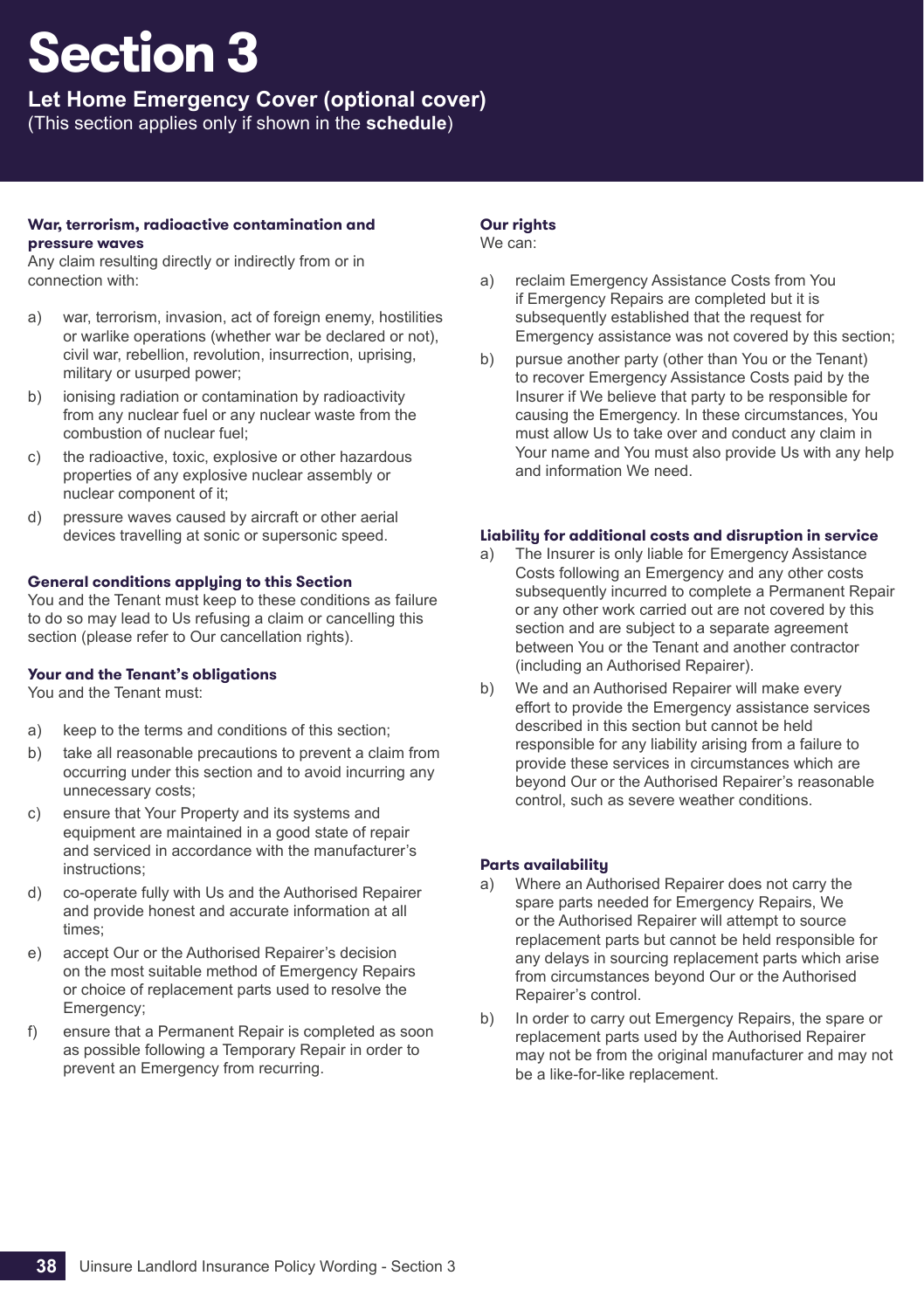**Let Home Emergency Cover (optional cover)**

(This section applies only if shown in the **schedule**)

### **Other insurance and apportionment of costs**

If any Emergency Assistance Costs covered by this section are also covered under an alternative insurance policy, or would have been covered if this section did not exist, the Insurer will only pay their share of these costs.

### **Disputes with Us**

If there is a dispute between You and Us over this section, which cannot be resolved through Our internal complaints handling process, You are entitled to seek a resolution through the Financial Ombudsman Service as long as You are eligible to complain.

Where the Financial Ombudsman Service cannot deal with that complaint, the dispute shall be referred to arbitration which is a formal and binding process where disputes are resolved by independent arbitrators in accordance with the Arbitration Act. The arbitrator will be chosen jointly by You and Us. If We are not able to agree on the appointment of an arbitrator with You, the President of the Chartered Institute of Arbitrators will decide.

The decision of the appointed arbitrator is binding and the arbitrator may require You or the Insurer to pay the costs.

### **Your cancellation rights**

### Within the cooling-off period

You can cancel this section, without giving any reason, within 14 days of its start date or within 14 days of receiving Your policy documents, whichever is later. If You wish to exercise this right, You must notify the person who sold You this section. You will be entitled to a full refund of premium paid as long as You or the Tenant have not made a claim under this section during the current Period Of Insurance.

Outside the cooling-off period

If You pay annually, You can cancel this section of Your policy at any other time and You will receive a partial refund of premium paid, proportionate to the unexpired period of this section of Your policy, providing You or the Tenant have not made a claim and do not intend to make a claim under this section of Your policy.

### **Our cancellation rights**

a) General

We can cancel this section at any time, where there is a valid reason to do so, subject to providing You with 7 days' notice. Reasons for cancellation may include, but are not strictly limited to:

i) You or the Tenant have failed to co-operate with Us or an Authorised Repairer and this failure has significantly hindered Our ability to deal with a claim or administer this section;

- ii) where We or an Authorised Repairer have reason to believe that Your Property is not being maintained to a good state of repair.
- b) Fraudulent or dishonest claims

If We have evidence that You or the Tenant have made a fraudulent, dishonest or exaggerated claim, or have deliberately misled Us or the Authorised Repairer when presenting relevant information in support of a claim, We reserve the right to cancel this section from the date of the alleged claim or misrepresentation and recover from You any costs paid in respect of that claim which the Insurer otherwise would not have paid.

If fraudulent activity or false or inaccurate information is identified, We may, at Our discretion, pass details to fraud prevention or law enforcement agencies who have the right to access and use this information. which could result in a prosecution.

### **Persons involved in this contract of insurance**

Unless expressly stated otherwise, any person who is not a party to the insurance under this section has no right under the Contracts (Rights of Third Parties) Act 1999 to enforce any of the terms of the insurance under this section.

### **Choice of law and Acts of Parliament**

- a) Unless otherwise agreed by Us in writing, the insurance under this section is governed by the laws applying to England and Wales.
- b) Any Acts of Parliament or Statutory Instruments referred to in this section shall include equivalent legislation in Scotland, Northern Ireland, the Isle of Man or the Channel Islands and shall also include any subsequent amending or replacement legislation.

### **The Financial Services Compensation Scheme**

The Insurer of this section is covered by the Financial Services Compensation Scheme (FSCS) and You may be entitled to compensation from the scheme if the Insurer cannot meet their obligations. This will depend on the circumstances of the claim.

Further information about the compensation scheme arrangements can be found on the FSCS website at www. fscs.org.uk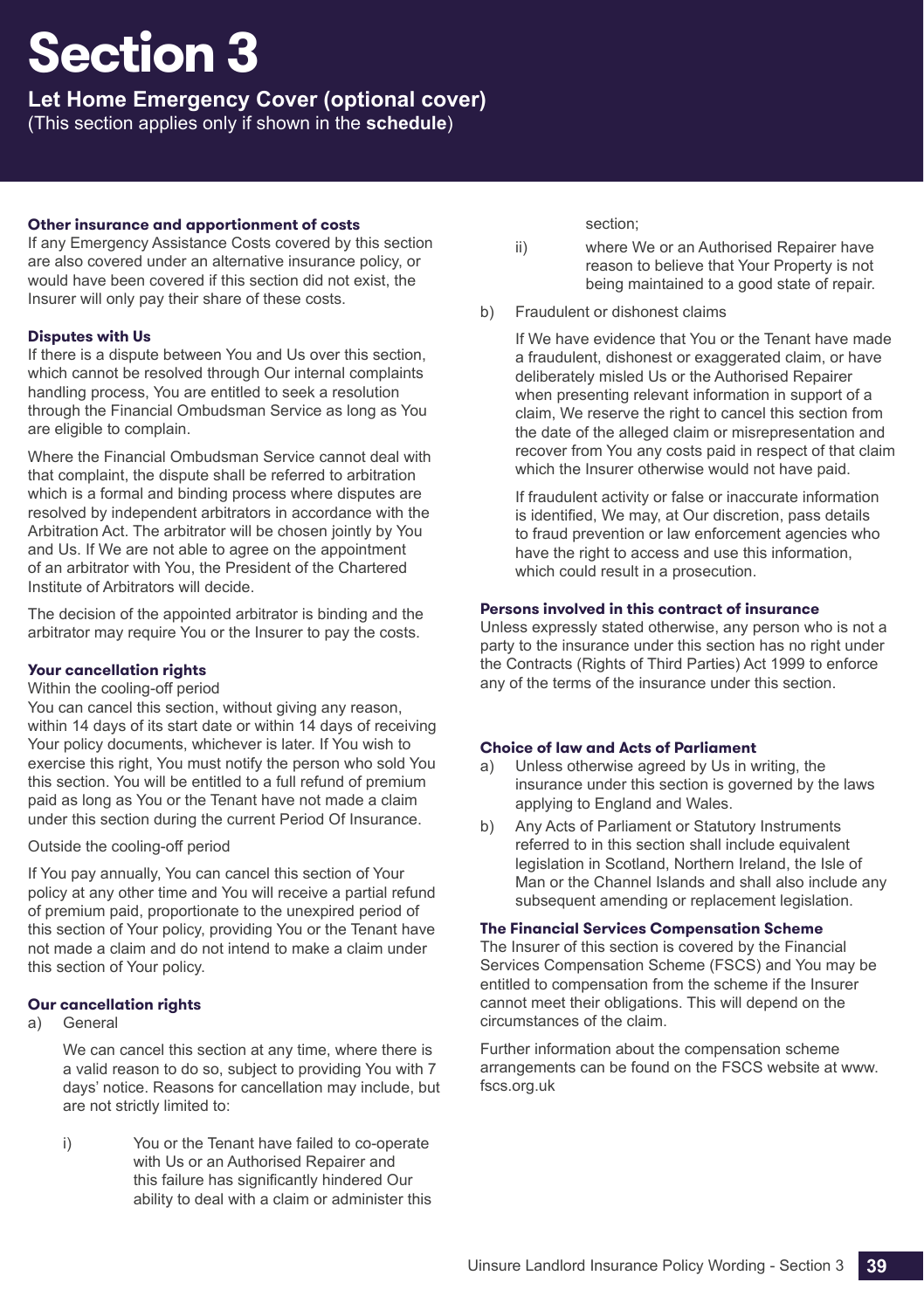**Landlord Legal Protection & Rent Guarantee Optional Cover**

(This section applies only if shown in the **schedule**)

This insurance is administered by Arc Legal Assistance Ltd and underwritten by Royal and Sun Alliance Insurance

In the event of a valid claim under this insurance, We will appoint Our panel solicitors, or their agents, to handle Your case. You are not covered for any other legal representatives' fees unless court proceedings are issued or a conflict of interest arises. Where it is necessary to start court proceedings or a conflict of interest arises and You want to use a legal representative of Your own choice, Advisers' Costs payable by Us are limited to no more than (a) Our Standard Advisers' Costs; or (b) the amount recoverable under the Civil Procedure Fixed Recoverable Costs regime, whichever is the lower amount.

Claims must be reported to Us within 180 days of the Insured Event other than in relation to Tenant Eviction and Rent Guarantee where claims must be submitted within 45 days of the Insured Event. Notification will only be deemed to have been made upon receipt by Us of a fully completed claim form accompanied with all requested supporting documentation. Failure to notify the claim within this time will invalidate the insurance.

The insurance covers Advisers' Costs and Rent up to the Maximum Amount Payable where:-

- a) The Insured Event takes place in the Period of Insurance and within the Territorial Limits; and
- b) The Legal Action takes place in the Territorial Limits.

If Your claim is covered under a section of this policy and no exclusions apply then it is vital that You comply with the conditions of this policy in order for Your claim to proceed. The conditions applicable to this section are contained under the 'Conditions' section below and should be read carefully. Two of the main conditions to this insurance are that:

### **IMPORTANT CONDITIONS**

### **Prospects of Success**

There must be a 51% or greater chance of winning the case and achieving a positive outcome. A positive outcome includes, but is not limited to, recovering the amount of money at stake, enforcing a judgment or achieving an outcome which best serves Your interests. The assessment of Your claim and the prospects of its success will be carried out by an independent Adviser. If the Adviser determines that there is not a 51% or greater chance of success, then We may decline or discontinue support for Your case.

### **Proportional Costs**

An estimate of the Advisers' Costs to deal with Your claim must not be more than the amount of money in dispute. The estimate of the Advisers' Costs will be provided with the assessment of Your case and will be carried out by the independent Adviser. If the estimate exceeds the amount in dispute then We may decline or discontinue support for Your case.

### **Duty of Disclosure**

### Consumer

If this policy covers You as a private individual, unrelated to any trade, business or profession, You must take reasonable care to disclose correct information. The extent of the information You are required to disclose will be based on, among other things, the type of insurance, explanatory material and the clarity and specificity of the questions You are asked when You took out this insurance.

### Non-Consumer

If this policy covers Your business, trade or professional interests, You are responsible for disclosing, in a clear, accessible and comprehensive way, all information which You should be aware would influence the Insurer's decision to provide insurance to You on the terms agreed.

### **Suspension of Cover**

If You breach a condition of this insurance contract which is essential to its performance, this insurance contract will be suspended from the time of the breach until the time the breach can be remedied. The Insurer will have no liability to You for any loss which occurs, or which is attributable to something happening, during the period when this insurance contract is suspended.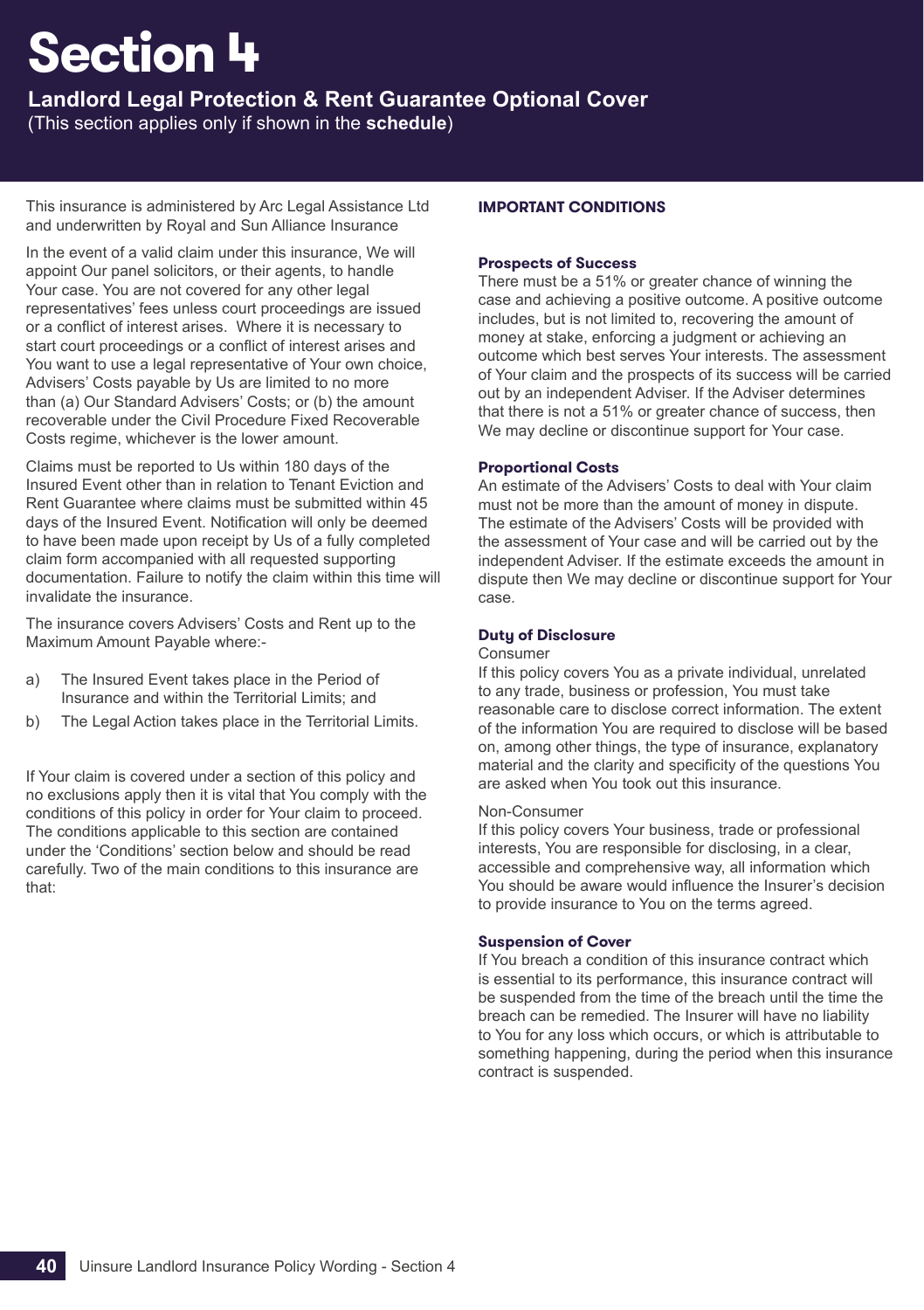### **Landlord Legal Protection & Rent Guarantee Optional Cover**

| <b>DEFINITIONS</b>                    |                                                                                                                                                                                                                                                                                                                                                                                                                                                      |
|---------------------------------------|------------------------------------------------------------------------------------------------------------------------------------------------------------------------------------------------------------------------------------------------------------------------------------------------------------------------------------------------------------------------------------------------------------------------------------------------------|
| <b>Adviser</b>                        | Our panel solicitor, their agents, an accountant or other appropriately qualified person, firm<br>or company appointed by Us to act for You.                                                                                                                                                                                                                                                                                                         |
| <b>Advisers' Costs</b>                | Reasonable legal and accountancy fees incurred by the Adviser up to the hourly rate shown<br>in Our fee scale ruling at the time the Adviser is instructed and disbursements essential<br>to Your case. Legal costs shall be assessed on the standard basis and third party's costs<br>shall be covered if awarded against You and paid on the standard basis of assessment.                                                                         |
| <b>Business Aspect Enquiry</b>        | An enquiry which takes place when an officer of HMRC issues a formal notice under<br>Paragraph 24(1) Schedule 18 Finance Act 1998 or S9A or S12AC of the Taxes<br>Management Act 1970 in order to make a Business Aspect Enquiry into only certain boxes<br>on Your self-assessment Return (whether corporate or individual).                                                                                                                        |
| <b>Business Full Enquiry</b>          | An enquiry into Your self-assessment tax return (whether corporate or individual)<br>commenced by HMRC under Section 9A or 12AC of the Taxes Management Act 1970 or<br>pursuant to paragraph 24 (i) of Schedule 18 of the Finance Act 1998.                                                                                                                                                                                                          |
| <b>Daily Rate</b>                     | An amount equal to 1/250th of either of the following:                                                                                                                                                                                                                                                                                                                                                                                               |
|                                       | If You are employed, the average of the amounts shown on Your payslips from Your<br>a)<br>employer during the last 12 months (excluding bonus payments and overtime); or<br>If You are self-employed, the monthly average of the income You declared to HM<br>b)<br>Revenue & Customs for the previous tax year                                                                                                                                      |
| <b>Data Protection</b><br>Legislation | The relevant Data Protection Legislation in force within the Territorial Limits where this<br>cover applies at the time of the Insured Event                                                                                                                                                                                                                                                                                                         |
| <b>Deposit</b>                        | The sum of money collected from the Tenant in accordance with Section 213 of the Housing<br>Act 2004 (and any amending legislation) in respect of a Tenancy Agreement to which it<br>applies and held by You or Your agent as an indemnity for losses incurred by You arising<br>from the Tenant failing to perform his obligations set out in the Tenancy Agreement. A<br>minimum amount equal to one month's Rent must be retained as the Deposit. |
| <b>Dilapidations</b>                  | Any repairs required or damage to the Insured Property, over and above general wear and<br>tear, for which the Tenant is liable in accordance with the Tenancy Agreement.                                                                                                                                                                                                                                                                            |
| <b>Inventory</b>                      | A full and detailed inventory of Your contents and their condition within the Insured Property<br>which has been signed by the Tenant.                                                                                                                                                                                                                                                                                                               |
| <b>Disclosure Breach</b>              | Disclosing false information or failing to disclose relevant information in the process of<br>entering into this insurance contract.                                                                                                                                                                                                                                                                                                                 |
| <b>Excess</b>                         | The amount that You are required to pay towards any claim.                                                                                                                                                                                                                                                                                                                                                                                           |
|                                       | Tax Disputes (Aspect Enguiries): £200                                                                                                                                                                                                                                                                                                                                                                                                                |
|                                       | Rent Guarantee: An amount equal to two months Rent.                                                                                                                                                                                                                                                                                                                                                                                                  |
|                                       | All other sections: Nil                                                                                                                                                                                                                                                                                                                                                                                                                              |
| Guarantor                             | The individual or organisation assigned to the Tenancy Agreement that has received a<br>Tenant Reference and provided a financial guarantee of the Tenant's performance of his<br>obligations under the Tenancy Agreement.                                                                                                                                                                                                                           |
| <b>HMRC</b>                           | HM Revenue and Customs in the United Kingdom.                                                                                                                                                                                                                                                                                                                                                                                                        |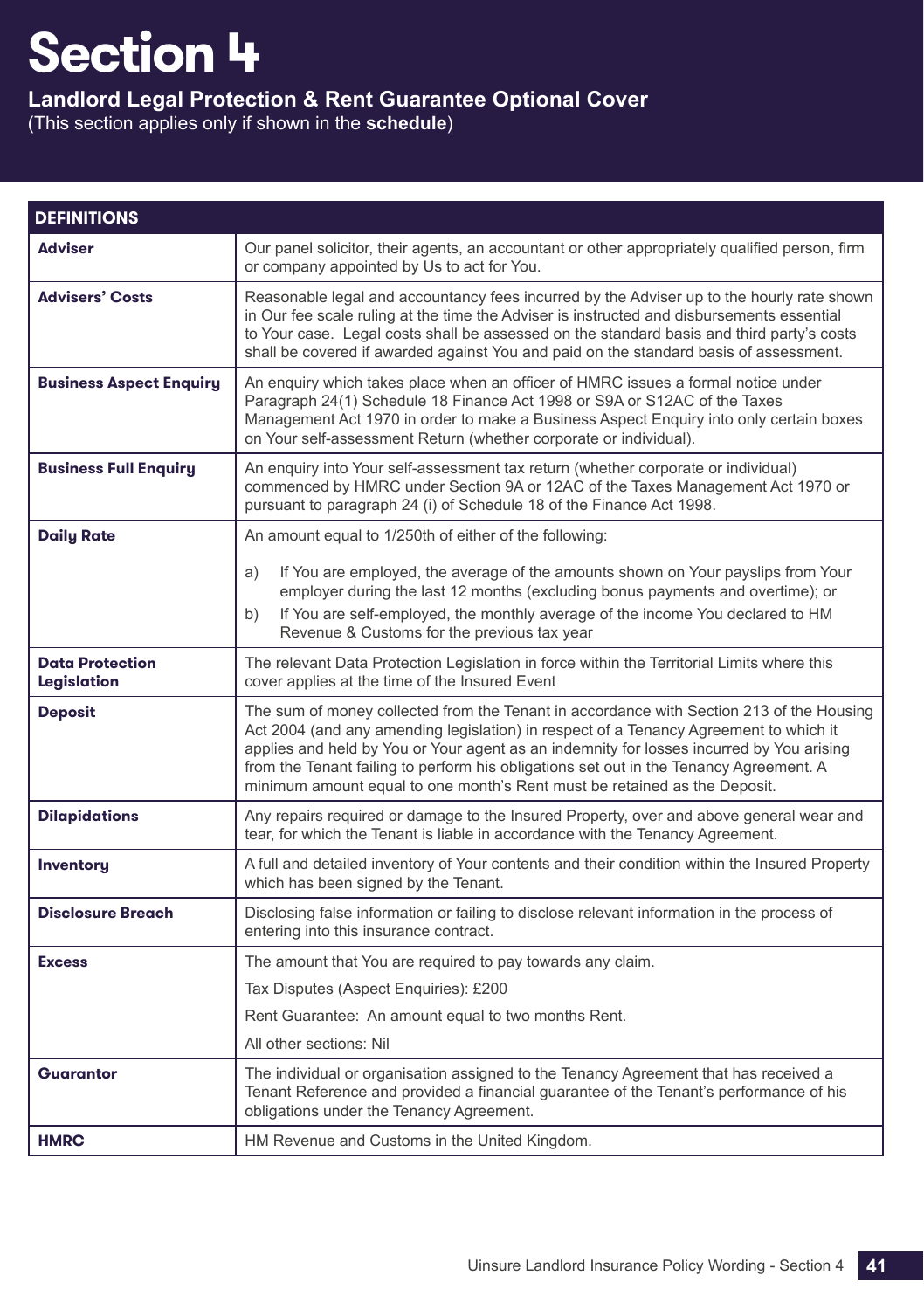### **Landlord Legal Protection & Rent Guarantee Optional Cover**

| <b>DEFINITIONS</b>                 |                                                                                                                                                                                                                                                                                                              |  |
|------------------------------------|--------------------------------------------------------------------------------------------------------------------------------------------------------------------------------------------------------------------------------------------------------------------------------------------------------------|--|
| <b>Insured Event</b>               | The incident or the start of a transaction or series of incidents which may lead to a claim or<br>claims being made under the terms of this insurance.                                                                                                                                                       |  |
|                                    | Tax                                                                                                                                                                                                                                                                                                          |  |
|                                    | In accountancy matters the Insured Event arises on the date that You or Your Professional<br>Adviser are contacted either verbally or in writing, by the relevant department of HMRC<br>advising You of either dissatisfaction with Your returns, or amounts paid, or notice of<br>intention to investigate. |  |
|                                    | For the purposes of the Maximum Amount Payable, only one Insured Event will be<br>regarded as having arisen from all causes or by actions, incidents or events which are<br>related by cause or time.                                                                                                        |  |
| <b>Insured Property</b>            | The Insured Property shown in the Insurance schedule and declared to Insurers.                                                                                                                                                                                                                               |  |
| <b>Insurers</b>                    | This insurance is administered by Arc Legal Assistance and underwritten by Royal and Sun<br>Alliance Insurance.                                                                                                                                                                                              |  |
| <b>Legal Action</b>                | The pursuit of civil legal cases for damages or injunctions and the defence of criminal<br>prosecutions.                                                                                                                                                                                                     |  |
| <b>Maximum Amount</b>              | The Maximum Amount Payable in respect of an Insured Event                                                                                                                                                                                                                                                    |  |
| Payable                            | Tax Disputes (Aspect Enguiries Only): £2,000 any one claim                                                                                                                                                                                                                                                   |  |
|                                    | Rent Guarantee: £2,500 per month up to a maximum of 6 months                                                                                                                                                                                                                                                 |  |
|                                    | All other sections: £100,000                                                                                                                                                                                                                                                                                 |  |
| <b>Mediation Service</b>           | The independent mediation service provided and paid for by Us.                                                                                                                                                                                                                                               |  |
| <b>Period of Insurance</b>         | The Period of Insurance shown in the insurance schedule.                                                                                                                                                                                                                                                     |  |
| Rent                               | The monthly amount payable by the Tenant to You as set out in the Tenancy Agreement.                                                                                                                                                                                                                         |  |
| <b>Standard Advisers'</b><br>Costs | The level of Advisers' Costs that would normally be incurred in using a specialist panel<br>solicitor or their agents.                                                                                                                                                                                       |  |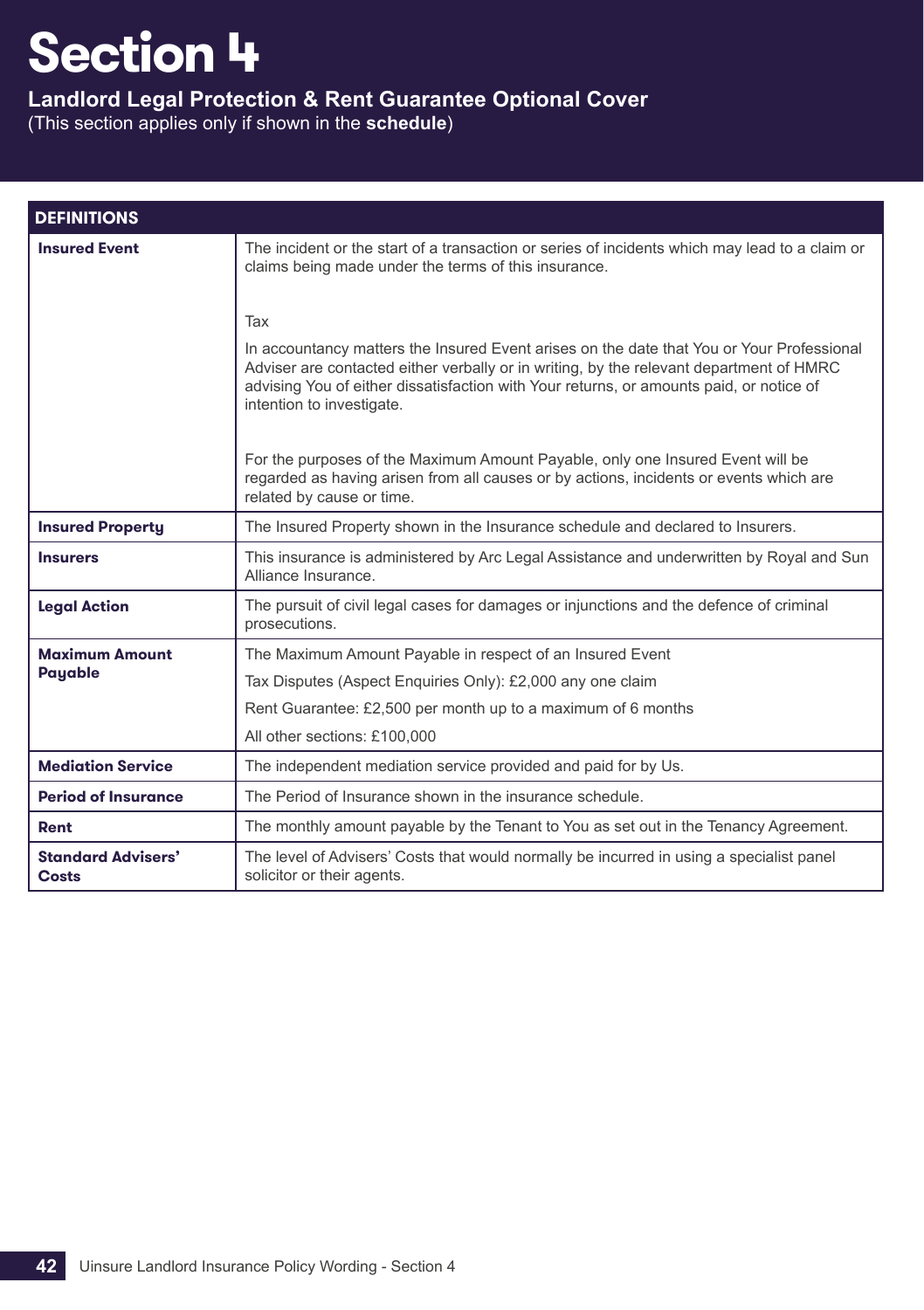### **Landlord Legal Protection & Rent Guarantee Optional Cover**

| <b>DEFINITIONS</b>                 |                                                                                                                                                                                                                                                                                                                                                                            |  |  |
|------------------------------------|----------------------------------------------------------------------------------------------------------------------------------------------------------------------------------------------------------------------------------------------------------------------------------------------------------------------------------------------------------------------------|--|--|
| <b>Tenancu</b><br><b>Agreement</b> | A Tenancy Agreement between You and the Tenant in relation to the Insured Property which<br>is:-                                                                                                                                                                                                                                                                           |  |  |
|                                    | an Assured Shorthold Tenancy Agreement as defined within the Housing Act 1988<br>a)<br>(as amended) or its equivalent outside of England and Wales but within the Territorial<br>Limits, or                                                                                                                                                                                |  |  |
|                                    | a Company Residential Tenancy (Company Let) created after 28th February 1997<br>b)<br>where the Tenant is a public limited company (plc) or limited company (Ltd) or its<br>equivalent outside of England and Wales but within the Territorial Limits and the<br>Insured Property is let purely for residential purposes of the Tenant's employees and<br>their family, or |  |  |
|                                    | a written common law residential Tenancy Agreement created after 28th February<br>C)<br>1997 between individuals where the Rent is in excess of £100,000 per annum or its<br>equivalent outside of England and Wales but within the Territorial Limits, and which is:-                                                                                                     |  |  |
|                                    | Appropriate for the tenancy; and<br>i)                                                                                                                                                                                                                                                                                                                                     |  |  |
|                                    | Where relevant, signed and independently witnessed by You, the Tenant(s)<br>ii)<br>and if required as a condition of the Tenant Reference, the Guarantor; and                                                                                                                                                                                                              |  |  |
|                                    | Free from any unreasonably restrictive covenants.<br>iii)                                                                                                                                                                                                                                                                                                                  |  |  |
|                                    | The Tenancy Agreement must be for a fixed term of no more than 12 months or if longer,<br>must contain a break clause allowing both parties to terminate the tenancy after the first 12<br>months.                                                                                                                                                                         |  |  |
| <b>Tenancy Period</b>              | The period of the tenancy unless notice to terminate the tenancy was issued by the landlord<br>or Tenant prior to any breach of the terms of the Tenancy Agreement by the Tenant, in<br>which case the Tenancy Period will end at expiry of such notice.                                                                                                                   |  |  |
| <b>Tenant</b>                      | The occupier of the Insured Property named in the Tenancy Agreement as the Tenant and<br>who has received a Tenant Reference confirming that he/she can, solely or jointly with<br>another Tenant or other Tenants, afford to cover the cost of the Rent in full.                                                                                                          |  |  |
| <b>Tenant Reference</b>            | 1. A credit check against the tenant and any quarantor, obtained from a licenced credit<br>referencing company showing:                                                                                                                                                                                                                                                    |  |  |
|                                    | a)<br>No County Court Judgments in the past 3 years.                                                                                                                                                                                                                                                                                                                       |  |  |
|                                    | b)<br>No outstanding County Court Judgments.                                                                                                                                                                                                                                                                                                                               |  |  |
|                                    | The tenant's financial ability to meet the rent commitment, or the quarantor's financial<br>C)<br>ability to meet the rent commitment if applicable.                                                                                                                                                                                                                       |  |  |
|                                    | That it is appropriate in the circumstances following receipt of the outcome of the<br>d)<br>credit check to grant a tenancy agreement to the tenant.                                                                                                                                                                                                                      |  |  |
|                                    | 2. Copies of two forms of identification, one of which must contain a photograph where the<br>tenant is an individual.                                                                                                                                                                                                                                                     |  |  |
| <b>Territorial Limits</b>          | The United Kingdom of Great Britain and Northern Ireland                                                                                                                                                                                                                                                                                                                   |  |  |
| We/Us/Our                          | Arc Legal Assistance Ltd who administer claims under this insurance on behalf of the<br>Insurers.                                                                                                                                                                                                                                                                          |  |  |
| You / Your                         | The individual or organisation shown in the insurance schedule as the policyholder and<br>defined in the Tenancy Agreement as the 'Landlord' who has paid the premium and been<br>declared to Insurers. If You die Your personal representatives will be covered to pursue<br>cases covered by this insurance on behalf of You that arose prior to Your death.             |  |  |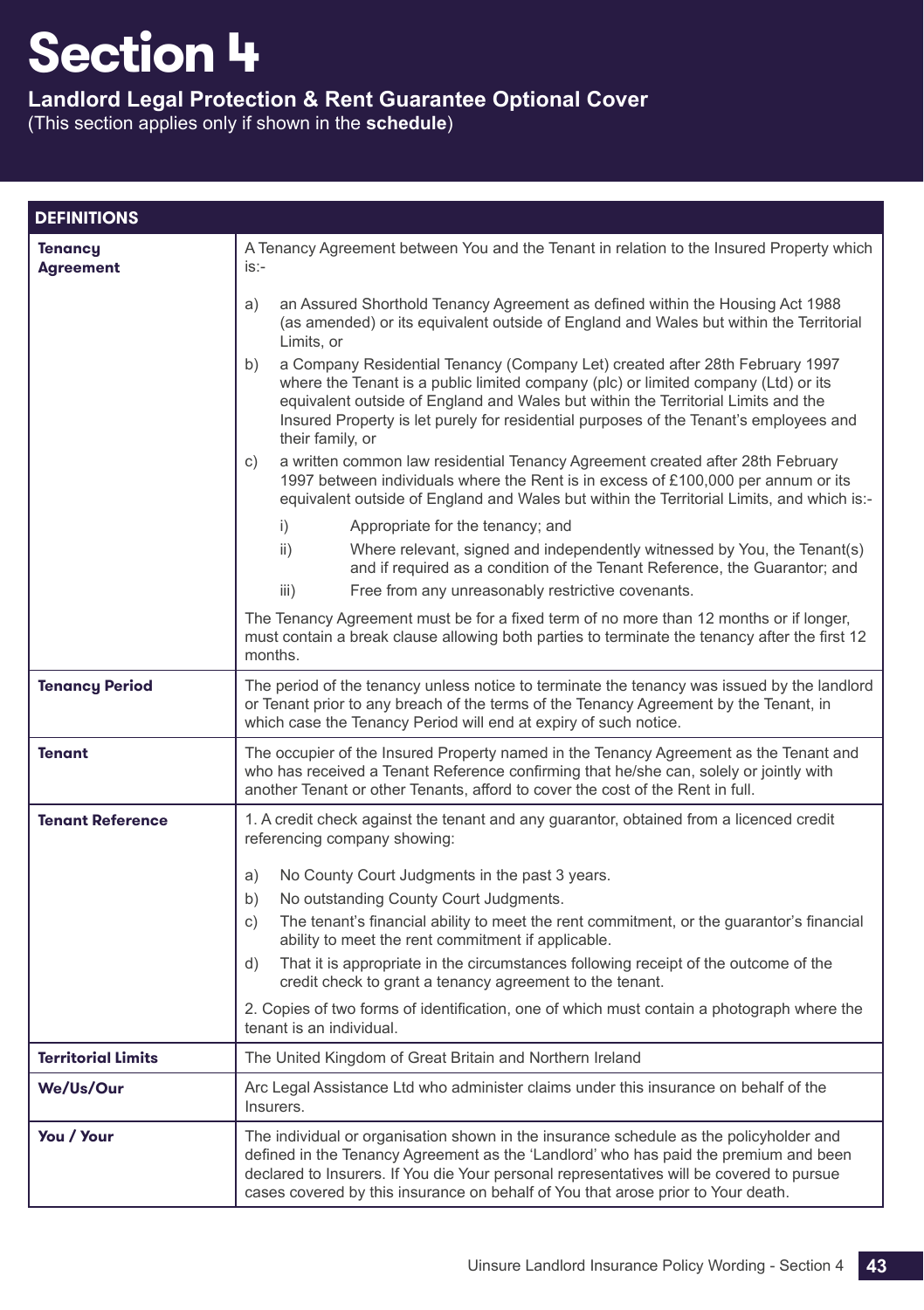### **Landlord Legal Protection & Rent Guarantee Optional Cover**

(This section applies only if shown in the **schedule**)

### **Tenant Eviction**

You are covered for Advisers' Costs to pursue Legal Action against a Tenant or Guarantor to recover possession of the Insured Property where the Tenant fails to perform his obligations set out in the Tenancy Agreement relating to the rightful occupation of the Insured Property.

Where required by Us or the law, You must attempt in good faith to settle the claim using the mediation service.

### **What is insured What is not insured**

#### Claims

- a) Where You fail to provide evidence that You successfully completed a Tenant Reference on the Tenant (and Guarantor if required) prior to the start of the Tenancy Agreement or where the Tenancy Agreement started more than 31 days after the Tenant Reference
- b) Arising from or connected to Your performance of Your obligations under the Tenancy Agreement
- c) Arising from dilapidations unless the missing or damaged items were contained within a Dilapidations Inventory
- d) Falling within the jurisdiction of the Rent Assessment Committee, the Lands Tribunal or the Leasehold Valuation Tribunal or their equivalent outside of England and Wales but within the Territorial Limits
- e) Relating to the payment or non-payment of service charges as defined within the Landlord and Tenant Act 1985 (as amended) or any equivalent Act outside of England and Wales but within the Territorial Limits
- f) Where the eviction of the Tenant is dealt with by a notice issued by the Home Office
- g) Where the Insured Property is not solely residential
- h) Where the Tenant is not aged 18 years or over
- i) Where You have allowed the Tenant into possession of the Insured Property before the Tenancy Agreement has been signed by all parties, a Tenant Reference has been obtained, the first month's Rent and the Deposit have been received in cash or cleared funds and the Dilapidations Inventory has been signed by the Tenant
- j) Where You have failed to keep full and up to date rental records or have allowed the Tenancy Agreement to be transferred to any other individual or organisation unless all other terms of the insurance have been complied with
- k) If You or Your agent gave any false or misleading information when You applied for the Tenant Reference
- l) Where the Tenant received a Tenant Reference subject to a Guarantor and the Guarantor was not correctly assigned to the Tenancy Agreement
- m) Where You are in breach of any rules, regulations or Acts of parliament relating to the Deposit
- n) In relation to dilapidations by the Tenant to the Insured Property or its contents where You have a policy of insurance that covers the dilapidations
- o) Relating to any occupant of the Insured Property over the age of 18, other than the Tenant
- p) Where Advisers' Costs have been incurred as a result of Your failure to follow the advice of the Adviser or arising from Your failure to take any action recommended by Us or the Adviser to recover possession of the Insured Property as promptly as possible possible
- q) Where the Insured Event occurs within the first 90 days of the first Period of Insurance where the Tenancy Agreement commenced before the Period of Insurance, unless You had continuous equivalent insurance with another insurer which expired immediately before this insurance began.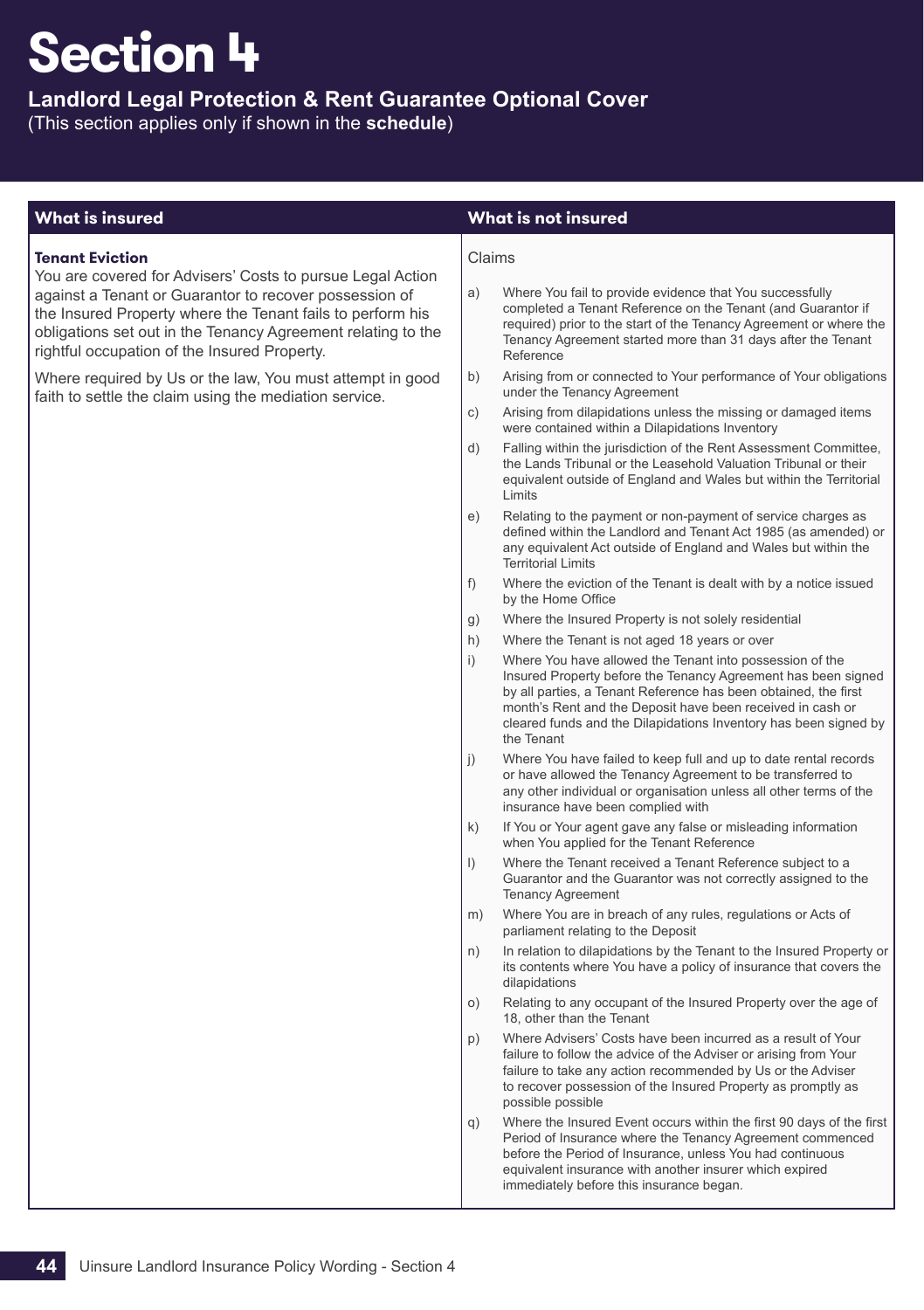### **Landlord Legal Protection & Rent Guarantee Optional Cover**

| <b>What is insured</b>                                                                                                                                                                                                                                                                          |                                                                              | <b>What is not insured</b>                                                                                                   |
|-------------------------------------------------------------------------------------------------------------------------------------------------------------------------------------------------------------------------------------------------------------------------------------------------|------------------------------------------------------------------------------|------------------------------------------------------------------------------------------------------------------------------|
| <b>Breach of Tenancy Agreement</b><br>You are covered to pursue Legal Action to recover<br>possession of the Insured Property from anyone occupying it<br>without Your permission.                                                                                                              |                                                                              |                                                                                                                              |
| <b>Property Infringement</b><br>Legal Action for nuisance or trespass against the person<br>or organisation infringing Your legal rights in relation to the<br>Insured Property.<br>The nuisance or trespass must have commenced at least<br>180 days after You first purchased this insurance. |                                                                              | Claims arising from a dispute relating to a Tenancy<br>Agreement or any other lease or licence to occupy property<br>or land |
| <b>Property Damage</b><br>Advisers' Costs to pursue Your legal rights for financial<br>compensation for damages against a person or organisation<br>that causes physical damage to the Insured Property. The<br>damage must have been caused after You first purchased<br>this insurance.       |                                                                              |                                                                                                                              |
| <b>Legal Defence</b><br>You are covered for Advisers' Costs to defend civil or criminal<br>proceedings in respect of any act or omission, or alleged<br>act or omission, by You arising out of Your ownership or<br>management of the Insured Property.                                         |                                                                              | Claims arising from something You have done, knowing it to<br>be wrongful or ignoring that possibility.                      |
| <b>Health and Safety Prosecutions</b><br>You are covered for Advisers' Costs to defend criminal<br>prosecutions brought against You in relation to the Insured<br>Property under:                                                                                                               |                                                                              | Claims arising from something You have done, knowing it to<br>be wrongful or ignoring that possibility                       |
| i)                                                                                                                                                                                                                                                                                              | The Gas Safety (Installation and Use)<br>Regulations 1994                    |                                                                                                                              |
| ii)                                                                                                                                                                                                                                                                                             | The Furniture and Furnishings (Fire) (Safety)<br>Amendments Regulations 1993 |                                                                                                                              |
| iii)                                                                                                                                                                                                                                                                                            | The Electrical Equipment (Safety)<br>Regulations 1994                        |                                                                                                                              |
| and later amending regulations or their equivalent outside of<br>England and Wales but within the Territorial Limits.                                                                                                                                                                           |                                                                              |                                                                                                                              |
| You must take all reasonable steps to comply with the<br>Regulations and keep evidence of compliance.                                                                                                                                                                                           |                                                                              |                                                                                                                              |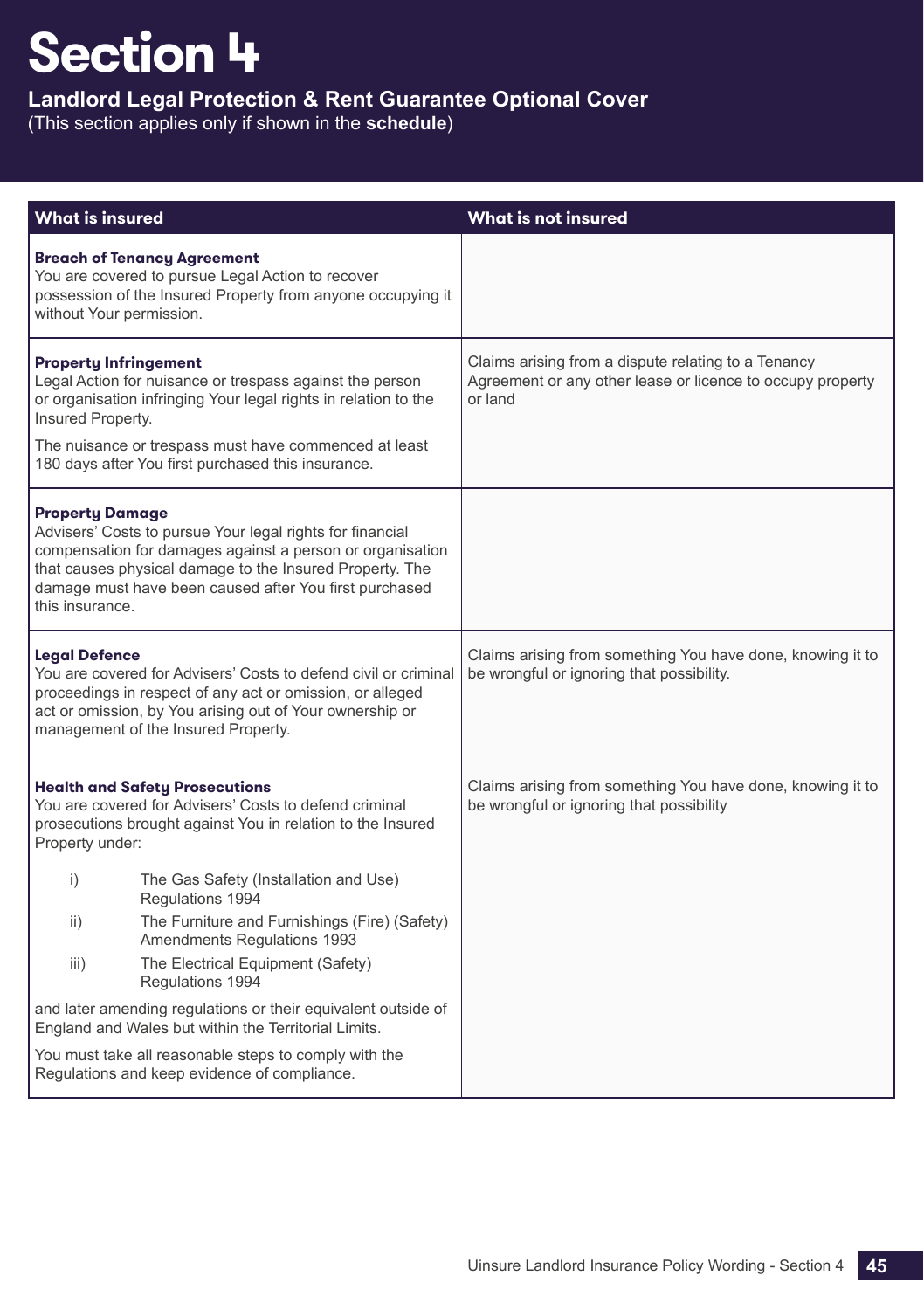### **Landlord Legal Protection & Rent Guarantee Optional Cover**

| <b>What is insured</b>                                                                                                                                                                                                                                                                 | <b>What is not insured</b>                                                                                                                                                                                                                                                                                                                                                                                                                                                                                                                                                                 |
|----------------------------------------------------------------------------------------------------------------------------------------------------------------------------------------------------------------------------------------------------------------------------------------|--------------------------------------------------------------------------------------------------------------------------------------------------------------------------------------------------------------------------------------------------------------------------------------------------------------------------------------------------------------------------------------------------------------------------------------------------------------------------------------------------------------------------------------------------------------------------------------------|
| <b>Rent Guarantee (Optional Cover)</b><br>You are covered for Rent owed by a Tenant under a Tenancy<br>Agreement in relation to the Insured Property up to the<br>Maximum Amount Payable, where the Insured Event occurs<br>during the Period of Insurance and You, where appropriate, | Claims where any of the relevant terms and conditions have<br>not been met by You and/or You do not have a valid claim<br>under Tenant Eviction.                                                                                                                                                                                                                                                                                                                                                                                                                                           |
| are pursuing a claim against the Tenant to evict them from<br>the Insured Property.                                                                                                                                                                                                    | Rent is only payable:-<br>a)<br>b)<br>For arrears occurring during the Tenancy Period, and<br>Whilst the Tenant (including any unauthorised occupant)<br>C)<br>remains in occupation of the Insured Property and<br>Up to the Maximum Amount Payable.                                                                                                                                                                                                                                                                                                                                      |
|                                                                                                                                                                                                                                                                                        | After vacant possession is gained Rent claim payments will<br>cease to be payable.                                                                                                                                                                                                                                                                                                                                                                                                                                                                                                         |
|                                                                                                                                                                                                                                                                                        | Rent Claims Payments:                                                                                                                                                                                                                                                                                                                                                                                                                                                                                                                                                                      |
|                                                                                                                                                                                                                                                                                        | Rent will be paid monthly in arrears at a rate of 1/30th<br>a)<br>for each continuous day that it is in arrears.                                                                                                                                                                                                                                                                                                                                                                                                                                                                           |
|                                                                                                                                                                                                                                                                                        | If the Tenant is applying for Housing Benefit and has<br>b)<br>provided their housing benefit application reference<br>number, Rent will not be paid until the outcome of the<br>Housing Benefit claim is known. If the Tenant's Housing<br>Benefit claim is rejected, Rent will be paid under the<br>Insurance backdated to the date that You could first<br>claim. There is no cover under the insurance for any<br>shortfall between the amount paid to the Tenant as<br>Housing Benefit and the Rent. You or Your managing<br>agent must notify the Benefits Office of their interest. |
|                                                                                                                                                                                                                                                                                        | If the Deposit is more than the Excess, the cover under<br>C)<br>the insurance will pay Rent arrears after deduction<br>of the balance of the Deposit. If the balance of the<br>Deposit is subsequently required to meet the cost of<br>Dilapidations, this will be paid to You.                                                                                                                                                                                                                                                                                                           |
|                                                                                                                                                                                                                                                                                        | d)<br>A minimum of £250 must be in arrears before any claim<br>payments are made.                                                                                                                                                                                                                                                                                                                                                                                                                                                                                                          |
| <b>Jury Service</b><br>We will pay a Daily Rate for the duration You are off work<br>while attending jury service for each whole day of such<br>attendance providing these costs are not recoverable from<br>Your employer or the court.                                               |                                                                                                                                                                                                                                                                                                                                                                                                                                                                                                                                                                                            |
| We will pay 50% of the Daily Rate for each additional half<br>day You are off work while attending jury service providing<br>these costs are not recoverable from Your employer or the<br>court.                                                                                       |                                                                                                                                                                                                                                                                                                                                                                                                                                                                                                                                                                                            |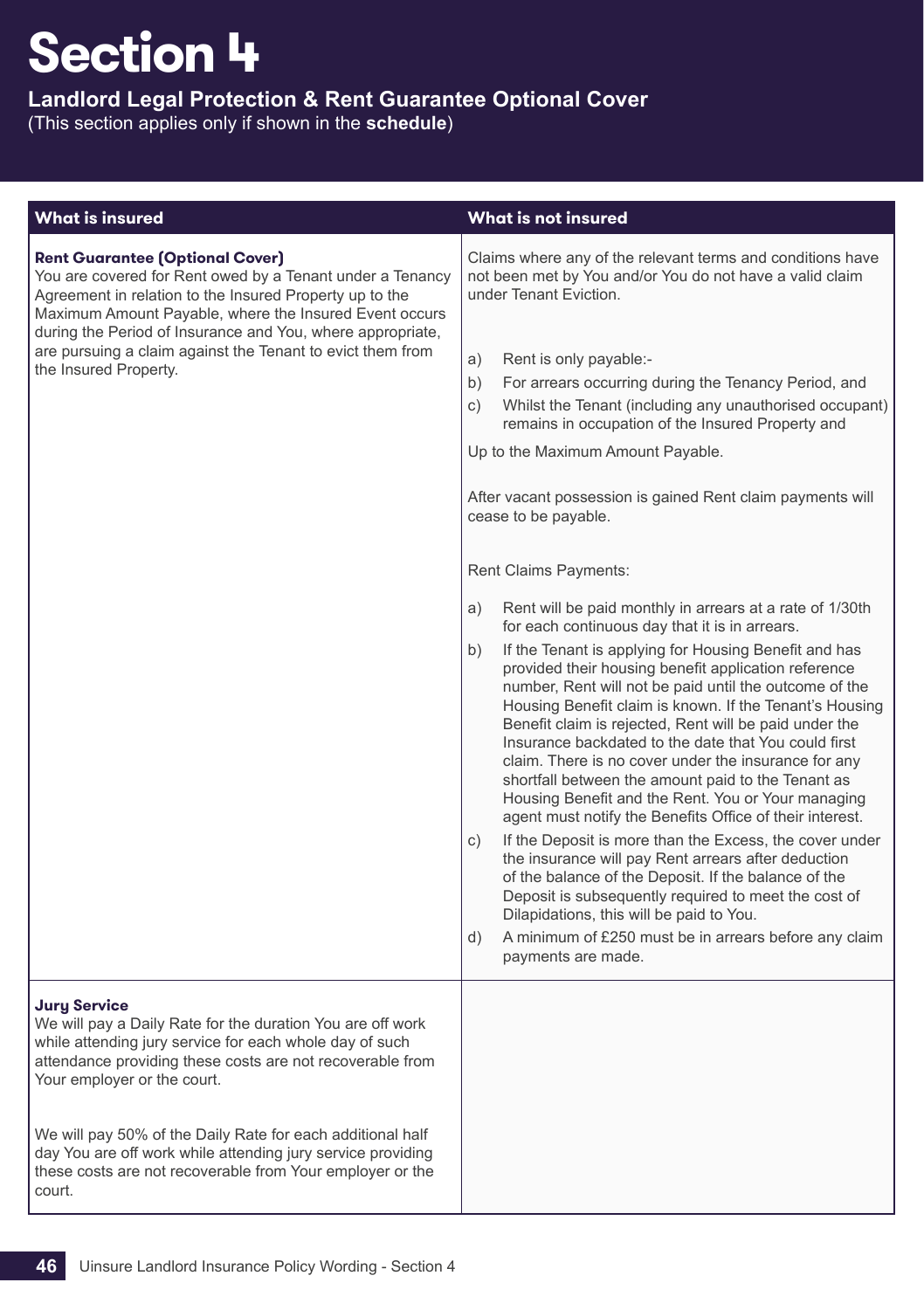### **Landlord Legal Protection & Rent Guarantee Optional Cover**

(This section applies only if shown in the **schedule**)

| <b>What is insured</b>                                                                                                                                                                                                                                                                                                                                                                                                                                                                                                                                                                                                                                                                                                                                                                                                                                                                                                                                                                                                                                 | <b>What is not insured</b>                                                                                                                                                                                                                                                                                                                                                                                                                                                                                                                                                                                                                                                                                                                                                                                                                                                                                                                                                                                                                                                                                                                                                                                                                                                                                         |
|--------------------------------------------------------------------------------------------------------------------------------------------------------------------------------------------------------------------------------------------------------------------------------------------------------------------------------------------------------------------------------------------------------------------------------------------------------------------------------------------------------------------------------------------------------------------------------------------------------------------------------------------------------------------------------------------------------------------------------------------------------------------------------------------------------------------------------------------------------------------------------------------------------------------------------------------------------------------------------------------------------------------------------------------------------|--------------------------------------------------------------------------------------------------------------------------------------------------------------------------------------------------------------------------------------------------------------------------------------------------------------------------------------------------------------------------------------------------------------------------------------------------------------------------------------------------------------------------------------------------------------------------------------------------------------------------------------------------------------------------------------------------------------------------------------------------------------------------------------------------------------------------------------------------------------------------------------------------------------------------------------------------------------------------------------------------------------------------------------------------------------------------------------------------------------------------------------------------------------------------------------------------------------------------------------------------------------------------------------------------------------------|
| <b>Probate</b><br>Costs to pursue legal proceedings within the Territorial<br>Limits by You in respect of a probate dispute involving the<br>will of Your deceased parents or grandparents, children,<br>step-children or adopted children where You are contesting<br>a will as a named beneficiary or as a member of a class of<br>beneficiaries with an immediate interest.                                                                                                                                                                                                                                                                                                                                                                                                                                                                                                                                                                                                                                                                         | Claims in respect of any dispute or costs where a will has not<br>been previously made or concluded or cannot be traced.                                                                                                                                                                                                                                                                                                                                                                                                                                                                                                                                                                                                                                                                                                                                                                                                                                                                                                                                                                                                                                                                                                                                                                                           |
| <b>Tax Disputes</b><br>Advisers' Costs incurred by You and arising directly from<br>Business Full Enquiries or Business Aspect Enquiries subject<br>to the following conditions.<br>You must have maintained and must continue to<br>a)<br>maintain accurate, truthful and up to date records and<br>make returns in accordance with statute and account<br>conventions acceptable to HMRC and other agencies<br>and have made all returns and payments except those<br>which are disputed and provided information to these<br>bodies where applicable.<br>You must contact the Legal Helpline as soon as<br>b)<br>possible after the Insured Event and comply with the<br>advice given.<br>You or Your Adviser should notify Us as soon as<br>C)<br>possible if You receive any invitation by HMRC to make<br>an offer in settlement.<br>d)<br>In respect of Business Full Enguiries or Business<br>Aspect Enquiries Your Adviser must provide to Us a<br>copy of the HMRC notice of enquiry and a copy of the<br>return giving rise to the enguiry. | Claims<br>Involving criminal proceedings or alleged fraudulent<br>a)<br>evasion of tax, and any case dealt with by a Special<br>Compliance Office, Boards Investigation Unit of any<br>other special office of HMRC<br>Where deliberate mis-statements have been made in<br>b)<br>respect of accounts, returns or any other submissions<br>made to the relevant authorities with intent to deceive<br>Where You have failed to give Your business status<br>C)<br>to the relevant authorities within a statutory period or<br>where You have failed to maintain or submit accurate.<br>truthful and up to date records, or where returns have<br>not been submitted within statutory time limits or<br>requirements<br>Which originate from any enguiry, investigation<br>d)<br>or dispute which existed before the first Period of<br>Insurance<br>e)<br>Involving tax avoidance schemes.<br>Advisers' Costs<br>Incurred in dealing with technical or routine matters<br>a)<br>not connected with or arising out of an expression of<br>dissatisfaction with Your affairs<br>Incurred in correcting any deficiencies in books,<br>b)<br>records, accounts or returns including the costs of<br>repairing a return<br>Arising after You receive a notice telling You that the<br>C)<br>enquiry has been completed. |

### **Legal & Tax Helpline**

You can use the helpline service to discuss any legal problem occurring within the United Kingdom, the Channel Islands and the Isle of Man, and arising during the period of this policy.

Specialist lawyers are at hand to help You. If You need a lawyer or an accountant to act for You and Your problem is covered under this insurance, the advice line will ask You to complete a claim form. If Your problem is not covered under this insurance, the advice line may be able to offer You assistance under a private funding arrangement.

Simply telephone 01384 399997 and quote "Uinsure – Landlord's Legal Expenses".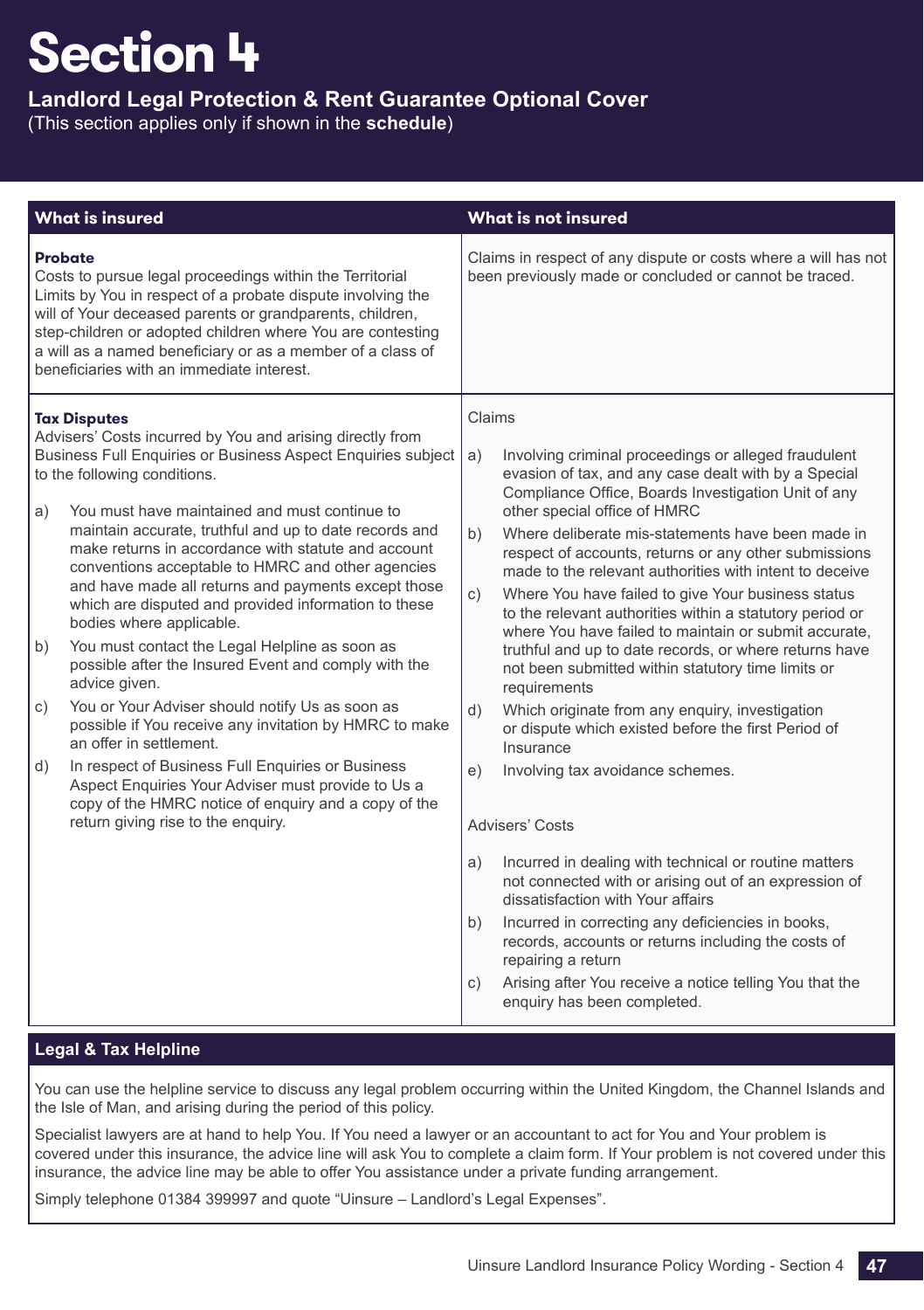**Landlord Legal Protection & Rent Guarantee Optional Cover**

(This section applies only if shown in the **schedule**)

### **GENERAL EXCLUSIONS**

There is no cover:-

- a) Where Your act, omission or delay prejudices Your or the Insurer's position in connection with the Legal Action or prolongs the length of the claim
- b) Arising from a dispute between You and Your agent or mortgage lender
- c) Where the Insured Event began to occur or had occurred before You purchased this insurance
- d) Where You should have realised when purchasing or renewing this insurance that a claim under this insurance might occur
- e) Where You have breached a condition of this insurance
- f) Where Advisers' Costs have not been agreed in advance or are above those for which We have given Our prior written approval
- g) For any claim which is not submitted to Us within 180 days of the Insured Event occurring other than in relation to sections of cover Tenant Eviction and Rent Guarantee where claims must be submitted within 45 days of the Insured Event
- h) For Advisers' Costs incurred in avoidable correspondence or which are recoverable from a court, tribunal or other party
- i) For damages, interest, fines or costs awarded in criminal courts
- Where You have other legal expenses insurance cover
- k) For claims made by or against the Insurer, the Adviser or Us
- l) For appeals without the prior written consent of Us
- m) Prior to the issue of court proceedings or unless a conflict of interest arises, for the costs of any legal representative other than those of the Adviser
- n) Where an estimate of Your Advisers' Costs of acting for You is more than the amount in dispute
- o) Where You commit, or are alleged to have committed, a criminal offence, or You are liable to a civil penalty unless this policy expressly covers You in the event of such offence or penalty.

There is no cover for any claim arising from:-

- a) Works undertaken or to be undertaken by or under the order of any government or public or local authority
- b) Planning law
- c) The construction of or structural alteration to buildings
- d) Defamation or malicious falsehood
- e) Divorce, matrimonial matters or proceedings including ancillary relief, parental responsibility and contact, or affiliation
- f) Any venture for gain or business project of Yours other than in relation to Your activities as a Landlord
- g) A dispute between persons insured under this policy
- h) An application for Judicial Review
- i) A novel point of law.

### **CONTRACTS (RIGHTS OF THIRD PARTIES) ACT 1999**

A person who is not a party to this contract has no right under the Contracts (Rights of Third Parties) Act 1999 to enforce any term of this contract but this does not affect any right or remedy of a third party which exists or is available other than by virtue of this Act.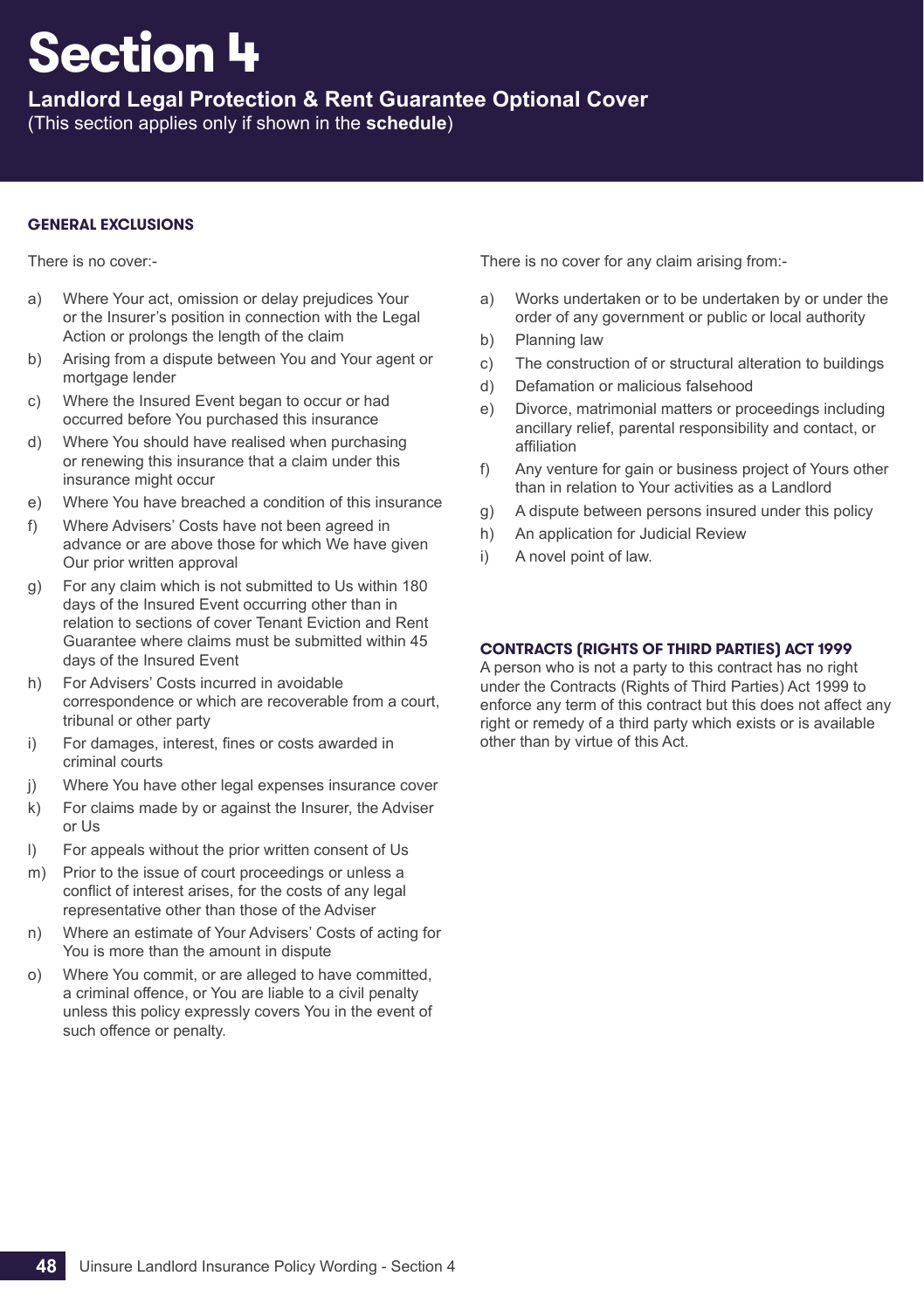**Landlord Legal Protection & Rent Guarantee Optional Cover**

(This section applies only if shown in the **schedule**)

### **GENERAL CONDITIONS**

### **Cancellation**

You may cancel this insurance at any time. If You exercise this right within 14 days of taking out this insurance, You will receive a refund of premium provided You have not already made a claim under this insurance (known as the coolingoff period).

Outside the cooling-off period

If You pay annually, You can cancel this section of Your policy at any other time and You will receive a partial refund of premium paid, proportionate to the unexpired period of this section of Your policy, providing You have not made a claim and do not intend to make a claim under this section of Your policy.

We may cancel the insurance by giving 14 days' notice in writing to You at the address shown on the schedule, or alternative address provided by You. No refund of premium shall be made. This right to cancel will only be invoked in exceptional circumstances as a result of You behaving inappropriately, for example:

- a) Where We have a reasonable suspicion of fraud
- b) You use threatening or abusive behaviour or language or intimidation or bullying of Our staff or suppliers
- c) Where it is found that You, deliberately or recklessly, disclosed false information or failed to disclose important information

### **Claims**

- You must report claims as soon as possible within 180 days of the Insured Event other than in relation to sections of cover Tenant Eviction and Rent Guarantee where claims must be submitted within 45 days of the Insured Event, by completing and submitting the claim form with all relevant information.
- b) If Rent is overdue the Tenant and any Guarantor must be contacted within seven days to establish the reason for the default. If the Rent is not paid within a further seven days the Tenant and any Guarantor must be contacted again. If the Tenant/Guarantor cannot be contacted, and it is lawful to do so, You or Your agent must serve notice of a requirement to undertake an inspection in accordance with Your rights within the Tenancy Agreement and visit the Insured Property. You should seek legal advice if You are unsure that such an inspection is lawful.
- c) You and Your agent must act promptly to gain vacant possession of the Insured Property and recover Rent arrears.
- d) In the event of a claim You or Your agent must prepare a detailed schedule of Dilapidations as soon as reasonably possible after the Tenant has vacated the Insured Property.
- e) You and/or Your agent must attend any court hearing in relation to an Insured Event if requested to do so by Us or the Adviser. Failure to attend will result in all cover under this insurance being withdrawn with immediate effect and no further claim payments being made.
- f) We may investigate the claim and take over and conduct the Legal Action in Your name. Subject to Your consent which shall not be unreasonably withheld We may reach a settlement of the Legal Action.
- g) We, on behalf of Insurers have the right under subrogation to pursue Legal Action against the Tenant or any Guarantor to recover Rent and Advisers' Costs.
- h) You must supply at Your own expense all of the information which We reasonably require to decide whether a claim may be accepted. If court proceedings are required and You wish to nominate an alternative Adviser to act for You, You may do so. The Adviser must represent You in accordance with Our standard conditions of appointment available on request.
- i) The adviser will:
	- i) Provide a detailed view of Your prospects of success including the prospects of enforcing any judgment obtained.
	- ii) Keep Us fully advised of all developments and provide such information as We may require.
	- iii) Keep Us regularly advised of Advisers' Costs incurred.
	- iv) Advise Us of any offers to settle and payments in to court. If contrary to Our advice such offers or payments are not accepted there shall be no further cover for Advisers' Costs unless We agree in Our absolute discretion to allow the case to proceed.
	- v) Submit bills for assessment or certification by the appropriate body if requested by Us.
- j) In the event of a dispute arising as to Advisers' Costs, We may require You to change Adviser.
- k) Insurers shall only be liable for costs for work expressly authorised by Us in writing and undertaken while there are prospects of success.
- l) You shall supply all information requested by the Adviser and Us.
- m) You are liable for any Advisers' Costs if You withdraw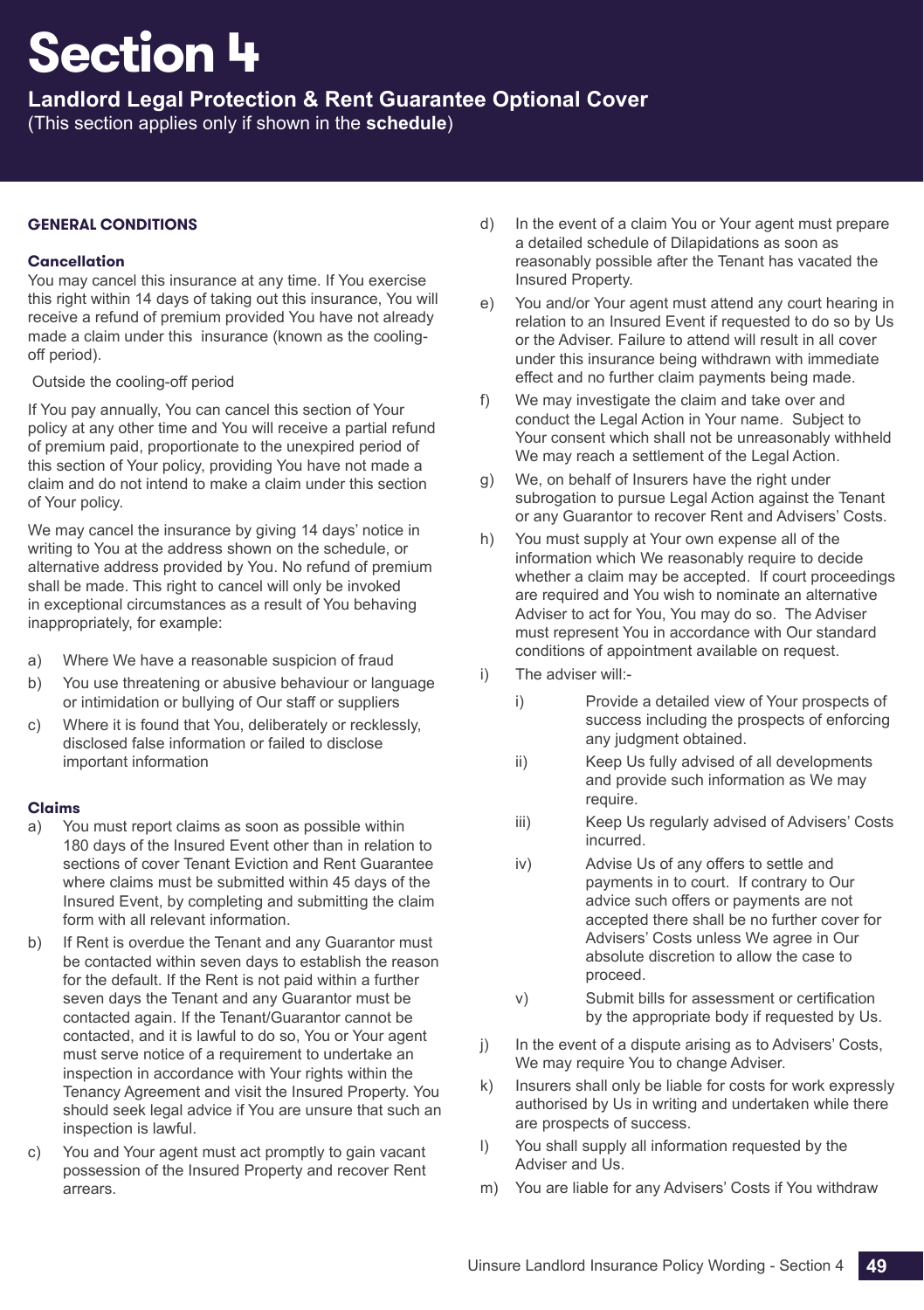### **Landlord Legal Protection & Rent Guarantee Optional Cover**

(This section applies only if shown in the **schedule**)

from the Legal Action without Our prior consent. Any costs already paid by Us will be reimbursed by You.

n) Any monies recovered from the Tenant or Guarantor will be retained by Us to pay for any Advisers' Costs or Rent that has been paid by Insurers under this insurance.

### **Disputes**

If a complaint cannot be dealt with by the Financial Ombudsman Service (see 'CUSTOMER SERVICES INFORMATION'), any dispute between You and Us may, where we both agree, be referred to an arbitrator who will be either a solicitor or a barrister. If the parties cannot agree on their choice of arbitrator the Law Society may be asked to make a nomination. The arbitration will be binding and carried out under the Arbitration Act. The costs of the arbitration will be at the discretion of the arbitrator.

### **Disclosure Breach**

If You fail to disclose relevant information or You disclose false information in relation to this policy, We, or the broker, may:

- a) Cancel the contract and keep the premiums if the Disclosure Breach is deliberate or reckless
- b) Cancel the contract but return the premiums proportionately if this contract would not have been entered into had the Disclosure Breach been known
- c) Amend the terms of the contract accordingly if the contract would have been entered into on different terms had the Disclosure Breach been known
- d) Proportionately reduce the amount You are entitled to in the event of a successful claim if a higher premium would have been charged had the Disclosure Breach been known.

#### **Fraud**

In the event of fraud, We:

- a) Will not be liable to pay the fraudulent claim
- b) May recover any sums paid to You in respect of the fraudulent claim
- c) May cancel this policy with effect from the fraudulent act and keep all premiums paid to Us
- d) Will no longer be liable to You in any regard after the fraudulent act.

### **Prospects of Success**

At any time We may, but only when supported by independent legal advice, form the view that You do not have a 51% or greater chance of winning the case and achieving a positive outcome. If so, We may decline support or any further support. Examples of a positive

outcome are:

- a) Being able to recover the amount of money at stake
- b) Being able to enforce a judgement
- c) Being able to achieve an outcome which best serves Your interests.

### **English Law**

This contract is governed by English Law.

### **Language**

The language for contractual terms and communication will be English.

### **Change in Law**

Cover under this policy is based on laws and regulations in force at the time that it was written. If We believe that any subsequent change in law or regulations results in the scope of cover being either restricted or broadened, We reserve the right to accept claims where the change restricts the cover under this policy and reject claims where the change provides a benefit which did not previously exist.

### **CUSTOMER SERVICES INFORMATION**

### **How to make a claim**

Claims must be notified to the Claims Line within 180 days of the Insured Event other than in relation to sections of cover Tenant Eviction and Rent Guarantee where claims must be submitted within 45 days of the Insured Event. Failure to notify the claim within this time will invalidate the insurance cover.

This insurance only covers legal fees incurred by Our panel solicitor or their agents appointed by Us until court proceedings are issued. If court proceedings are issued or a conflict of interest arises, You may nominate another solicitor to act for You.

You can use the helpline service to discuss any legal problem occurring within the United Kingdom and arising during the period of this policy.

In general terms, You are required to immediately notify Us of any potential claim or circumstances which may give rise to a claim. If You are in doubt whether a matter constitutes a notifiable claim or circumstance, You should contact the legal advice line for assistance.

### **Claims Line**

You should telephone 01384 399997 and quote "Uinsure – Landlord's Legal Expenses".

A claim form will be sent out by e-mail or post within 24-hours. The claim form is required to be completed and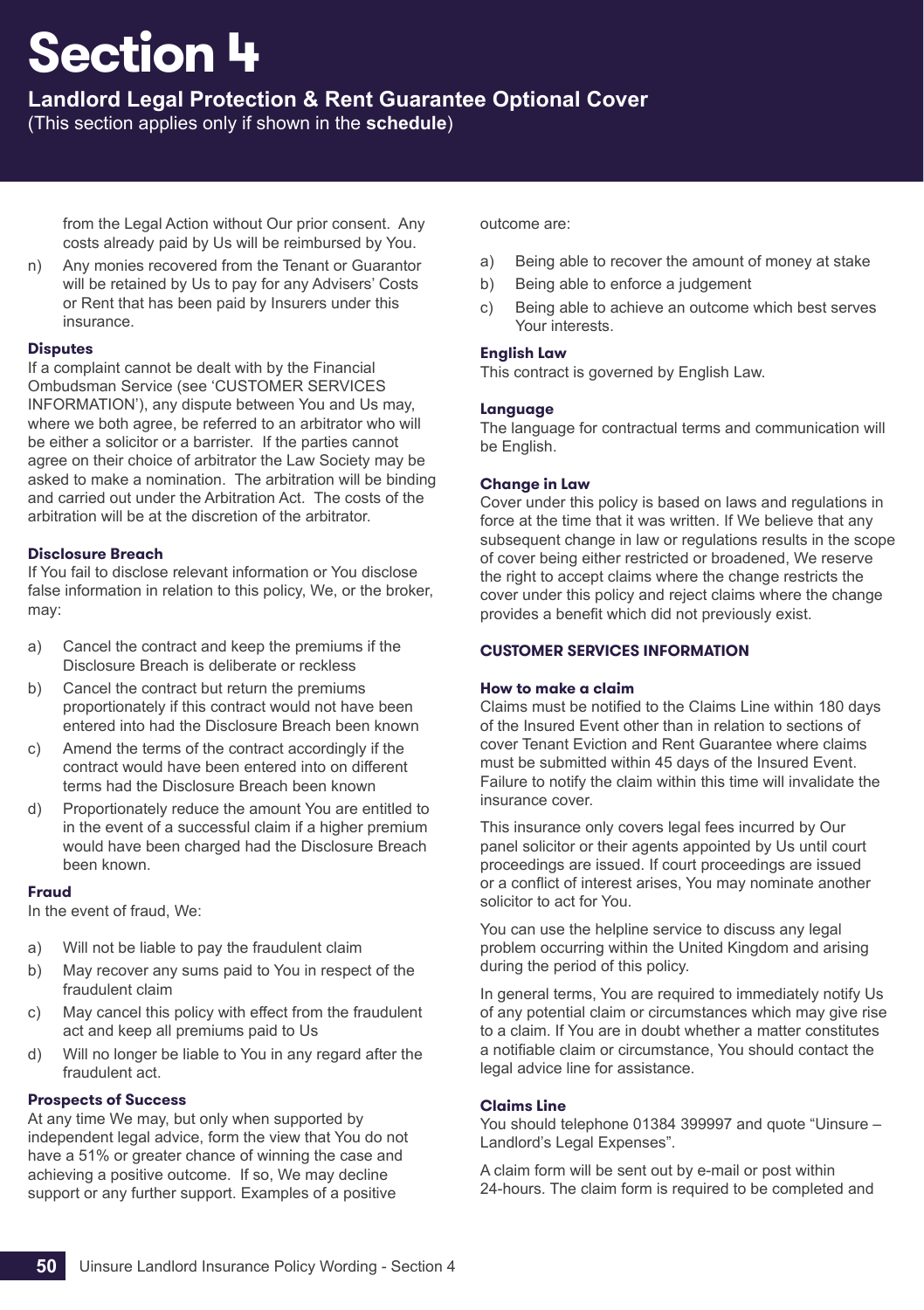### **Landlord Legal Protection & Rent Guarantee Optional Cover**

(This section applies only if shown in the **schedule**)

returned along with supporting documentation within five days of it being received. To maintain an accurate record, Your telephone call may be recorded.

### **What happens next?**

The claim will be assessed and if accepted and deemed appropriate, an Enquiry Agent will visit the Tenant and any Guarantor. If the Enquiry Agent is unable to reach an agreement with the Tenant/Guarantor to remedy their failure to perform their obligations under the Tenancy Agreement, Our panel solicitors or their agents will be appointed to act for You.

Any Rent arrears covered under the insurance will generally be paid within 21 days from the end of the rental month they became due. You may be required to complete a continuation claim form before each Rent claim payment is made.

You or Your agent must give all information requested by Us or the Adviser within five days of receiving the request for that information.

You or Your agent must attend any court hearing if requested by the Adviser.

This claims procedure should be read in conjunction with the main terms and conditions of the insurance.

### **Privacy and Data Protection Notice**

Royal & Sun Alliance Insurance Privacy Policy

Your privacy is important to Us and We are committed to keeping it protected. We have created this Customer Privacy Notice which will explain how We use the information We collect about You and how You can exercise Your data protection rights. You can view Our full privacy notice by visiting https://www.rsagroup.com/support/legalinformation/partner-privacy-policy/

If You're unable to access the link or have any questions or comments about Our privacy notice, please write to: The Data Protection Officer, RSA, Bowling Mill, Dean Clough Industrial Park, Halifax HX3 5WA.

You can also email Us at crt.halifax@uk.rsagroup.com

### **Arc Legal Assistance Ltd Privacy Notice**

Arc Legal Assistance Ltd are committed to protecting and respecting Your privacy in accordance with the current data protection legislation. For more information, please visit www.arclegal.co.uk

### **Customer service**

Our aim is to get it right, first time, every time. If We make a mistake, We will try to put it right promptly. If You are unhappy with the service that has been provided You should contact Us at the address below. We will always confirm to You, within five working days, that We have received Your complaint. Within four weeks You will receive either a final response or an explanation of why the complaint is not yet resolved plus an indication of when a final response will be provided. Within eight weeks You will receive a final response or, if this is not possible, a reason for the delay plus an indication of when a final response will be provided. After eight weeks, if You are not satisfied with the delay You may refer Your complaint to the Financial Ombudsman Service. You can also refer to the Financial Ombudsman Service if You cannot settle Your complaint with Us or before We have investigated the complaint if both parties agree. For details and eligibility on the Financial Ombudsman Service, see http://www.financial-ombudsman.org.uk/

Our contact details are:

Arc Legal Assistance Ltd

The Gatehouse Lodge Park Lodge Lane Colchester CO4 5NE

Telephone: 01206 615000 Email: customerservice@arclegal.co.uk

The Financial Ombudsman Service contact details are:

Financial Ombudsman Service Exchange Tower London E14 9SR

Tel 08000 234 567 from a landline or 0300 123 9123 from a mobile.

Email: complaint.info@financial-ombudsman.org.uk

### **Compensation**

We are covered by the Financial Services Compensation Scheme (FSCS). If We fail to carry out Our responsibilities under this policy, You may be entitled to compensation from the Financial Services Compensation Scheme. Information about the scheme is available at www.fscs.org.uk or by phone on 0800 678 1100 or 020 7741 4100.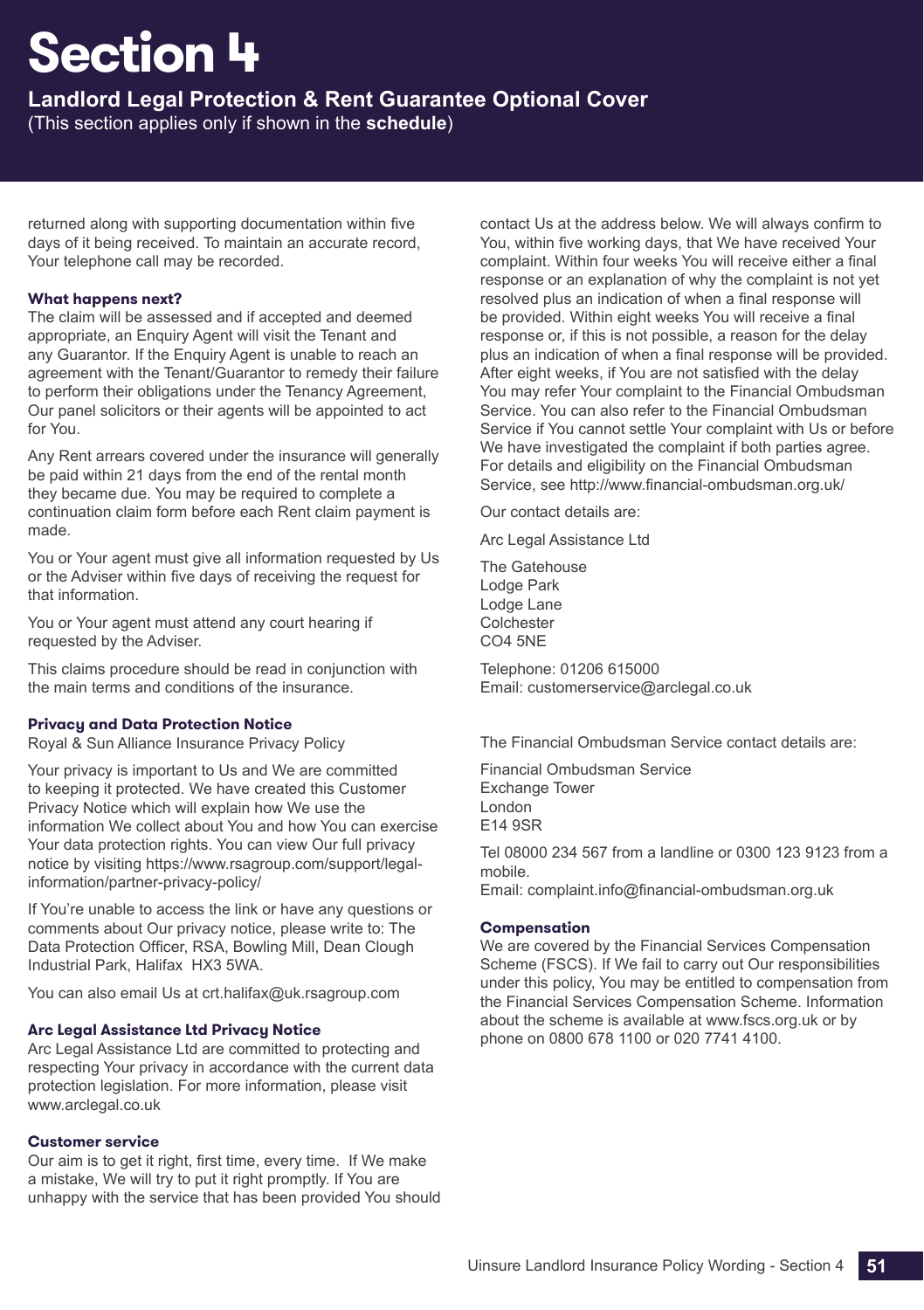### **Privacy notice**

As an insurance product provider, **we** will need to collect personal information about **you**,and possibly **your family**, to arrange and administer **your** policy, and to handle any claims that **you** may make.

**Your** right to privacy is important to **us** and **we** are committed to keeping it protected. This Privacy Notice which will explain how **we** use the personal information **we** collect about **you** and how **you** can exercise **your** data protection rights. This Privacy Notice will help **you** understand the following:

#### **How do we collect your personal information?**

There are a number of ways in which **we** may collect **your** personal information.

If **you** have received a quote or purchased this policy from a financial adviser, **your** financial adviser will have provided **us** with **your** personal information on **your** behalf.

**We** may also collect personal information directly from **you**:

- via enquiry, registration and claim forms:
- via feedback forms and forums;
- when **you** purchase any of **our** products or services;
- when **you** fill out a survey, or vote in a poll on **our** website;
- through quotes and application forms;
- via **our** telephone calls with **you**, which may be recorded;
- when **you** provide **your** details to **us** either online or offline; and
- through **our** use of cookies. **You** can find out more about this in **our** cookies policy which can be found at www. **uinsure**.co.uk.

**We** may also collect **your** personal information from:

- publicly available sources of information, such as social media and networking sites;
- third party databases made available to the insurance industry, as well as databases where **you** have given **your** permission to share information with a third party like **us**;
- credit reference agencies; and
- any other policyholders or anybody authorised by **you** to provide **us** with **your** personal information.

### **What personal information do we collect?**

The information **we** collect will depend on the type of insurance policy that **you** wish to receive a quote for and whether or not **you** purchase the policy. Below are the types of information that **we** would typically collect from **you**:

• contact details such as **your** name, email address, postal

address and telephone number;

- details of any other persons included on **your** policy;
- identification information such as **your** date of birth;
- financial information such as bank details, credit card details and information obtained as a result of any credit checks that **we** may undertake;
- information relevant to **your** insurance policy such as details about **your property**, previous insurance policies or claims;
- information relevant to **your** claim or **your** involvement in the matter giving rise to a claim;
- information about the nature of **your** business and commercial assets;
- **your** marketing preferences; and
- any other information that **we** may ask **you** or that **you** provide to **us**.

In certain circumstances **we** may also use information about **your** health but **we** will only do this where allowed by law or if **you** give **us your** consent.

#### **How do we use your personal information?**

**We** will use **your** personal information to:

- assess **your** application or renewal for an insurance quote;
- submit **your** application to **our** panel of insurers to enable them to provide **you** with a quote;
- verify the information provided:
- confirm **your** identity;
- assess **your** financial standing;
- prevent fraud;
- complying with **our** legal or regulatory obligations;
- improve our products, services, training and security;
- resolve any complaints **you** may have;
- administer and maintain **your** policies;
- assist **you** with claims and enquiries;
- maintain **your** insurance records; and
- facilitate our quality and compliance monitoring.

### **Legal grounds for processing your personal information**

Data protection laws require **us** to meet certain conditions before **we** are allowed to use **your** personal information in the manner described in this Privacy Notice. To use **your** personal information, **we** will rely on one or more of the following grounds: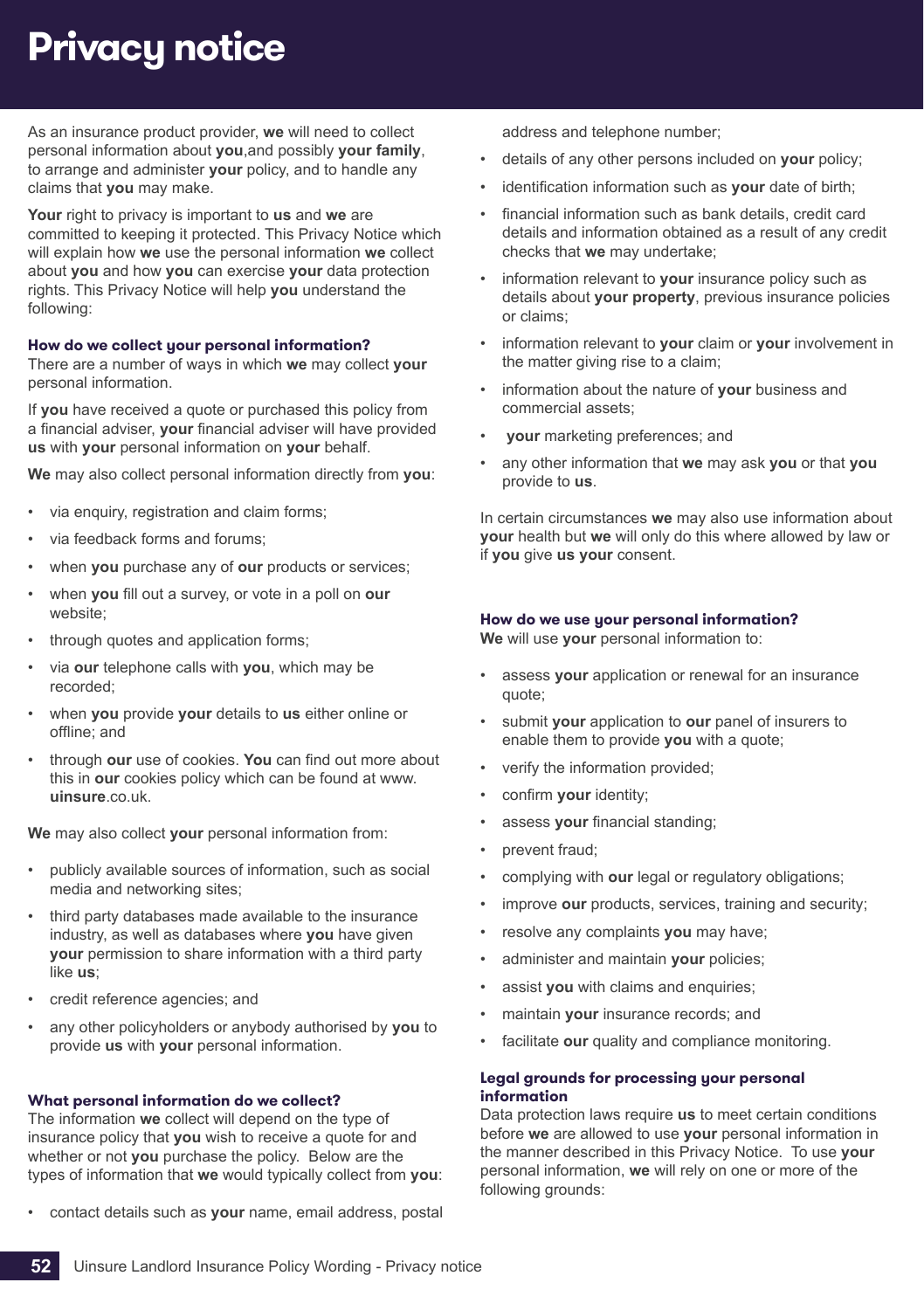## **Privacy notice**

- Performance of contract: **We** need to use **your** personal information in order to provide **you** with the policy (which is a contract of insurance between **you** and **us**), and perform **our** obligations under it (such as making payments to **you** in respect of a claim made under the policy);
- Consent: In certain circumstances, **we** may need **your** consent unless authorised by law in order to use personal information about **you** which is classed as "special categories of personal data"

**You** will always be given a choice over the use of **your** personal data for marketing purposes.

- Necessity to establish, exercise or defend legal claims: If **you**, or **we**, bring a legal claim against the other, **we** may use **your** information in either establishing **our** position, or defending ourselves in relation to that legal claim ;
- Compliance with a legal obligation: Where laws or regulations may require **us** to use **your** personal information in certain ways; and
- Legitimate Interests: **We** will also process **your** personal information where this processing is in **our** "legitimate interests". When relying on this condition, **we** are required to carry out a balancing test of **our** interests in using **your** personal information (for example, carrying out market research), against the interests **you** have as a citizen and the rights **you** have under data protection laws. The outcome of this balancing test will determine whether **we** can use **your** personal information in the ways described in this Privacy Notice. **We** will always act reasonably and give full and proper consideration to **your** interests in carrying out this balancing test.

### **Automated decision making**

Before **we** can offer **you** an insurance product or service, **we** may need to conduct the following activities, which involve automated (computer based) decision-making:

- Pricing and underwriting this process calculates the insurance risks based on the information that **you** have supplied. This will be used to calculate the premium **you** will have to pay;
- Credit Referencing using the information given, calculations are performed to evaluate **your** credit rating. This rating will help **us** to evaluate **your** ability to pay for the quoted products and services; and
- Automated Claims some small claims may qualify for automated processing, which will check the information **you** provide, resulting in a **settlement** or rejection of **your** claim.

The results of these automated decision-making processes may limit the products and services **we** can offer **you**. If **you** do not agree with the result, **you** have the right to request that **we** perform a manual reassessment using the same information that **you** originally provided.

**Who may we share your personal information with? We** may share **your** personal information with:

- **your** relatives or, guardians (on **your** behalf where **you** are incapacitated or unable) or other people or organisations associated with **you** such as **your** financial adviser or **your** lawyer;
- other insurers, business partners, agents or carefully selected third parties providing a service to **us** or on **our** behalf, such as processing **our** mail, communicating with customers on **our** behalf, providing IT systems and administrative services, claims handling services and the development and improvement of **our** internal systems;
- credit reference agencies which **we** may use to check **your** credit history. Any checks completed by **us** when calculating a quotation are only visible to **you** (if **you** request a copy of **your** credit file at the credit reference agencies) and are not visible to other organisations. This type of credit reference check will not affect **your** credit file;
- premium finance companies should **you** choose to spread the cost of **your** policy into monthly instalments. Premium finance companies may use a credit reference agency to check **your** credit history and assess **your** application for credit. These searches may be visible to other organisations and could affect **your** credit file. Premium finance companies may also report the payment history of **your** account with them to credit reference agencies;
- organisations that have a specific role laid out in law, such as statutory bodies, regulatory authorities and other authorised bodies;
- other organisations where **we** have a duty to or are permitted to disclose **your** personal information by law, for example if **we** received a valid request from the police or other third party organisation in the interest of preventing and detecting crime;
- fraud prevention agencies and operators of registers available to the insurance industry to check information and prevent fraud;
- third parties **we** use to recover money **you** may owe **us** or to whom **we** may sell **your** debt;
- another company, if **our** business or part of it is bought or taken over by that company to make sure **your** insurance policy can continue to be serviced or as part of preliminary discussions with that company about a possible sale or take over;
- other companies or brands within the **Uinsure** group, for example, where **we** are unable to provide **you** with an insurance product **we** will check whether they have an insurance product, which may suit **your** needs;
- other companies when **we** are trialling their products and services which **we** consider may improve **our** services to **you** or **our** business processes; or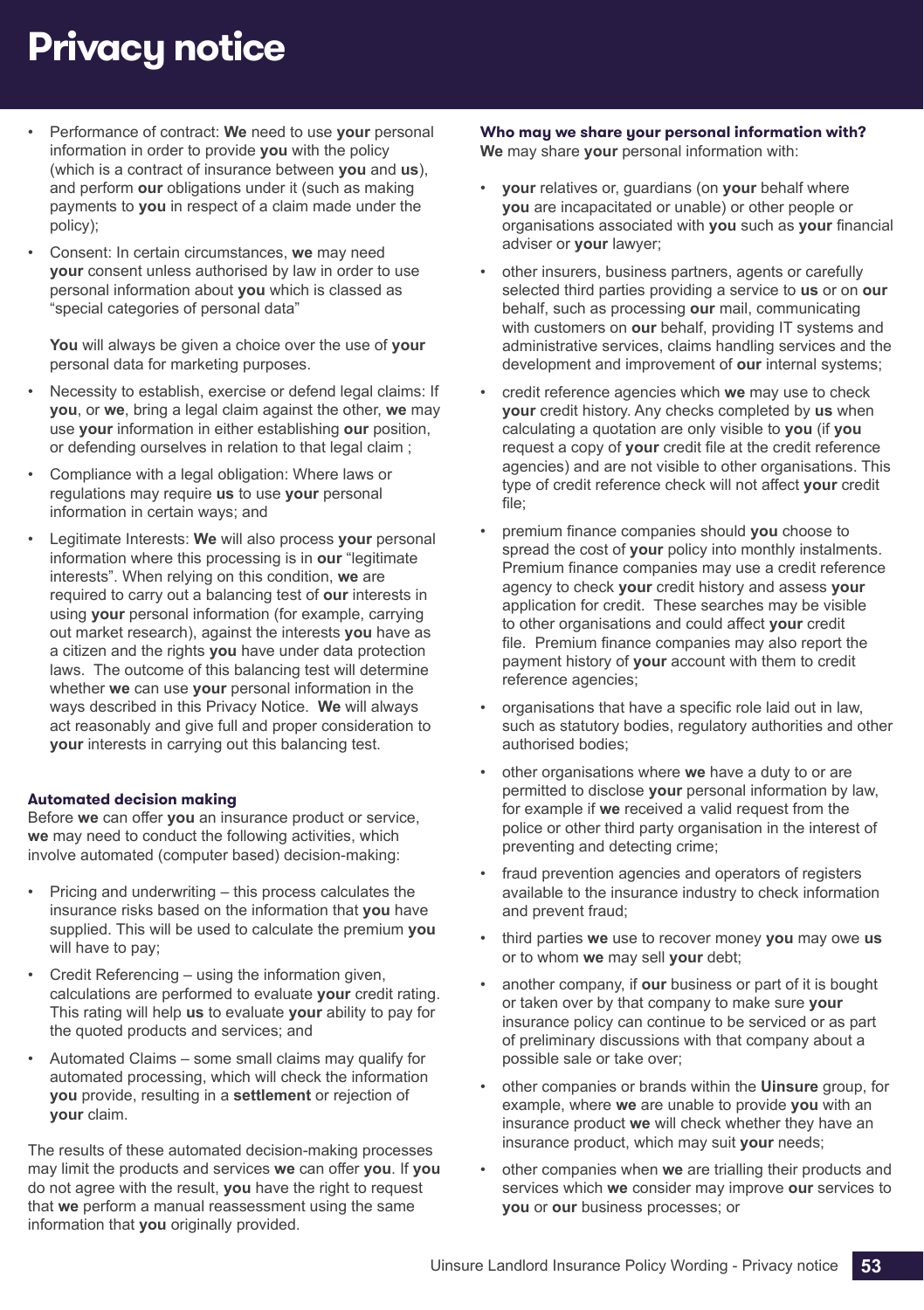### **Privacy notice**

• other third parties if **you** have given **us your** permission to do so, or there is sufficient reason to believe they are acting on **your** behalf.

Sometimes **your** personal information may be sent to other parties outside of the European Economic Area (EEA) in connection with the purposes set out above. **We** will take all reasonable steps to ensure that **your** personal information is treated securely and in accordance with this Privacy Notice, and in doing so may rely on certain "transfer mechanisms" such as the EU-Us Privacy Shield, and the standard contractual clauses approved by the European Commission. If **you** would like further information please contact **us**.

### **How long will we keep your information?**

**We** will only keep **your** personal information for as long as reasonably necessary to fulfil the relevant purposes set out in this Privacy Notice and in order to comply with **our** legal and regulatory obligations. The time period **we** retain **your** personal information for will differ depending on the nature of the personal information and what **we** do with it. How long **we** keep personal information is primarily determined by **our** regulatory obligations. **We** typically keep quote information for 3 years, and policy and claims records for up to 7 years from the end of **our** relationship with **you**. In some cases, such as if there is a dispute or a legal action **we** may be required to keep personal information for longer.

### **Your rights**

**You** have a number of rights concerning the personal information **we** use. **You** may request that **we**:

• provide **you** with details of the personal information **we** hold about **you**.

All requests are free of charge, although for requests for the provision of personal information **we** hold about **you we** reserve the right to charge a reasonable administrative fee where, **we** believe an excessive number of requests are being made. Wherever possible, **we** will respond within one month from receipt of the request, but if **we** do not, **we** will notify **you** of anticipated timelines ahead of the one month deadline.

**Your** personal information can be provided in a structured, commonly used, machine readable form when asked;

- correct inaccurate or incomplete personal information held about **you**;
- erase **your** personal information where **you** believe it is no longer required;
- restrict the processing of **your** personal information. **You** have the right to ask that suppress processing **your** personal information. **We** will continue to store **your** personal information but will no longer process it;
- stop **your** personal information from being used for profiling, direct marketing or research purpose;
- You have rights in relation to automated decision making and profiling, to reduce the risk that a potentially damaging decision is taken without human intervention; and
- perform a manual reassessment using the same information that **you** originally provided if **we** have used automated decision making and profiling and this is likely to be potentially damaging.

Please note, in some cases even when **you** make a request concerning **your** personal information, **we** may not be required, or may not be able, to honour it, as this may result in **us** not being able to fulfil **our** legal and regulatory obligations, or there is a minimum statutory period of time for which **we** have to keep **your** information. If this is the case, **we** will let **you** know **our** reasons.

To make a request, please write to **us** at Uinsure Limited, PO Box 5524, Manchester, M61 0QR.

To ensure that **we** do not disclose **your** personal information to someone who is not entitled to it, when **you** are making the request **we** may ask **you** to provide **us** with **your** name, address, date of birth, policy number(s) and a copy of **your** photo identification.

### **Further information**

If **you** require further information on, or wish to complain about, the way that **we** use **your** personal information, please write to **us** at Uinsure Limited, PO Box 5524, Manchester, M61 0QR.

If **you** believe **we** have not complied with **our** obligations in relation to the handling of **your** personal information **you** have a right to submit a complaint to the Information Commissioner. For further information please visit https://ico.org.uk/global/contact-**us**/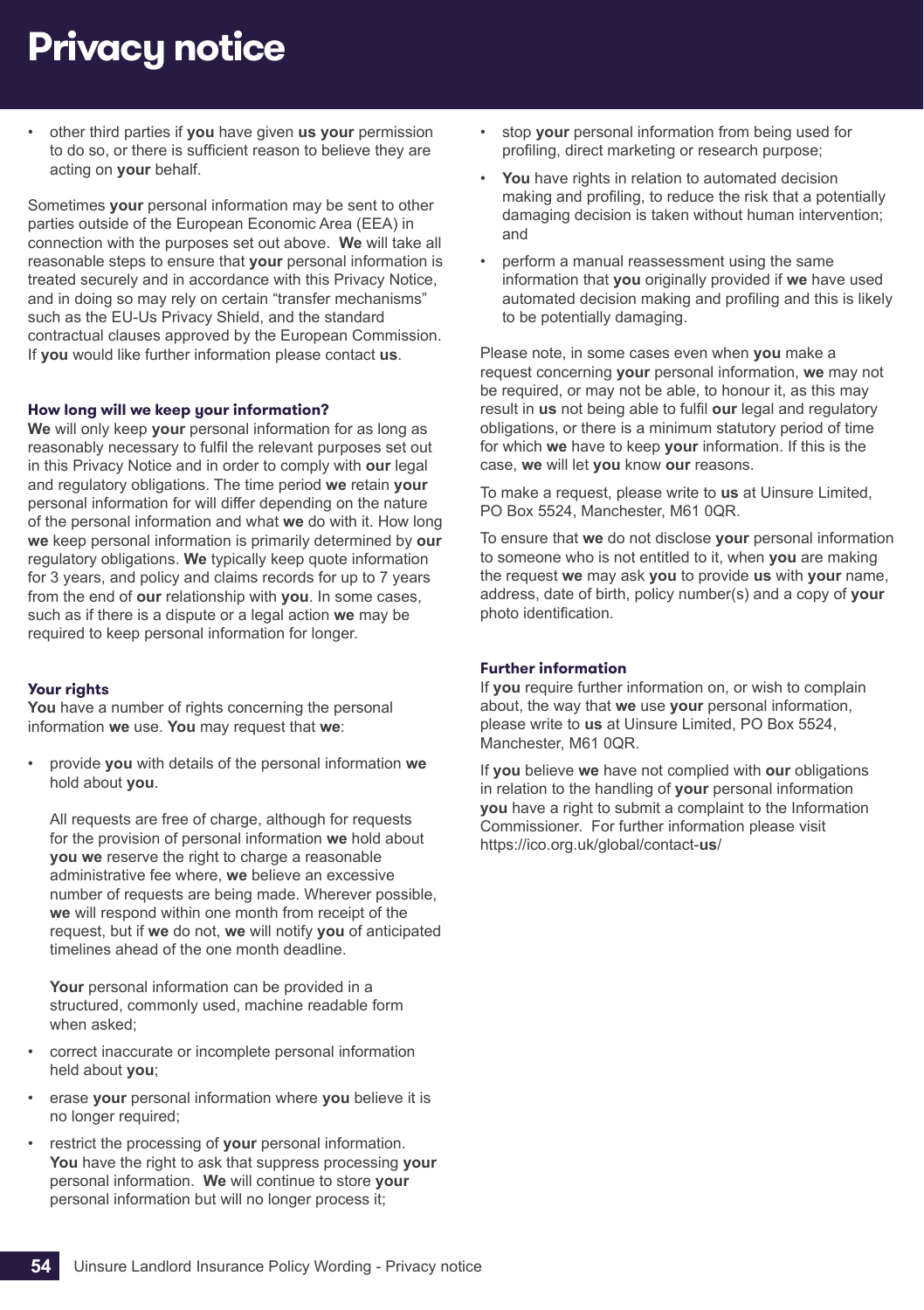### **What to do if you have a complaint**

**Our** aim is to ensure that all aspects of **your** insurance are dealt with promptly, efficiently and fairly. At all times **we** are committed to providing **you** with the highest standard of service.

If **you** have any questions or concerns about **your** policy **you** should in the first instance contact **Uinsure**, PO Box 1189, Doncaster, DN1 9RP or call **Uinsure** on 0330 102 6047.

If **you** have any questions or concerns regarding **your** claim, in the first instance please contact **your** claims handler whose details will be shown in **your** claims documentation (please include **your** policy number and **your** claim number if appropriate).

In the event that **you** remain dissatisfied and wish to make a complaint, **you** can do so at any time by following the procedure below:

If **your** complaint is about the way **your** policy was sold to **you**, please contact **your** financial adviser to report **your** complaint.

If **your** complaint relates to Section 1 - **Buildings** or Section 2 - Landlords' **contents**, **you** can call **us** on 0330 102 6047 or write to **us** at the address below (please include **your** policy number and claim number if appropriate).

**Uinsure** Customer Services, PO Box 1189, Doncaster DN1 9RP

If appropriate **we** will pass **your** complaint on to **your** insurer as detailed on **your Schedule**.

If **your** complaint relates to Section 3 - Let Home Emergency Cover, please contact the Customer Service Department at

Arc Legal Assistance Ltd The Gatehouse Lodge Park Lodge Lane Colchester CO4 5NE

Telephone: 01206 615000 Email: customerservice@arclegal.co.uk

If **your** complaint relates to Section 4 – Landlords Legal and Rent Guarantee Cover, please contact 8 Pinkers Court, Briarlands Office Park, Gloucester Road, Rudgeway, Bristol BS35 3QH.

### **Service standards**

**We** will try to resolve **your** complaint by the end of the third working day. If **we** are unable to do this, **we** will write to **you** within three working days to either:

- Tell **you** what **we** have done to resolve the problem; or
- Acknowledge **your** complaint and let **you** know when **you** can expect a full response.

**We** will always aim to resolve **your** complaint within eight weeks of receipt. If **we** are unable to do this **we** will give **you** the reasons for the delay and indicate when **we** will be able to provide a final response.

### **Financial Ombudsman Service**

If **you** remain dissatisfied after **your** insurer or Lloyd's has considered **your** complaint, **you** may have the right to refer **your** complaint to the Financial Ombudsman Service.

The Financial Ombudsman Service is an independent service in the UK for settling disputes between consumers and business providing financial services. **You** can find more information on the Financial Ombudsman Service at www.financial-ombudsman.org.uk.

**You** can ask the Financial Ombudsman Service to review **your** complaint if for any reason **you** are still dissatisfied with **our** final response, or if **we** have not issued **our** final response within eight weeks from **you** first raising the complaint.

**You** can contact the Financial Ombudsman Service at the address below, however, they will only consider **your** complaint once **you**'ve tried to resolve it with **us**.

The Financial Ombudsman Service, Exchange Tower, London, E14 9SR

Tel No: 0800 023 4567 or 0300 123 9123 Email: complaint.info@financial-ombudsman.org.uk Website: www.financial-ombudsman.org.uk

### **Financial Services Compensation Scheme**

**We** are covered by the Financial Services Compensation Scheme (FSCS). If **we** cannot meet **our** obligations **you** may be entitled to compensation under the scheme. **You** can get more information from the Financial Services Compensation Scheme at www.fscs.org.uk or by calling 0800 678 1100 or 020 7741 4100.